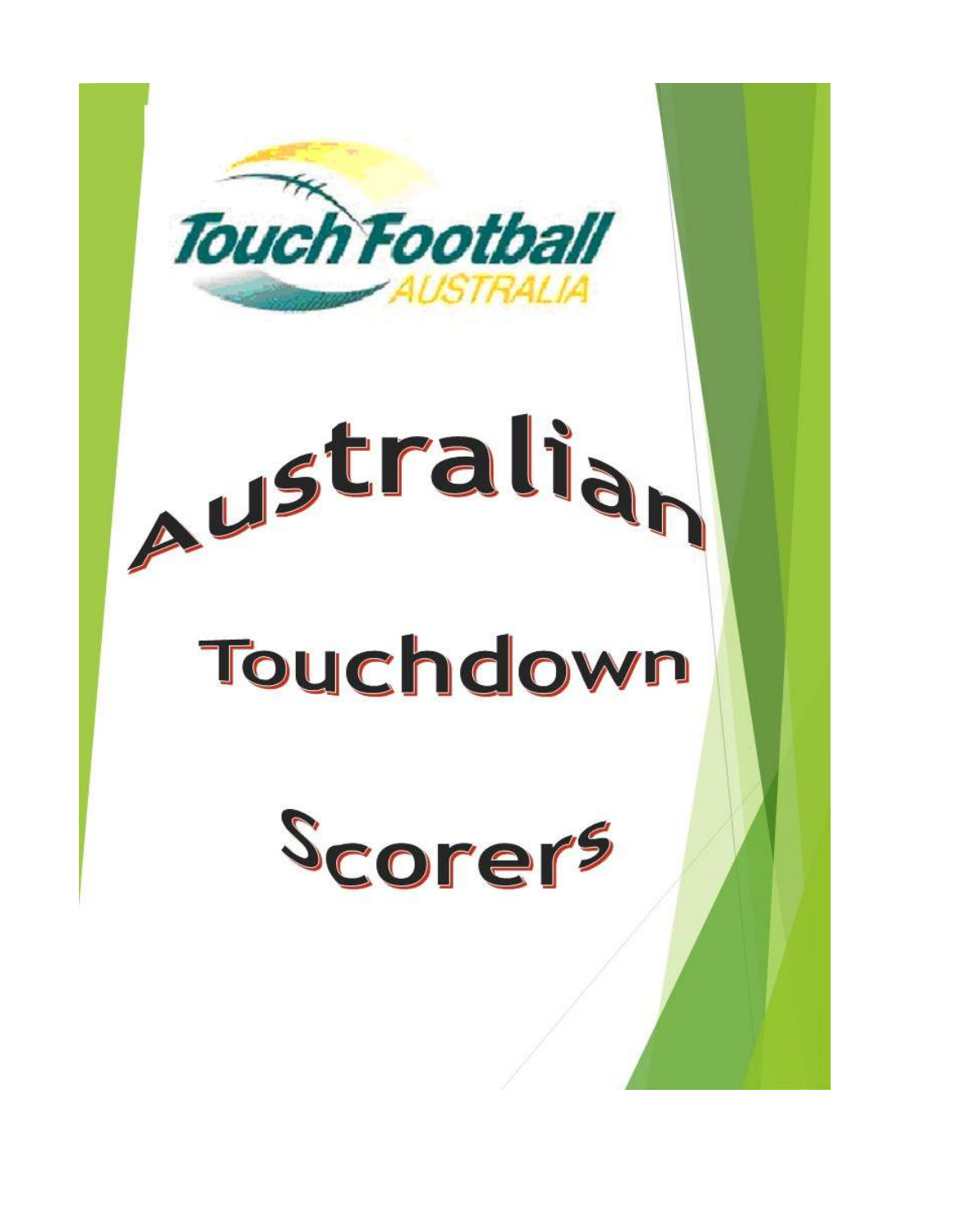## **Australia - Touchdown Scorers**



| <b>Leading Scorers</b> |          |                 | <b>World</b> | <b>Tests</b>   | <b>Europe</b> | <b>South</b>   | <b>OIM</b> | #   |
|------------------------|----------|-----------------|--------------|----------------|---------------|----------------|------------|-----|
|                        |          |                 | Cup          |                |               | <b>Pacific</b> |            |     |
|                        |          |                 |              |                |               |                |            |     |
| Shuker                 | Gavin    | Mixed/Men/Men30 | 79           | 25             |               |                |            | 104 |
| Prowse                 | Matthew  | Men             | 34           | 32             |               |                |            | 66  |
| Ryan                   | Lenny    | Men30/35/50     | 57           | 2              |               |                |            | 59  |
| Cheung                 | David    | Men30/35/50     | 49           |                |               |                |            | 56  |
| Stowe                  | Jamie    | Men             | 43           | 9              |               |                |            | 52  |
| <b>Boss</b>            | Kristin  | Mixed/Women     | 39           | 12             |               |                |            | 51  |
| Dayberg-Muir           | Drumayne | Mixed/Men       | 39           | 9              |               |                |            | 48  |
| Samin                  | John     | Men 35/30/40/50 | 46           | $\overline{2}$ |               |                |            | 48  |
| Lapham                 | Stacey   | Mix/Wom/Wom27   | 40           | 7              |               |                |            | 47  |
| Mounsey                | Annette  | Women 30        | 45           |                |               |                |            | 45  |
| <b>Buckley</b>         | Scott    | Mixed/Men       | 26           | 19             |               |                |            | 45  |
|                        |          |                 |              |                |               |                |            |     |

| <b>Surname</b>   | <b>First</b> | <b>Division</b>  | <b>World</b> | <b>Tests</b>   | <b>Europe</b> | <b>South</b>   | <b>OIM</b> | #              |
|------------------|--------------|------------------|--------------|----------------|---------------|----------------|------------|----------------|
|                  |              |                  | Cup          |                |               | <b>Pacific</b> |            |                |
|                  |              |                  |              |                |               |                |            |                |
| Absolum (McHugh) | Nicole       | Women            | 10           |                |               |                |            | 10             |
| Addison          | Rachel       | Women            | 11           | 1              |               |                |            | 12             |
| Allen            | Margie       | Women 30         | 10           |                |               |                |            | 10             |
| Allen            | Melinda      | Mixed 30         |              | 1              |               |                |            | 1              |
| Anderson         | Dallas       | Men 40           | 4            |                |               |                |            | 4              |
| Andrews          | Glen         | <b>Men 30</b>    | 20           |                |               |                |            | 20             |
| Andrews          | Mark         | Men 30           | 4            |                |               |                |            | 4              |
| Ashley           | Candice      | Mixed            | 11           |                |               |                |            | 11             |
| Ayoub            | Amir         | <b>Men 50</b>    | 5            | 4              |               |                |            | 9              |
| <b>Baartz</b>    | Don          | Men 35/40/50     | 22           | $\overline{7}$ |               |                |            | 29             |
| Baggio           | Andrew       | Mixed            | 13           |                |               |                |            | 13             |
| Bambury          | Nadina       | Mixed            | 12           | 1              |               |                |            | 13             |
| Bambury          | Wayne        | Men              | 21           |                |               |                |            | 21             |
| Barclay          | Matthew      | Men 30           | 20           |                |               |                |            | 20             |
| <b>Barker</b>    | Kate         | Women 27         | 4            |                |               |                |            | 4              |
| Barr             | Angela       | Mixed/Women      | 18           | 6              |               |                |            | 24             |
| Barr             | Catherine    | Women            | 6            | 3              |               |                |            | 9              |
| <b>Barrett</b>   | Suzy         | <b>Mixed Snr</b> |              |                |               |                | 1          |                |
| Barton           | Daniel       | Mixed/Men        | 6            | 6              |               |                |            | 12             |
| Beale            | Shane        | Men 35/50        | 22           | 1              |               |                |            | 23             |
| <b>Beck</b>      | Nicole       | Women            | 6            |                |               |                |            | 7              |
| <b>Behnke</b>    | Robert       | Men 40/50        | 5            |                |               |                |            | 6              |
| <b>Benbow</b>    | Jayden       | Mixed/Men        | 6            | 6              |               |                |            | 12             |
| <b>Benfield</b>  | Christopher  | Men 30/40        | 10           |                |               |                |            | 10             |
| Bevan            | Carlie       | Women 27         | 7            |                |               |                |            | $\overline{7}$ |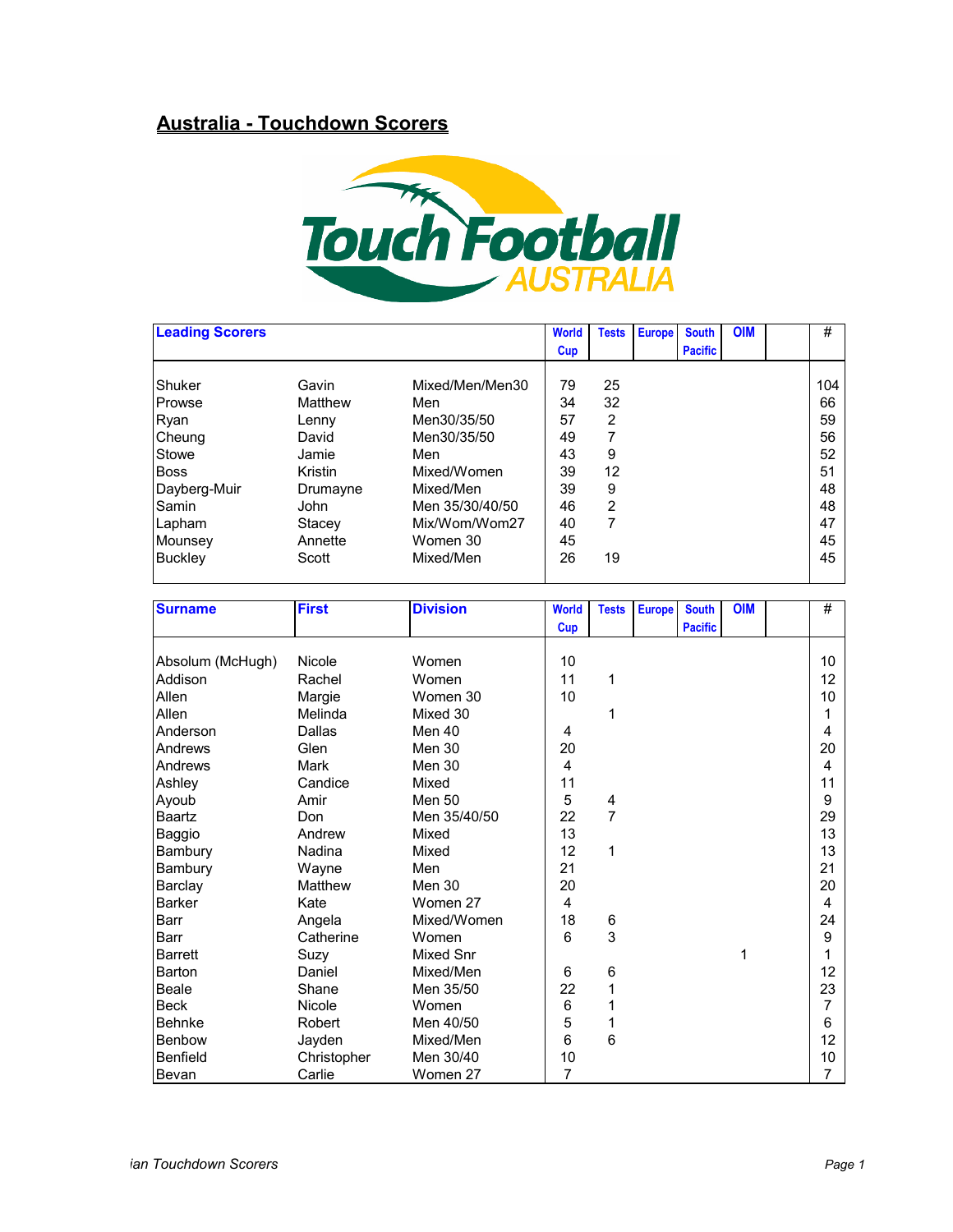| <b>Surname</b>    | <b>First</b>   | <b>Division</b>  | <b>World</b>   | <b>Tests</b>   | <b>Europe</b> | <b>South</b>   | <b>OIM</b> | #               |
|-------------------|----------------|------------------|----------------|----------------|---------------|----------------|------------|-----------------|
|                   |                |                  | <b>Cup</b>     |                |               | <b>Pacific</b> |            |                 |
| <b>Bird</b>       | Matt           | Men              | 28             | 1              |               |                |            | $\overline{29}$ |
| <b>Bishop</b>     | William        | Men/Men 30       | 21             | 3              |               |                |            | 24              |
| <b>Biskup</b>     | Joseph         | Men 35/40        | 4              | 6              |               |                |            | 10              |
| Blackwood         | James          | Mixed            |                | $\overline{2}$ |               |                |            | $\overline{2}$  |
| Bloomfield        | <b>Jeff</b>    | Men 40           | 14             |                |               |                |            | 14              |
| <b>Boland</b>     | Margie         | Women 30         | 14             |                |               |                |            | 14              |
| <b>Boland</b>     | <b>Mark</b>    | Men              | 17             | 1              |               |                |            | 18              |
| Bonavantura       | Mitch          | Men 35/40        | 17             |                |               |                |            | 17              |
| <b>Bond</b>       | Colin          | <b>Men 35</b>    | 12             |                |               |                |            | 12              |
| <b>Boss</b>       | Kristin        | Mixed/Women      | 39             | 12             |               |                |            | 51              |
| Boston            | Craig          | Men 30           | 4              |                |               |                |            | 4               |
| <b>Bourke</b>     | Micahel        | <b>Men 35</b>    | 7              |                |               |                |            | 7               |
| <b>Bourne</b>     | Amanda         | Mixed Snr        | 9              |                |               |                |            | 9               |
| <b>Bradley</b>    | Chris          | Men 35           | 3              |                |               |                |            | 3               |
| <b>Brandon</b>    | Mark           | Men 40           | $6\phantom{1}$ |                |               |                |            | 6               |
| Brannighan        | Arthur         | Men              |                | 1              |               |                |            | 1               |
| Brennan           | Kristy         | Mixed            |                | 8              |               |                |            | 8               |
| Brennan           | Wayne          | Men 40           | 3              |                |               |                |            | 3               |
| <b>Bretherton</b> | Danny          | Mixed Snr        | 8              |                |               |                |            | 8               |
| <b>Brierty</b>    | Stuart         | Men              | 10             | 9              |               |                |            | 19              |
| <b>Brindell</b>   | Laurie         | Men 30           | 8              |                |               |                |            | 8               |
| <b>Brindell</b>   | Robert         | Men              | 10             | $\overline{c}$ |               |                |            | 12              |
| <b>Brisby</b>     | Samuel         | Men              | 9              | 9              |               |                |            | 18              |
| <b>Briten</b>     | Robbie         | Men 30           | 3              |                |               |                |            | 3               |
| <b>Brown</b>      | Debra          | Women 30         | $\overline{7}$ |                |               |                |            | $\overline{7}$  |
| <b>Brown</b>      | Mitchel        | Mixed Snr        | $\mathbf{1}$   |                |               |                |            | 1               |
| <b>Brown</b>      | <b>Natalie</b> | Mixed            | 4              |                |               |                |            | 4               |
| <b>Browne</b>     | Christian      | Men 35/40        | 8              | $\overline{c}$ |               |                |            | 10              |
| <b>Buckley</b>    | Scott          | Mixed/Men        | 26             | 19             |               |                |            | 45              |
| Bundy             | Scott          | Mixed/Men        | 6              | 5              |               |                |            | 11              |
| <b>Bunt</b>       | Geoff          | <b>Men 35</b>    | 7              |                |               |                |            | $\overline{7}$  |
| <b>Burdett</b>    | Amanda         | Mixed Snr/Wom 30 | 3              | 1              |               |                |            | 4               |
| <b>Burgess</b>    | Elisha         | Mixed            | 3              |                |               |                |            | 3               |
| <b>Byrne</b>      | Rachel         | <b>Mixed Snr</b> | 6              |                |               |                |            | 6               |
| <b>Byrne</b>      | Rod            | Men 40           | 13             |                |               |                |            | 13              |
| Campbell          | Elizabeth      | Women            | $\overline{7}$ | 9              |               |                | 3          | 19              |
| Cant              | <b>Derrick</b> | Mixed 30         |                | $\overline{2}$ |               |                |            | 2               |
| Carroll           | Sue            | Women 30         | 11             |                |               |                |            | 11              |
| Carter            | Michael        | Mixed Snr        |                |                |               |                | 4          | 4               |
| Caslick           | Charlotte      | Women            |                | 1              |               |                |            | 1               |
| Castle            | Katrina        | Women            | 20             | 3              |               |                |            | 23              |
| Cattell           | John           | Men 35/40        | 24             |                |               |                |            | 24              |
| Chaffey           | Jason          | Mixed            | 6              | $\overline{c}$ |               |                |            | 8               |
| Chan              | Jamieson       | Mixed/Mixed Snr  | 15             | 1              |               |                |            | 16              |
| Chan              | William        | Men 30/35        | 12             |                |               |                |            | 12              |
| Chapman           | Michael        | Mixed            |                | 1              |               |                |            | $\mathbf{1}$    |
| Chenhall          | Barry          | Mixed            | 18             | $\overline{2}$ |               |                |            | 20              |
| Cherry            | Emilee         | Women            | 20             | 3              |               |                |            | 23              |
| Chesterton        | Rebecca        | Mixed            |                | $\overline{c}$ |               |                |            | $\overline{2}$  |
| Cheung            | David          | Men30/35/50      | 49             | $\overline{7}$ |               |                |            | 56              |
| Cheung            | Jeff           | Men 35/40/50     | 6              | 3              |               |                |            | 9               |
| Cheung            | Michael        | Mixed30/Men35/40 | 22             |                |               |                |            | 22              |
| Chilby            | Ron            | Men 40           | 14             |                |               |                |            | 14              |
| Chittleborough    | Belinda        | Mixed Snr        |                |                |               |                | 3          | 3               |
| Clancy            | Graeme         | Men 30           | 19             |                |               |                |            | 19              |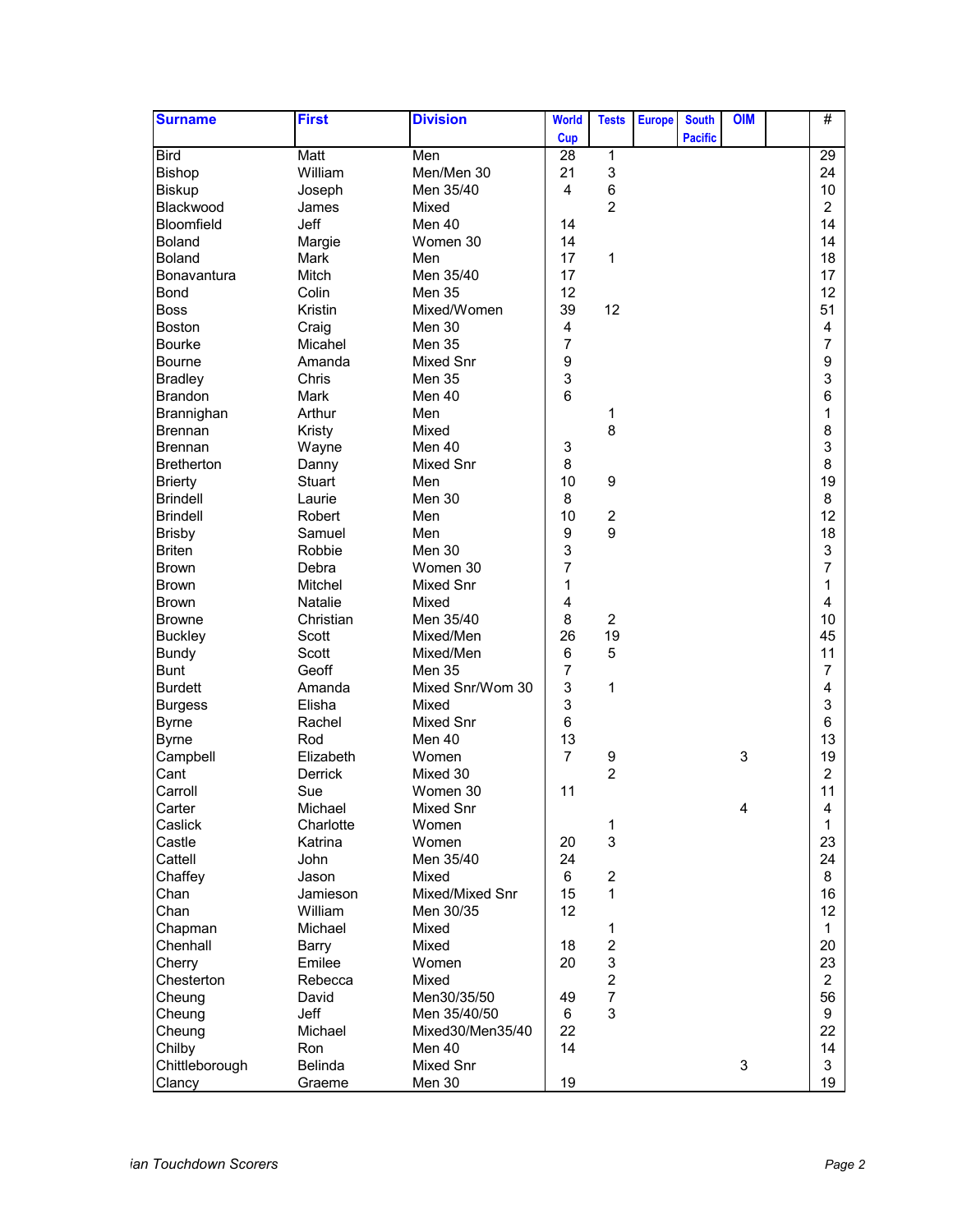| <b>Surname</b>    | <b>First</b>  | <b>Division</b>   | <b>World</b>   | <b>Tests</b>            | <b>Europe</b> | <b>South</b>   | <b>OIM</b>     | #                       |
|-------------------|---------------|-------------------|----------------|-------------------------|---------------|----------------|----------------|-------------------------|
|                   |               |                   | <b>Cup</b>     |                         |               | <b>Pacific</b> |                |                         |
| Clarence          | Elisabeth     | Women 27          |                |                         |               |                | 1              | 1                       |
| Clark             | Dave          | Mixed             |                | 3                       |               |                |                | 3                       |
| Clark             | John          | Men 40            | 17             |                         |               |                |                | 17                      |
| Clark             | Troy          | Men 35            | $\overline{c}$ |                         |               |                |                | $\overline{\mathbf{c}}$ |
| Clarke            | Garry         | Men 35/40         | 9              |                         |               |                |                | 9                       |
| Clifford          | Tayla         | Women             |                | 1                       |               |                |                | 1                       |
| Coghlan           | <b>Kim</b>    | Women 30          | 17             |                         |               |                |                | 17                      |
| Cooper            | Shane         | Men 40            | 5              |                         |               |                |                | 5                       |
| Corkeron          | Philip        | Men 35            | 5              |                         |               |                |                | 5                       |
| Corti             | Sylvana       | Mixed Snr         | $6\phantom{1}$ |                         |               |                |                | 6                       |
| Costello          | Justin        | Mixed             |                | $\overline{4}$          |               |                |                | 4                       |
| Cox               | Russell       | Men 30/35         | 18             |                         |               |                |                | 18                      |
| Cranage (James)   | <b>Brooke</b> | Mix Snr/Wom 27/30 | 6              |                         |               |                |                | 6                       |
| <b>Cridland</b>   | Justin        | Mixed             |                | 3                       |               |                |                | 3                       |
| Crowe             | Madison       | Women             |                | $\overline{c}$          |               |                | 3              | 5                       |
| Curran            | Matthew       | Mix/Men/Men30     | 15             | $\overline{4}$          |               |                |                | 19                      |
| Currie            | Darren        | Men               | 8              | 1                       |               |                |                | 9                       |
| Curtis            | Dominque      | Women             | 5              |                         |               |                |                | 5                       |
| Curtis            | Katie         | Mixed             | 4              | 1                       |               |                |                | 5                       |
| Dacey-Aiken       | Zoe           | Mixed             | 5              | $\overline{2}$          |               |                |                | 7                       |
| Dack              | Maria         | Women 30          | 4              |                         |               |                |                | 4                       |
| Daizli            | Ahmad         | Men 30            | 18             |                         |               |                |                | 18                      |
| Daley             | Angela        | Mixed             | 6              |                         |               |                |                | 6                       |
| Dallas            | Paul          | <b>Men 50</b>     |                | $\overline{\mathbf{c}}$ |               |                |                | $\overline{c}$          |
| Dalton            | John          | Men 30            |                | 3                       |               |                |                | 3                       |
| Danswan           | Scott         | Men 30/35/40      | 32             | 5                       |               |                |                | 37                      |
| Dart              | Paul          | Men/30            | 13             |                         |               |                |                | 13                      |
| David             | Sophie        | Mixed Snr         |                |                         |               |                | $\overline{7}$ | $\overline{7}$          |
| Davidson          | Cristin       | Men 40            | 16             |                         |               |                |                | 16                      |
| Davies            | Drew          | <b>Men 35</b>     | 6              |                         |               |                |                | 6                       |
| Davis             | Danielle      | Women             | 13             | 7                       |               |                |                | 20                      |
| Davis             | Rachelle      | Women             |                | 5                       |               |                | 1              | 6                       |
| Dayberg-Muir      | Drumayne      | Mixed/Men         | 39             | 9                       |               |                |                | 48                      |
| De la Cruz        | Bo            | Women             | 19             | 5                       |               |                |                | 24                      |
| Deegan            | Terry         | Men               | 15             | $\overline{c}$          |               |                |                | 17                      |
| Deguid            | Derek         | Men 35/45         | 6              | 1                       |               |                |                | 7                       |
| Dennis            | Melinda       | Women 27          |                |                         |               |                | 1              | 1                       |
| Devonshire        | Michael       | Men 30            |                | $\overline{c}$          |               |                |                | $\overline{c}$          |
| Dobbins           | Ashleigh      | Women             | 14             |                         |               |                |                | 14                      |
| Doyle             | Angela        | Mixed             | 5              | 1                       |               |                |                | 6                       |
| Doyle             | Kerry         | Mixed Snr         |                |                         |               |                | 5              | 5                       |
| <b>Drinkwater</b> | Anne          | Mixed Snr         | 8              |                         |               |                |                | 8                       |
| <b>Duckett</b>    | Paul          | Men 40            | 9              |                         |               |                |                | 9                       |
| <b>Dudeck</b>     | Anthony       | Men 35/40         | 9              | 3                       |               |                |                | 12                      |
| Dugud             | David         | Men30/MixSnr/M40  | 17             |                         |               |                |                | 17                      |
| Duncan            | Greg          | Men 35            | 12             |                         |               |                |                | 12                      |
| Dyball            | Hannah        | Women             | 5              | 12                      |               |                | $\sqrt{3}$     | 20                      |
| Elliott           | David         | Men 45            |                | $\overline{2}$          |               |                |                | $\overline{c}$          |
| Elliott           | Tina          | Women             |                | $\overline{2}$          |               |                |                | $\overline{a}$          |
| Eltakchi          | Tony          | Mixed30/Mix/M40   | 25             | 1                       |               |                |                | 26                      |
| English           | Greg          | Mixed             | 17             | $\overline{c}$          |               |                |                | 19                      |
| English           | Jody          | Women             | 15             | $\overline{2}$          |               |                |                | 17                      |
| Etheridge         | Gemma         | Mixed             |                | 3                       |               |                |                | 3                       |
| Etheridge         | Nikki         | Mixed             |                | 12                      |               |                |                | 12                      |
| Evans             | Michelle      | Mixed Snr         | 8              |                         |               |                |                | 8                       |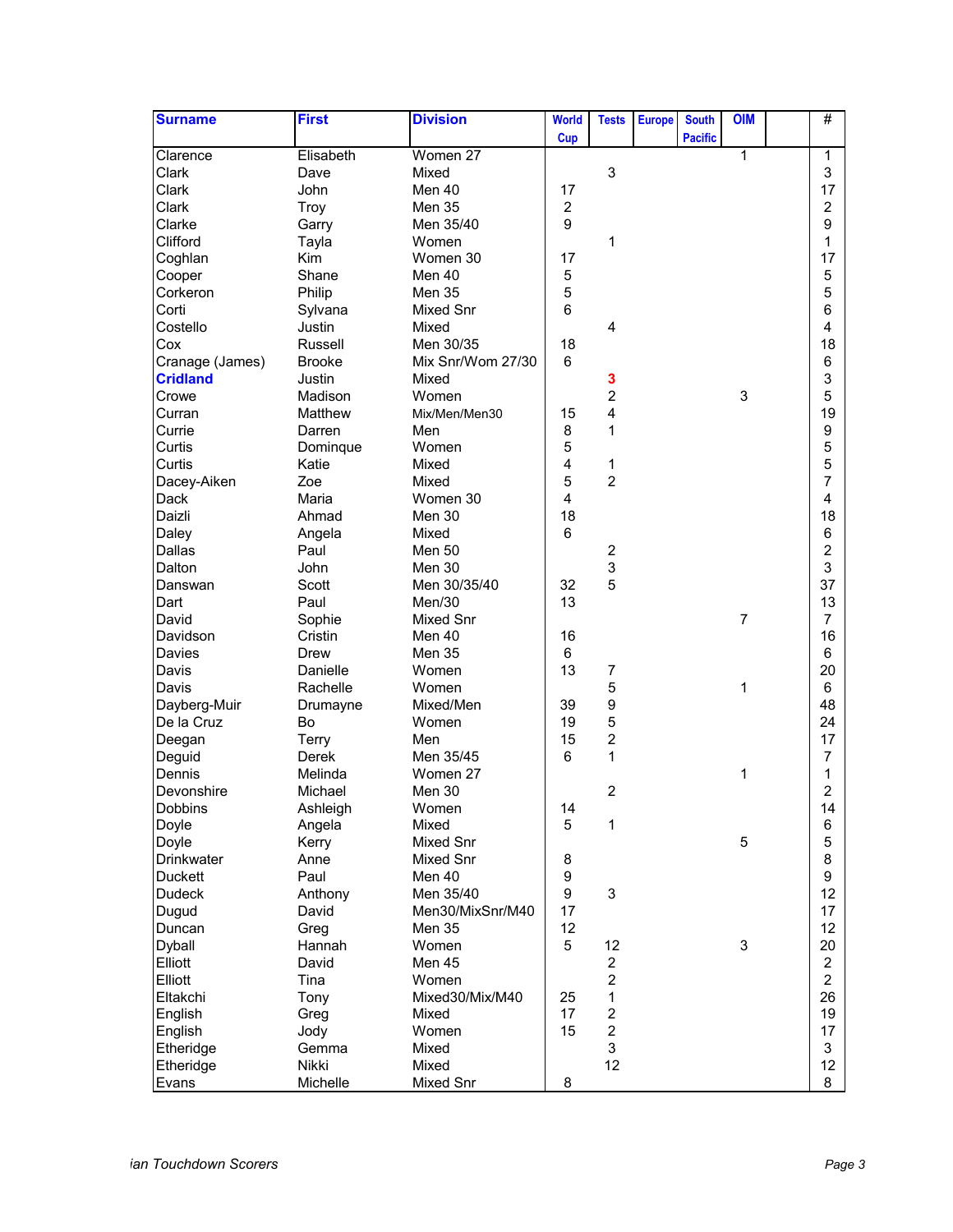| <b>Surname</b> | <b>First</b>   | <b>Division</b>  | <b>World</b>            | <b>Tests</b>   | <b>Europe</b> | <b>South</b>   | <b>OIM</b>     | #                       |
|----------------|----------------|------------------|-------------------------|----------------|---------------|----------------|----------------|-------------------------|
|                |                |                  | Cup                     |                |               | <b>Pacific</b> |                |                         |
| Evans          | Phil           | Men 35           | 8                       |                |               |                |                | $\overline{8}$          |
| Eyles          | Tom            | Men 30           | 6                       |                |               |                |                | 6                       |
| Fahim          | Adam           | Men 30/35        | 25                      | 8              |               |                |                | 33                      |
| Farrow         | Ashley         | Men              | 15                      |                |               |                |                | 15                      |
| Farrow         | Chris          | Men              | 22                      | 12             |               |                |                | 34                      |
| Feldman        | Kevin          | Men 40           | 8                       |                |               |                |                | 8                       |
| Feldman        | Lucas          | <b>Men 35</b>    | $\overline{2}$          |                |               |                |                | $\overline{c}$          |
| Ferguson       | Chris          | Men 35           | 4                       |                |               |                |                | 4                       |
| Ferro          | Alex           | Men 40/45        | 11                      | $\overline{2}$ |               |                |                | 13                      |
| Fielding-Smith | Alison         | Mixed Snr        | $\overline{c}$          |                |               |                |                | $\overline{c}$          |
| Fisher         | Lawrence       | Mixed Snr        |                         |                |               |                | $\overline{7}$ | $\overline{7}$          |
| Fletcher       | Evan           | Men 40           | 15                      |                |               |                |                | 15                      |
| Fong           | Amy            | Mixed            | $\overline{7}$          |                |               |                |                | $\overline{7}$          |
| Forrester      | Paul           | Mixed            |                         | $\overline{c}$ |               |                |                | $\overline{2}$          |
| Foster         | Corey          | Men              | 12                      |                |               |                |                | 12 <sub>2</sub>         |
| Francey        | Darryl         | <b>Mixed Snr</b> | 13                      |                |               |                |                | 13                      |
| Francis        | Shaun          | Men              |                         | 11             |               |                |                | 11                      |
| Fraser         | Renee          | Women 27         | 3                       |                |               |                |                | 3                       |
| Frederiksen    | Shane          | Mixed/Men        | 19                      | $\overline{2}$ |               |                |                | 21                      |
| Frizzel        | Jodi           | Mixed Snr        | 7                       |                |               |                |                | $\overline{7}$          |
| Frost          | Christian      | Mixed            | 4                       | $\overline{2}$ |               |                |                | 6                       |
| Gage           | <b>Therese</b> | Women 30         | 20                      |                |               |                |                | 20                      |
| Galea          | Andrew         | Mixed/Men        | 33                      | $\sqrt{3}$     |               |                |                | 36                      |
| Galetto        | Davina         | <b>Mixed Snr</b> | 12                      |                |               |                |                | 12                      |
|                |                | Men              |                         | 1              |               |                |                | 1                       |
| Garlic         | Terry<br>Clint |                  |                         |                |               |                |                | 1                       |
| Gaughan        |                | Men 35           | 1<br>12                 |                |               |                |                |                         |
| Gavin          | Keiran         | Men 40           |                         |                |               |                |                | 12 <sub>2</sub>         |
| Geiger         | Matt           | Men 30           | 11                      |                |               |                |                | 11                      |
| Geracitano     | Gino           | Men 35           | $\overline{\mathbf{c}}$ |                |               |                |                | $\overline{\mathbf{c}}$ |
| Gibson         | <b>Barry</b>   | <b>Men 35</b>    | 5                       |                |               |                |                | 5                       |
| Gillard        | <b>Brett</b>   | Men 40/45/50     | 15                      | 1              |               |                |                | 16                      |
| Giteau         | Kristy         | Women 27         |                         |                |               |                | $\mathbf{1}$   | 1                       |
| Giumelli       | Cody           | Men 30           | 9                       |                |               |                |                | 9                       |
| Glazebrook     | Tim            | Mixed            |                         | 3              |               |                |                | 3                       |
| Gleeson        | Wayne          | Men 30/40/MxSnr  | 20                      |                |               |                | 11             | 31                      |
| Goetsch        | Neil           | Men30/Mx30/M35   | 15                      |                |               |                |                | 15                      |
| Golding        | <b>Steve</b>   | Men 30           | 7                       |                |               |                |                | $\overline{7}$          |
| Good           | Nicholas       | Men              | $\overline{7}$          | $\mathbf 5$    |               |                |                | 12                      |
| Good           | Tim            | Men              |                         | $\overline{c}$ |               |                |                | 2                       |
| Goodwin        | Kelly          | Women 27         | 5                       |                |               |                | $\overline{2}$ | $\overline{7}$          |
| Gorton         | Col            | Men 40           | 5                       |                |               |                |                | 5                       |
| Grant          | Wayne          | Mixed Snr        |                         |                |               |                | $\mathbf{1}$   | 1                       |
| Gray           | Leanne         | Mixed            |                         | $\overline{c}$ |               |                |                | $\overline{c}$          |
| Grech          | Belinda        | Mixed            | 4                       |                |               |                |                | 4                       |
| Green          | Cody           | Men              |                         | $\mathfrak{S}$ |               |                |                | 3                       |
| Green          | Craig          | Mixed Snr        | 5                       |                |               |                | 10             | 15                      |
| Gregory        | Staecy         | Mixed/Wom30      | 11                      |                |               |                |                | 11                      |
| Grehan         | Patrick        | Men/30           | 15                      |                |               |                |                | 15                      |
| Grogan         | Haylene        | Mixed Snr        | 6                       |                |               |                |                | 6                       |
| Gyemore        | Phillip        | Men/Men 30       | 19                      | 4              |               |                |                | 23                      |
| Halpin         | Stephanie      | Women            | 18                      | $\mathbf{1}$   |               |                |                | 19                      |
| Hancock        | Steve          | Men 35           | 3                       |                |               |                |                | 3                       |
| Hannon         | Rebecca        | Women 27         | $\overline{c}$          |                |               |                |                | $\overline{a}$          |
| Hanson         | Lars           | Men 30/40        | 26                      |                |               |                |                | 26                      |
| Hanson         | Ron            | Men              |                         | 6              |               |                |                | 6                       |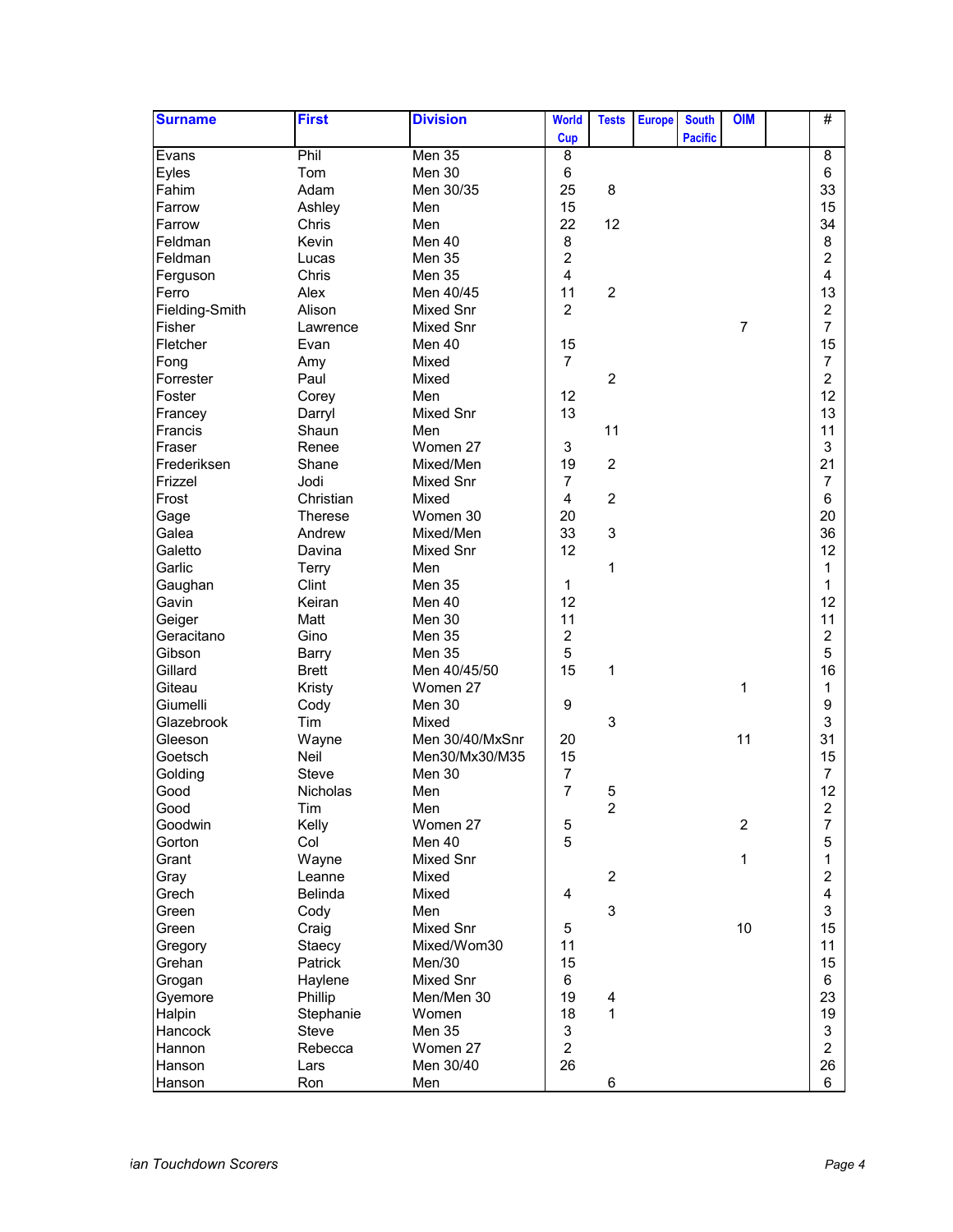| <b>Surname</b>   | <b>First</b>  | <b>Division</b>  | <b>World</b>   | <b>Tests</b>   | <b>Europe</b> | <b>South</b>   | <b>OIM</b> | #              |
|------------------|---------------|------------------|----------------|----------------|---------------|----------------|------------|----------------|
|                  |               |                  | <b>Cup</b>     |                |               | <b>Pacific</b> |            |                |
| <b>Harb</b>      | Ferno         | Men 35           | 7              |                |               |                |            | 7              |
| Hardy            | Lynelle       | Women            | 6              |                |               |                |            | 6              |
| Harling          | Kay           | Women 30         | 9              |                |               |                |            | 9              |
| Harriman         | Sharlene      | Mixed            | 10             | $\overline{c}$ |               |                |            | 12             |
| Harrington       | Adrian        | Mixed30/Men30    | 19             |                |               |                |            | 19             |
| Harrison         | Terry         | Men 40           | $\overline{c}$ |                |               |                |            | $\overline{c}$ |
| Hart             | Jodi          | Women 30         | 5              |                |               |                |            | 5              |
| Hartley          | Mark          | <b>Mixed Snr</b> | 6              |                |               |                |            | 6              |
| Hartmann         | David         | Men 35           | 3              |                |               |                |            | 3              |
| Harvey           | Terry         | Men 35           | 6              |                |               |                |            | 6              |
| Hastie           | Troy          | Men 40           |                | 1              |               |                |            | 1              |
| Hawes            | Peter         | <b>Men 50</b>    |                | 1              |               |                |            | 1              |
| Hearnden         | <b>Mark</b>   | Men 30/40/50     | 23             |                |               |                |            | 23             |
| Heiniger         | Ashley        | Men/30           | 23             |                |               |                |            | 23             |
| Hennessey        | Dylan         | Men              | 11             | 19             |               |                |            | 30             |
| Hennessey        | Emily         | Women            | 9              | 1              |               |                | 1          | 11             |
| Hickey           | Kevin         | <b>Men 35</b>    | 10             |                |               |                |            | 10             |
| Hilder (Lambert) | Kylie         | Women/Mixed      | 26             | 10             |               |                |            | 36             |
| Hill             | Christopher   | Men 30           | $\overline{7}$ |                |               |                |            | $\overline{7}$ |
| Hitch            | Jenna         | Women            |                | 1              |               |                |            | 1              |
| Hoch             | Cormac        | Men              |                | 5              |               |                |            | 5              |
| <b>Hoch</b>      | Lachlan       | Mixed            |                | 3              |               |                |            | 3              |
| Holden           | <b>Brad</b>   | Mixed            | 16             | $\overline{2}$ |               |                |            | 18             |
| Holden           | Rachel        | Women            | 16             |                |               |                |            | 16             |
| Hope             | Amy           | Mixed            |                | 1              |               |                |            | 1              |
| Hopkin           | Emily         | Women            | 6              | $\overline{c}$ |               |                |            | 8              |
| Hopkin           | Samantha      | Women            | 8              | 3              |               |                |            | 11             |
| Horder           | Laurie        | Mixed Snr        | $\overline{7}$ |                |               |                |            | $\overline{7}$ |
| Howard           | Tony          | Men 30           | 11             |                |               |                |            | 11             |
| Hughes           | <b>Brett</b>  | Mixed            | $\overline{7}$ | $\overline{2}$ |               |                |            | 9              |
| Hughes           | Steve         | Men30/35         | 28             |                |               |                |            | 28             |
| Hunt             | Jason         | Mixed            | 14             | 14             |               |                |            | 28             |
| Hunter           | Michael       | Mixed/MixSnr     | 9              | 5              |               |                |            | 14             |
| Inglis           | Kirsty        | Women 30         | 14             |                |               |                |            | 14             |
| Ingram           | Melinda       | Women 27         | $\mathbf{1}$   |                |               |                |            | 1              |
| Irvine           | Michael       | Men 30           | 6              | 1              |               |                |            | $\overline{7}$ |
| Ison             | Aaron         | Mixed Snr        | $\overline{c}$ |                |               |                |            | $\overline{2}$ |
| Jackson          | Ron           | Men 40           | 5              |                |               |                |            | 5              |
| Jacono           | Michael       | Men 30/35        | 15             |                |               |                |            | 15             |
| James            | <b>Brooke</b> | Women 30         |                | $\overline{c}$ |               |                |            | $\overline{2}$ |
| Jarrett          | Phillip       | Men 30/40        | 9              |                |               |                |            | 9              |
| Jenkins          | Kirstie       | Women 27         | 4              |                |               |                |            | 4              |
| Johnson          | Chris         | Men 30           |                | 4              |               |                |            | 4              |
| Johnston         | Bill          | Men 30           | 4              |                |               |                |            | 4              |
| Johnston         | Kellie        | Women 30         |                | 1              |               |                |            | 1              |
| Johnston         | Leesa         | Women 30         | 5              |                |               |                |            | 5              |
| Johnstone        | Mia           | Women            |                | 1              |               |                |            | 1              |
| Jolly            | Trevor        | Men 40/50        | 12             | $\overline{c}$ |               |                |            | 14             |
| Jones            | Aaron         | Men 30           | 5              | 1              |               |                |            | 6              |
| Jones            | Darren        | Mixed Snr        | 1              |                |               |                |            | 1              |
| Jones            | Nathan        | Men              | 11             | 3              |               |                |            | 14             |
| Jones            | Nathan        | Mixed Snr        | $\overline{7}$ |                |               |                |            | $\overline{7}$ |
| Jonson           | Christopher   | Men 30/35        | 25             |                |               |                |            | 25             |
| Jordan           | lan           | Men 40           |                | 1              |               |                |            | 1              |
| Judd             | Amanda        | Mixed/Women      | 17             | 15             |               |                |            | 32             |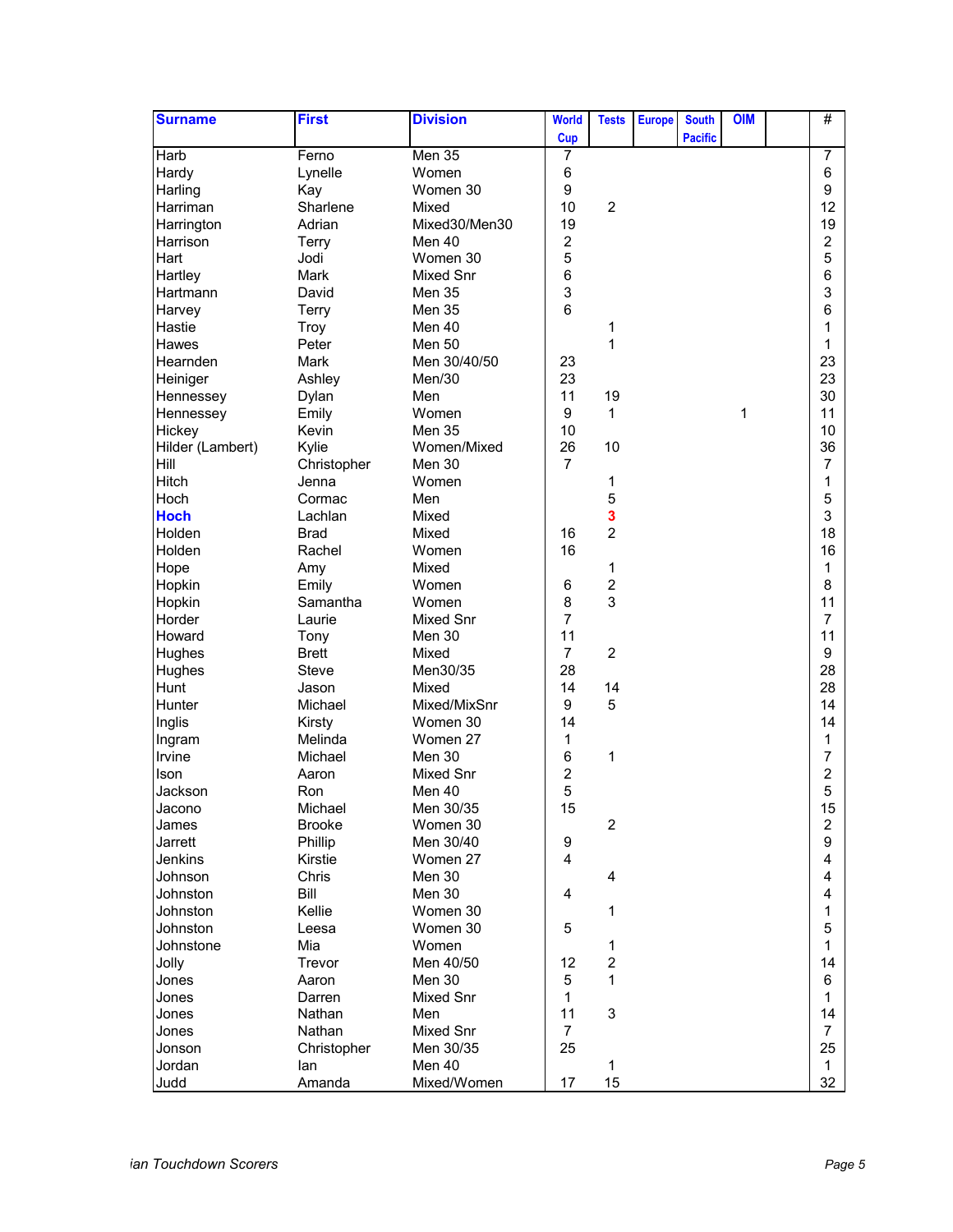| <b>Surname</b>              | <b>First</b>   | <b>Division</b>     | <b>World</b>    | <b>Tests</b>                     | <b>Europe</b> | <b>South</b>   | <b>OIM</b>     | #              |
|-----------------------------|----------------|---------------------|-----------------|----------------------------------|---------------|----------------|----------------|----------------|
|                             |                |                     | <b>Cup</b>      |                                  |               | <b>Pacific</b> |                |                |
| Judd                        | Kristy         | Women               | $\overline{30}$ | $\overline{4}$                   |               |                |                | 34             |
| Kafoa                       | David          | Men 35/40/45/50     | 11              | 1                                |               |                |                | 12             |
| Kalms                       | lan            | Men 35              | 3               |                                  |               |                |                | 3              |
| Kavanagh                    | Peter          | Men 30              | 14              |                                  |               |                |                | 14             |
| Kay                         | Alison         | Women               | 23              | $\overline{c}$<br>$\overline{4}$ |               |                |                | 25             |
| Kearney                     | Ashleigh       | Women               |                 |                                  |               |                | 1              | 5<br>5         |
| Keayes                      | Andrew         | Men 40<br>Mixed Snr | 5<br>5          |                                  |               |                |                | 5              |
| Kelvin                      | Dione          |                     | 5               |                                  |               |                |                | 5              |
| Kennedy<br>Kennett          | Kelly          | Women 27<br>Men 35  | 8               |                                  |               |                |                | 8              |
| Kildare                     | Barry<br>Robin | Mixed30/Men35/40    | 34              | 3                                |               |                |                | 37             |
| Kitchingham                 | Tim            | Men 35/40/45/50     | 31              | $\boldsymbol{9}$                 |               |                |                | 40             |
| Knapp                       | Debbie         | Women               | 23              | 5                                |               |                |                | 28             |
| Kolovos                     | Elsiha         | Mixed/Women         | 6               | 3                                |               |                |                | 9              |
| Lang                        | Simon          | Mixed               |                 | $\overline{7}$                   |               |                |                | $\overline{7}$ |
| Langbridge                  | Sheralee       | Women 30            | 5               |                                  |               |                |                | 5              |
| Lapham                      | Stacey         | Mix/Wom/Wom27       | 40              | $\overline{7}$                   |               |                |                | 47             |
| Latoa                       | Pule           | Men 35              | 4               |                                  |               |                |                | 4              |
| Law                         | Michael        | Mixed/Men           | $\overline{7}$  | 5                                |               |                |                | 12             |
| Lawless                     | Garry          | Men30/35            | 23              |                                  |               |                |                | 23             |
| Lawson                      | John           | Men 40              | 5               |                                  |               |                |                | 5              |
| Lennon                      | <b>Mick</b>    | Men 35/40           | 8               | $\overline{\mathbf{4}}$          |               |                |                | 12             |
| Leonard                     | <b>Mark</b>    | Men 30/40           | 6               | $6\phantom{1}$                   |               |                |                | 12             |
| Lewis                       | Mark           | Men 35              | 5               |                                  |               |                |                | 5              |
| Liston                      | Jack           | Men 40              | 6               |                                  |               |                |                | 6              |
| Logan                       | David          | Men 40              | 6               |                                  |               |                |                | 6              |
| Lorger                      | Warren         | Men 30              | 8               | 3                                |               |                |                | 11             |
| Loth                        | Chris          | Men 30              | 20              |                                  |               |                |                | 20             |
| Love                        | Jayden         | Men                 |                 | $\overline{c}$                   |               |                |                | $\overline{c}$ |
| Lowe                        | Theresa        | Mixed Snr           | $\overline{c}$  |                                  |               |                |                | $\overline{c}$ |
| Lugg                        | <b>Brad</b>    | Mixed Snr           | 3               | $\overline{c}$                   |               |                |                | 5              |
| Lyons                       | Cliff          | Men 45              |                 | $\overline{2}$                   |               |                |                | $\overline{2}$ |
| Macalister-Knight           | Pepita         | Women 27            | 4               |                                  |               |                |                | 4              |
| MacPherson                  | Paul           | Men 35              | $\overline{7}$  |                                  |               |                |                | $\overline{7}$ |
| <b>Madders</b>              | <b>Brent</b>   | Mixed               |                 | $\overline{c}$                   |               |                |                | $\overline{2}$ |
| <b>Madders</b>              | Craig          | Mixed/Men           | 8               | 7                                |               |                |                | 15             |
| Madders (Freshwater) Sharyn |                | Mixed/Women         | 3               | 1                                |               |                |                | 4              |
| Maddick                     | Hayley         | Women               |                 | $\overline{2}$                   |               |                | $\overline{c}$ | 4              |
| Maher                       | Dominque       | Women               | 12              |                                  |               |                |                | 12             |
| Malcolm                     | Troy           | Men/Mixed           | 13              | 5                                |               |                |                | 18             |
| Mann                        | Jules          | Men30/35            | 13              |                                  |               |                |                | 13             |
| <b>Marks</b>                | James          | Men 40              | 14              |                                  |               |                |                | 14             |
| Marsh                       | Cherie         | Women 30            |                 | 1                                |               |                |                | 1              |
| Marshall                    | Benji          | Mixed               | 19              |                                  |               |                |                | 19             |
| <b>Marshall King</b>        | Jordan         | Men                 |                 | 14                               |               |                |                | 14             |
| Martin                      | Nathan         | Men 35              | $\overline{7}$  |                                  |               |                |                | $\overline{7}$ |
| Martin                      | Sharon         | Women               | 14              | $\overline{c}$                   |               |                |                | 16             |
| Martin (Tirardo)            | Giselle        | Mix/Wom/Wom30       | 27              | 13                               |               |                |                | 40             |
| Matcham                     | Shelley        | Women               | 33              | 3                                |               |                |                | 36             |
| McAnelly                    | Hayley         | Mixed               |                 | 4                                |               |                |                | 4              |
| McCall                      | Jessica        | Women               | 15              | 8                                |               |                | $\overline{7}$ | 30             |
| McCall                      | Melissa        | Women 27            | 11              |                                  |               |                | $\overline{2}$ | 13             |
| McCall                      | Mick           | Men 35/40/50        | 35              | $\overline{2}$                   |               |                |                | 37             |
| McCarthy                    | Trish          | Women 30            |                 | 1                                |               |                |                | 1              |
| McCullen                    | Ben            | Mixed               | 3               |                                  |               |                |                | 3              |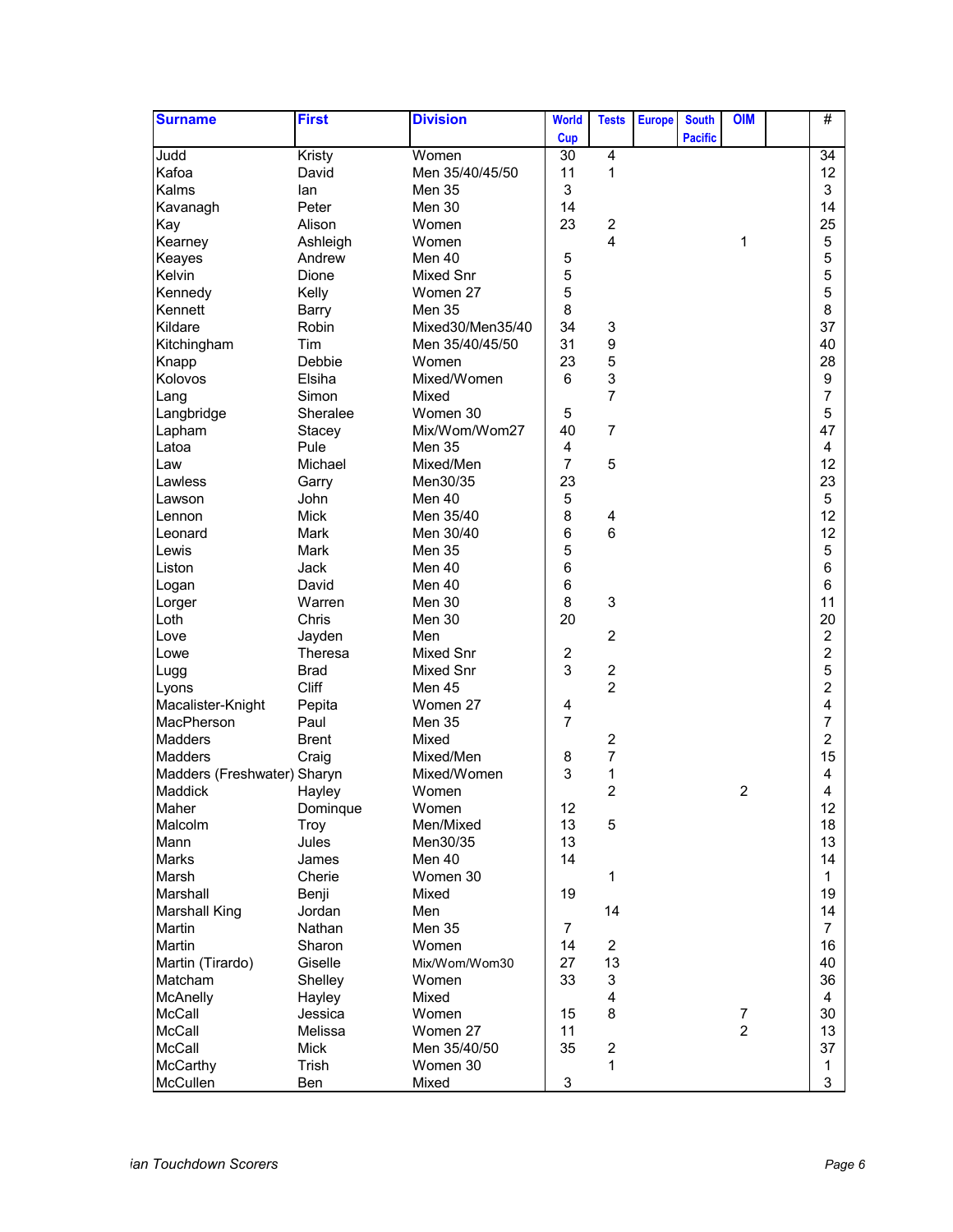| <b>Surname</b>    | <b>First</b>   | <b>Division</b> | <b>World</b>   | <b>Tests</b>            | <b>Europe</b> | <b>South</b>   | <b>OIM</b> | #              |
|-------------------|----------------|-----------------|----------------|-------------------------|---------------|----------------|------------|----------------|
|                   |                |                 | <b>Cup</b>     |                         |               | <b>Pacific</b> |            |                |
| McDonald          | <b>Brandon</b> | Men 35/45       | 3              | 4                       |               |                |            | 7              |
| McDonald          | David          | Men 50          | 6              | 4                       |               |                |            | 10             |
| McDonald          | Gavin          | Men             | 3              | 1                       |               |                |            | 4              |
| McDonald          | Hayley         | Mixed 30        |                | 3                       |               |                |            | 3              |
| McDonald          | Trent          | Men             | 15             | 3                       |               |                |            | 18             |
| McGennity         | Kelly          | Mixed/Women     | 6              | 1                       |               |                |            | $\overline{7}$ |
| McGovern          | Michael        | Men/Mixed       | 6              | 3                       |               |                |            | 9              |
| <b>McGuire</b>    | Colin          | Men 30          | 4              |                         |               |                |            | 4              |
| McHugh            | Nicole         | Women           |                | $\overline{\mathbf{c}}$ |               |                |            | $\overline{c}$ |
| McIlveen          | Teena          | Women           | $\overline{c}$ | 1                       |               |                |            | 3              |
| McIntyre          | David          | Men 30          | 12             |                         |               |                |            | 12             |
| McIntyre          | Stephen        | Mixed30/Men35   | 20             |                         |               |                |            | 20             |
| McKechnie         | Dean           | Men 30          | 8              |                         |               |                |            | 8              |
| McKenna           | John           | Men 50          |                | $\overline{2}$          |               |                |            | $\overline{2}$ |
| McKenzie          | Wayne          | Men 30          | 8              |                         |               |                |            | 8              |
| McLean            | Mary           | Women 27        |                |                         |               |                | 1          | 1              |
| McLean            | William        | <b>Men 50</b>   |                | $\overline{2}$          |               |                |            | $\overline{2}$ |
| McLeod            | Corey          | Men 40          | 14             |                         |               |                |            | 14             |
| McLeod            | Scott          | Men 30          | 9              |                         |               |                |            | 9              |
| McMah (Guthrie)   | Melinda        | Mixed           |                | 3                       |               |                |            | 3              |
| McMahon           | Terry          | Men             |                | 1                       |               |                |            | 1              |
| <b>McManus</b>    | Dean           | Men 35/50       | 20             |                         |               |                |            | 20             |
| McNamara          | Jason          | Mixed Snr       | $\overline{c}$ |                         |               |                |            | $\overline{c}$ |
| McPherson         | Pam            | Mixed Snr       | 1              |                         |               |                |            | 1              |
| <b>McPhillips</b> | Trevor         | Men 35/40/50    | 40             | 1                       |               |                |            | 41             |
| McShane           | Gerard         | Mixed/Men30     | 11             | $\overline{2}$          |               |                |            | 13             |
| McSpadden         | Darren         | <b>Men 35</b>   | 9              |                         |               |                |            | 9              |
| McWhirter         | Maria          | Women           | 10             |                         |               |                |            | 10             |
| <b>Meakes</b>     | Yasmin         | Mixed/Women     | 17             | $\overline{7}$          |               |                |            | 24             |
| Menegus           | John           | <b>Men 50</b>   | $\mathbf{1}$   |                         |               |                |            | 1              |
| Michealopolous    | Patricia       | Mixed/Women     | $\overline{7}$ | 9                       |               |                | 3          | 19             |
| Miller            | Jay            | Mixed Snr       | 3              |                         |               |                |            | 3              |
| Mitchell          | Brad           | Men 30/35       | 24             | 3                       |               |                |            | 27             |
| Mitchell          | Justin         | Mixed           | $\overline{c}$ | $\overline{2}$          |               |                |            | 4              |
| Mitchell          | Scott          | Men             | 9              |                         |               |                |            | 9              |
| Morgan            | Cobie          | Mixed           |                | $\overline{c}$          |               |                |            | $\overline{2}$ |
| Morgan            | Troy           | Men 30/40       | 41             | 1                       |               |                |            | 42             |
| Moroney           | Steve          | Men 35          | 6              |                         |               |                |            | 6              |
| Mortimer          | Elin           | Mixed           | 14             | 16                      |               |                |            | 30             |
| Moseley           | Kristie        | Women 27        | $\mathbf{1}$   |                         |               |                |            | 1              |
| Moujalli          | John           | <b>Men 35</b>   | 10             |                         |               |                |            | 10             |
| Mounsey           | Annette        | Women 30        | 45             |                         |               |                |            | 45             |
| Moylan            | Benjamin       | Mixed/Men       | 23             | 15                      |               |                |            | 38             |
| Muller            | Steve          | Men 30          | 6              |                         |               |                |            | 6              |
| Murphy            | Dean           | Men 30/40       | 22             | 1                       |               |                |            | 23             |
| Murphy            | Steve          | Men             | 21             | 1                       |               |                |            | 22             |
| Murphy (Clarke)   | Renee          | Women           | 31             | 3                       |               |                |            | 34             |
| Nader             | Anthony        | Men 30          | 6              |                         |               |                |            | 6              |
| Nakhla            | Robert         | Men             | 17             | 15                      |               |                |            | 32             |
| Nash              | Sarah          | Mixed Snr       | 15             |                         |               |                |            | 15             |
| Newham            | David          | Men 30          | 11             |                         |               |                |            | 11             |
| Nicholas          | Zara           | Mixed           |                | 11                      |               |                |            | 11             |
| Nicholls          | Cameron        | Mixed/Men       | 9              | 6                       |               |                |            | 15             |
| Nicholls          | Craig          | Mixed Snr       | 6              |                         |               |                |            | 6              |
| Norman            | Greg           | Men 40          | 6              |                         |               |                |            | 6              |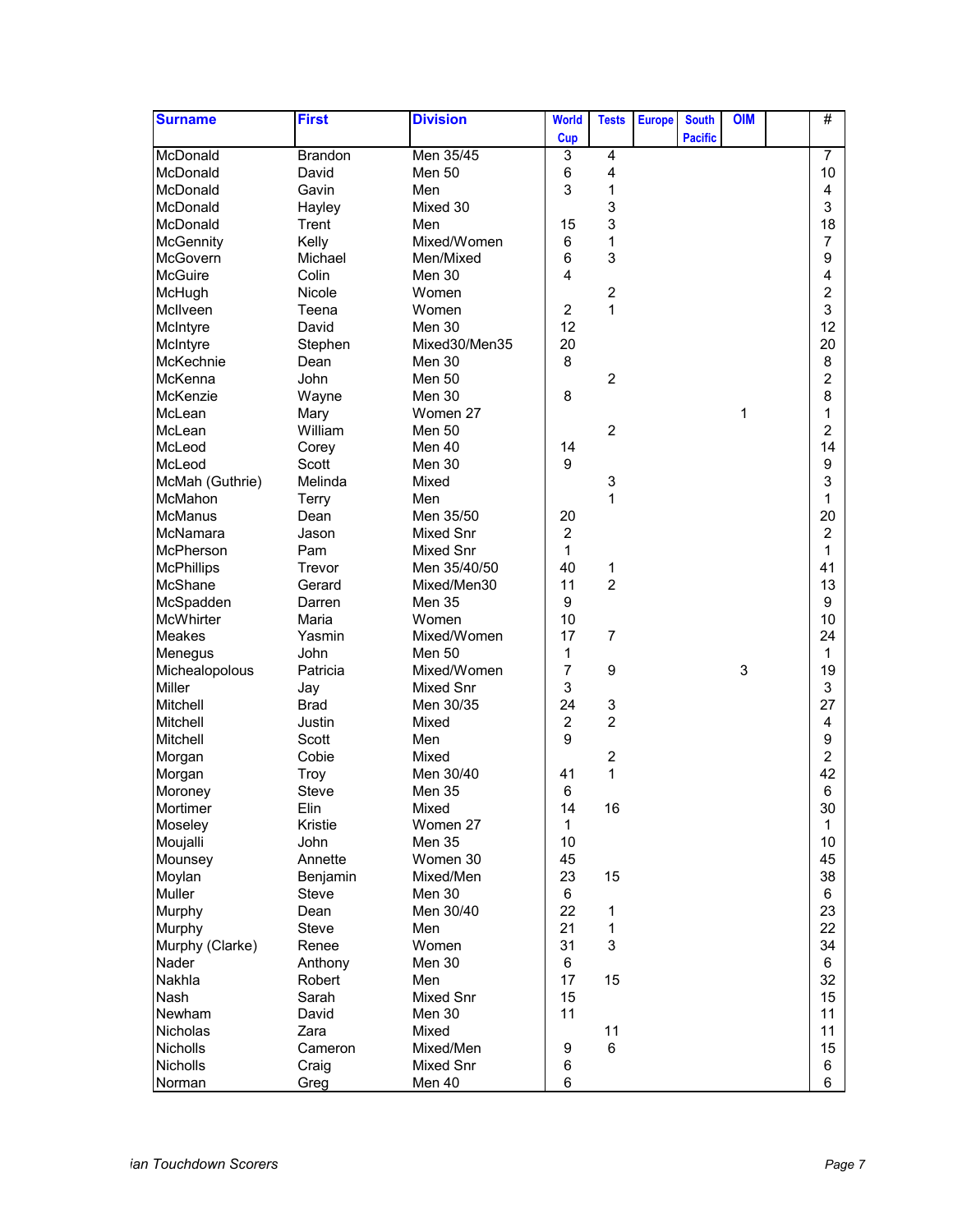| <b>Surname</b>   | <b>First</b>   | <b>Division</b>  | <b>World</b>   | <b>Tests</b>            | <b>Europe</b> | <b>South</b>   | <b>OIM</b>     | #               |
|------------------|----------------|------------------|----------------|-------------------------|---------------|----------------|----------------|-----------------|
|                  |                |                  | <b>Cup</b>     |                         |               | <b>Pacific</b> |                |                 |
| Norman           | Kerry          | Women 30         | 20             |                         |               |                |                | $\overline{20}$ |
| Norman           | Peter          | Men              | 3              | 8                       |               |                |                | 11              |
| Notley           | Scott          | Men/M30/40       | 34             | 8                       |               |                |                | 42              |
| Nowothey         | Kurt           | Mixed            | 3              | 6                       |               |                |                | 9               |
| Nugent           | Tracey         | Women 30         | 6              |                         |               |                |                | 6               |
| Oberleuter       | Lawrence       | Mixed            |                | 1                       |               |                |                | 1               |
| O'Brien          | Sandi          | Women 30         | 9              |                         |               |                |                | 9               |
| O'Connor         | Donna          | Women 30         | 11             |                         |               |                |                | 11              |
| O'Keefe          | Gerard         | Men 30/40        | 13             |                         |               |                |                | 13              |
| Oliver           | Rebecca        | Women 27         |                |                         |               |                | 4              | 4               |
| Opie-Lukins      | Leah           | Mixed            | 10             | 9                       |               |                |                | 19              |
| O'Reilly         | Darren         | Men 30           | 6              |                         |               |                |                | 6               |
| O'Riley          | Dale           | Men 30           | 7              |                         |               |                |                | $\overline{7}$  |
| Ornelas          | Jorge          | Men 35           | 3              |                         |               |                |                | 3               |
| O'Shanesy        | <b>Brenton</b> | Men              | 6              | $\overline{2}$          |               |                |                | 8               |
| Otway            | Karen          | <b>Mixed Snr</b> | 6              |                         |               |                |                | 6               |
| Palau            | Jonathan       | Men              | 32             | $\boldsymbol{7}$        |               |                |                | 39              |
| Parker           | Paige          | Mixed            |                | $\overline{2}$          |               |                |                | $\overline{c}$  |
| Paterson         | Linda          | Women 30         | 8              |                         |               |                |                | 8               |
| Patman           | Michael        | Men 35           | 9              |                         |               |                |                | 9               |
| Patrick          | Jacky          | Mixed Snr        |                |                         |               |                | $\overline{2}$ | $\overline{c}$  |
| Pearl            | Cathy          | Women 30         | 5              |                         |               |                |                | 5               |
| Peattie          | Laura          | Women            | 7              | 6                       |               |                | $\overline{2}$ | 15              |
| Peattie          | Sarah          | Mixed            | 27             | 5                       |               |                |                | 32              |
| Penfold          | Murray         | Men              |                | 3                       |               |                |                | 3               |
| Percy            | Leah           | Women/Mixed      | $\overline{2}$ | 8                       |               |                |                | 10              |
| Peters           | Melissa        | Women            |                | 4                       |               |                |                | 4               |
| Pierce           | Craig          | Men              | 12             | 3                       |               |                |                | 15              |
| Pierce           | Lachlan        | Men              |                | 4                       |               |                |                | 4               |
| Pierce           | Scott          | Men 30           | 5              |                         |               |                |                | 5               |
| Pitfield (Galea) | Melissa        | Mixed            | 11             | 5                       |               |                |                | 16              |
| Plath            | Alison         | Women 30         |                | 1                       |               |                |                | 1               |
| Pollock          | Ryan           | Mixed/Men 30     | 17             | 5                       |               |                |                | 22              |
| Powell           | <b>Brent</b>   | Mixed/Men 35     | 11             |                         |               |                |                | 11              |
| Powell           | Jason          | Men 35/Mixed Snr | 9              |                         |               |                | $\overline{c}$ | 11              |
| Prasad           | Rohit          | Mixed/Mixed Snr  | 18             | $\overline{\mathbf{4}}$ |               |                |                | 22              |
| Prince           | Scott          | Men 30           | 5              |                         |               |                |                | 5               |
| Prowse           | Matthew        | Men              | 34             | 32                      |               |                |                | 66              |
| Pryde            | Adam           | Mixed            |                | 4                       |               |                |                | 4               |
| Quince           | Kirsty         | Women            | $\overline{2}$ | $\overline{2}$          |               |                |                | 4               |
| Quinlan          | Ashleigh       | Women            | 11             | 3                       |               |                |                | 14              |
| Quirk            | Alicia         | Women            | 24             | 4                       |               |                |                | 28              |
| Raper            | Dave           | Men 35           | 5              | 1                       |               |                |                | 6               |
| Reardon          | Jarrad         | Men 40           |                | 1                       |               |                |                | 1               |
| Reid             | Andy           | Men 35           | 9              |                         |               |                |                | 9               |
| Reid             | Rachel         | Mixed            |                | 3                       |               |                |                | 3               |
| Rey              | Sebe           | Mixed            | $\overline{2}$ | 1                       |               |                |                | 3               |
| Reynolds         | Barry          | Men              |                | 1                       |               |                |                | 1               |
| Ridder           | Paul           | Men 40           | $\overline{2}$ |                         |               |                |                | $\overline{2}$  |
| <b>Rigby</b>     | Shane          | Men              | 10             |                         |               |                |                | 10              |
| Ring             | Cathy          | Mixed Snr        | 3              |                         |               |                |                | 3               |
| <b>Roberts</b>   | Ben            | Mixed            | 17             |                         |               |                |                | 17              |
| <b>Roberts</b>   | David          | Men 30/40        | 9              | 4                       |               |                |                | 13              |
| Roberts          | Stephen        | Mixed/Men        | 40             | 3                       |               |                |                | 43              |
| Robertson        | Julene         | Women 30         | 3              |                         |               |                |                | 3               |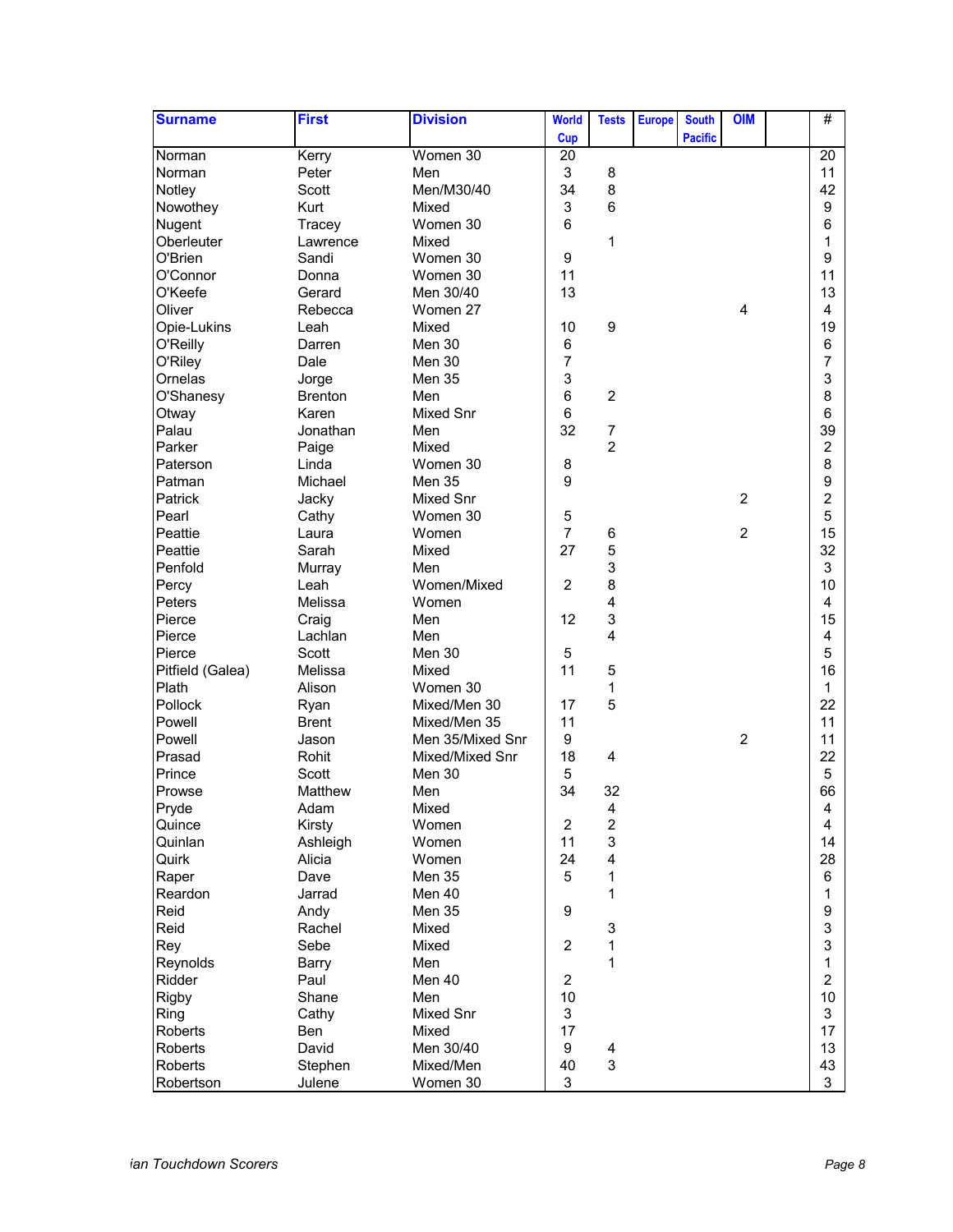| <b>Surname</b> | <b>First</b> | <b>Division</b>  | <b>World</b>   | <b>Tests</b>            | <b>Europe</b> | <b>South</b>   | <b>OIM</b> | #               |
|----------------|--------------|------------------|----------------|-------------------------|---------------|----------------|------------|-----------------|
|                |              |                  | <b>Cup</b>     |                         |               | <b>Pacific</b> |            |                 |
| Robinson       | Ben          | Men/Mixed        | 21             | $\overline{2}$          |               |                |            | $\overline{23}$ |
| Robinson       | Kerry        | Women 30         | 6              |                         |               |                |            | 6               |
| Rodgers        | Samantha     | Mixed/Women      | 11             | 17                      |               |                | 3          | 31              |
| Rogers         | Tony         | Men 30           | 9              |                         |               |                |            | 9               |
| Rogerson       | Hayley       | Mixed            | 8              |                         |               |                |            | 8               |
| Rogerson       | Peta         | Women            | 22             |                         |               |                |            | 22              |
| Rose (Maher)   | Gabriel      | Women            | 33             | 1                       |               |                |            | 34              |
| <b>Ross</b>    | Greg         | Mixed            |                | 10                      |               |                |            | 10              |
| Roth           | Andrea       | Women30/MixSnr   | 15             |                         |               |                |            | 15              |
| Ruscoe         | <b>Mark</b>  | Men 40           | 5              |                         |               |                |            | 5               |
| Rushworth      | Daniel       | Men/Mix/MxSnr    | 13             |                         |               |                |            | 13              |
| <b>Russell</b> | Corey        | Mixed            |                | 1                       |               |                |            | 1               |
| Russell        | Grant        | Men 30           | 8              |                         |               |                |            | 8               |
| Russell        | Matthew      | Men 30           | 11             |                         |               |                |            | 11              |
| Ryan           | Anthony      | Men 50           |                | $\overline{\mathbf{c}}$ |               |                |            | $\overline{c}$  |
| Ryan           | Lenny        | Men30/35/50      | 57             | $\overline{2}$          |               |                |            | 59              |
| Ryan           | Tony         | <b>Men 35</b>    | 10             |                         |               |                |            | 10              |
| Saldern        | Paul         | Men 40           | 6              |                         |               |                |            | 6               |
| Salvestro      | Wayne        | Men 40           | 4              |                         |               |                |            | 4               |
| Samin          | John         | Men 35/30/40/50  | 46             | $\overline{2}$          |               |                |            | 48              |
| Sanders        | Peter        | Men 30           | 23             |                         |               |                |            | 23              |
| Sargent        | Catherine    | Women            |                | 6                       |               |                | 1          | $\overline{7}$  |
| Sawyer         | Matt         | Mixed            |                | 1                       |               |                |            | 1               |
| Scharenguivel  | Jason        | Men 30           |                | 3                       |               |                |            | 3               |
| Scharer        | Craig        | Men 40           | 4              |                         |               |                |            | 4               |
| Schembri       | John         | Men 45           |                | $\overline{c}$          |               |                |            | $\overline{c}$  |
| Scott          | Marc         | <b>Men 35</b>    | $\overline{7}$ |                         |               |                |            | 7               |
| Sewter         | Tanya        | Women            | 4              | 1                       |               |                |            | 5               |
| Sharman        | Fran         | Women 30         | 13             |                         |               |                |            | 13              |
| Sharpe         | Melissa      | <b>Mixed Snr</b> | 5              |                         |               |                |            | 5               |
| Shaw           | Jessica      | Women            | 12             |                         |               |                |            | 12              |
| Shelley        | Darren       | Mixed            | 4              |                         |               |                |            | 4               |
| Sherman        | <b>Jeff</b>  | Men 30           | 16             |                         |               |                |            | 16              |
| Short          | Karen        | Mixed 30         |                | 1                       |               |                |            | $\mathbf 1$     |
| Shuker         | Gavin        | Mixed/Men/Men30  | 79             | 25                      |               |                |            | 104             |
| Simmons        | Garry        | <b>Men 35</b>    | 4              |                         |               |                |            | 4               |
| Simpson        | Tracey       | Women 30         | 36             |                         |               |                |            | 36              |
| Sinclair-Smith | Robert       | Men 40           | 9              | 4                       |               |                |            | 13              |
| Singh          | Michael      | Mixed            | 1              | 3                       |               |                |            | 4               |
| Slavin         | Craig        | Mixed Snr        | 8              |                         |               |                |            | 8               |
| Smith          | Amy          | Mixed Snr/Wom30  | 4              | 3                       |               |                |            | $\overline{7}$  |
| Smith          | Ben          | Men 30           | 5              |                         |               |                |            | 5               |
| Smith          | Holly        | Mixed Snr/Wom30  | 6              | 5                       |               |                |            | 11              |
| Smith          | Justine      | Women/Mixed      | 6              | 1                       |               |                |            | 7               |
| Sonda          | Gary         | Mixed/Men/Men 30 | 20             | 6                       |               |                |            | 26              |
| Sorrensen      | Stephanie    | Mixed            | 14             |                         |               |                |            | 14              |
| Spacie         | Sarah        | Mixed/Women      | 24             | 9                       |               |                |            | 33              |
| Sparke         | Joshua       | <b>Mixed Snr</b> | 14             |                         |               |                |            | 14              |
| Springfield    | Dean         | Mixed/Men        | $\overline{2}$ | 5                       |               |                |            | 7               |
| Sproule        | Michael      | Men 50           |                | $\overline{c}$          |               |                |            | 2               |
| Squires        | <b>Brad</b>  | Men 40           | 12             | $\overline{2}$          |               |                |            | 14              |
| Stampa         | Frank        | Men 40           | $\overline{7}$ |                         |               |                |            | $\overline{7}$  |
| Stanley        | Nikki        | Women 27         | $\overline{2}$ |                         |               |                | 6          | 8               |
| Stanton        | Jason        | Mixed/Men        | 10             | 3                       |               |                |            | 13              |
| Stanton        | Matthew      | Men 35           | 14             |                         |               |                |            | 14              |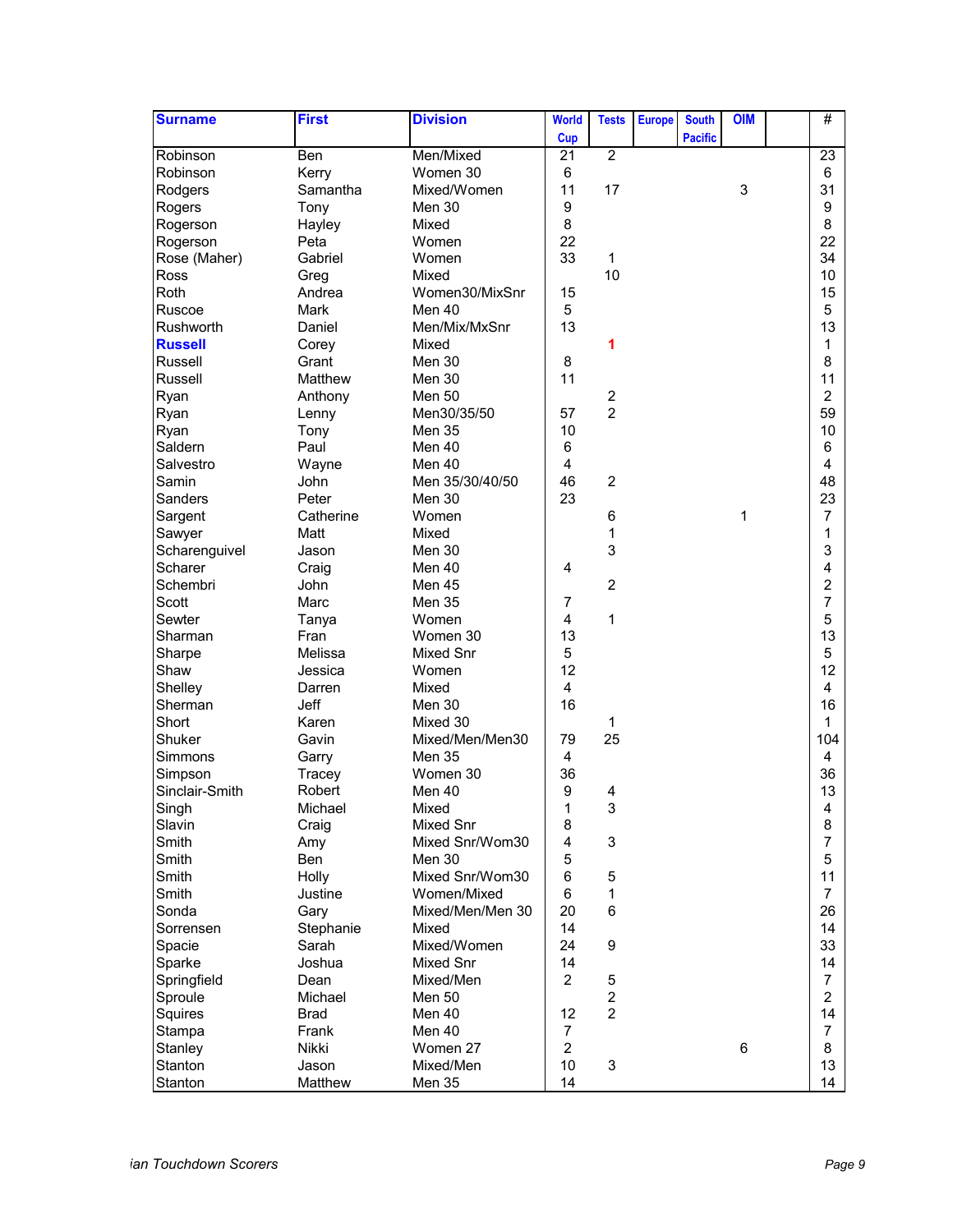| <b>Surname</b>      | <b>First</b> | <b>Division</b>  | <b>World</b>            | <b>Tests</b>            | <b>Europe</b> | <b>South</b>   | <b>OIM</b>     | #               |
|---------------------|--------------|------------------|-------------------------|-------------------------|---------------|----------------|----------------|-----------------|
|                     |              |                  | <b>Cup</b>              |                         |               | <b>Pacific</b> |                |                 |
| Steele              | Mary         | Mixed/Women      | $\overline{18}$         |                         |               |                |                | $\overline{18}$ |
| Stefonidis          | Ana          | Women 30         | 7                       |                         |               |                |                | $\overline{7}$  |
| Steinhardt          | Deborah      | Mixed Snr/Wom 30 | 9                       | 3                       |               |                | $\overline{2}$ | 14              |
| Stevens             | Katherine    | Mixed            |                         | $\overline{2}$          |               |                |                | $\overline{2}$  |
| Stoddart            | Peter        | Men              | 22                      |                         |               |                |                | 22              |
| Stowe               | Jamie        | Men              | 43                      | 9                       |               |                |                | 52              |
| Strahan             | Trevor       | Men 40           | 5                       |                         |               |                |                | 5               |
| Strasser            | Kerry        | Women 30         | 11                      |                         |               |                |                | 11              |
| Studdon             | Maddie       | Women            |                         | $\boldsymbol{2}$        |               |                |                | $\overline{2}$  |
| Sue See             | Kimberley    | Women            | 6                       | 5                       |               |                | 1              | 12              |
| Swain               | Darren       | Men 40           | $\overline{2}$          |                         |               |                |                | $\overline{c}$  |
| Sykes               | Emma         | Women            |                         | 1                       |               |                |                | 1               |
| Takchi              | Steven       | Men 30           | 7                       |                         |               |                |                | 7               |
| Tandek (Winchester) | Claire       | Women            | 6                       | 3                       |               |                |                | 9               |
| Tarlinton           | Chris        | Men 30/35        | 3                       | $\mathbf{1}$            |               |                |                | 4               |
| Tavo                | Rebecca      | Mixed/Women      | 16                      | $\overline{2}$          |               |                |                | 18              |
| Taylor              | Ashley       | Men 40           | 5                       |                         |               |                |                | 5               |
| Taylor              | Christie     | Mixed Snr        | 13                      |                         |               |                |                | 13              |
| Taylor              | Dean         | Men 30/35        | 19                      | $\overline{c}$          |               |                |                | 21              |
| Taylor              | Gai          | Women 30         | 26                      |                         |               |                |                | 26              |
| Taylor              | Michael      | Mixed30/Men35    | 10                      |                         |               |                |                | 10              |
| Thoars              | Mike         | <b>Men 50</b>    |                         | 8                       |               |                |                | 8               |
| Thomas              | Craig        | <b>Men 35</b>    | $\overline{7}$          |                         |               |                |                | $\overline{7}$  |
| Thommason           | Paul         | <b>Men 35</b>    | $\overline{7}$          |                         |               |                |                | $\overline{7}$  |
| Thompson            | Dylan        | Mixed            | 17                      | 6                       |               |                |                | 23              |
| Thorburn            | Janelle      | Women 30         | 22                      |                         |               |                |                | 22              |
| Thorne              | Lauren       | Women 27         | $\overline{7}$          |                         |               |                |                | $\overline{7}$  |
| Thornton            | Selene       | Mixed            | 6                       |                         |               |                |                | 6               |
| <b>Tibbits</b>      | Mark         | Mixed Snr        | $\overline{7}$          |                         |               |                |                | $\overline{7}$  |
| Tipper              | Christine    | Mixed Snr        | 15                      |                         |               |                |                | 15              |
| Toby                | Jason        | Men 35           | 6                       |                         |               |                |                | 6               |
| Toner               | Ciaran       | Men              |                         | $\mathbf{1}$            |               |                |                | 1               |
| Tong                | Peter        | Men 30           | 12                      |                         |               |                |                | 12              |
| Toohey              | Gary         | Men 30           | 14                      |                         |               |                |                | 14              |
| Toohey (Maher)      | Katrina      | Women            | $\overline{7}$          | 4                       |               |                |                | 11              |
| Tope                | Matthew      | Mixed/Men        | 33                      | $\mathbf 5$             |               |                |                | 38              |
| Touma               | Trent        | Mixed            | 6                       | 4                       |               |                |                | 10              |
| Tranberg            | John         | Men 35           | $\overline{2}$          |                         |               |                |                | $\overline{2}$  |
| I revor             | Moran        | Men 30           | 15                      |                         |               |                |                | 15              |
| Tump                | Jarrod       | Mixed            | $\overline{7}$          | 4                       |               |                |                | 11              |
| Turner              | Erin         | Mixed            | 9                       |                         |               |                |                | 9               |
| Upton               | Tamika       | Women            |                         | 6                       |               |                | $\overline{c}$ | 8               |
| Upton               | Tracey       | Women 30         |                         | 1                       |               |                |                | 1               |
| Van der Kwast       | Elijah       | Men 30           |                         | $\overline{4}$          |               |                |                | 4               |
| Vassallo            | Paula        | Women            | 3                       |                         |               |                |                | 3               |
| Vincent             | Peter        | Men 40           | $\overline{\mathbf{4}}$ |                         |               |                |                | 4               |
| Wakely              | Kirstie      | Mixed Snr/Wom 30 | 26                      | $\overline{\mathbf{c}}$ |               |                |                | 28              |
| Wakely              | Manu         | Mixed Snr        | 21                      | 3                       |               |                |                | 24              |
| Walkerden           | John         | Men 40           | 13                      |                         |               |                |                | 13              |
| Wall                | Ron          | Men 40           | 31                      |                         |               |                |                | 31              |
| Walsh               | Carly        | Women 27         | 10                      |                         |               |                | $\overline{c}$ | 12              |
| Walsh               | Jade         | Mixed            | 8                       |                         |               |                |                | 8               |
| Wandl               | Lisa         | Women 30         | 5                       | 1                       |               |                |                | 6               |
| Wandl               | Peter        | Men 35/40/45/50  | 26                      |                         |               |                |                | 26              |
| Ward                | Neil         | Men              | 10                      | 1                       |               |                |                | 11              |
|                     |              |                  |                         |                         |               |                |                |                 |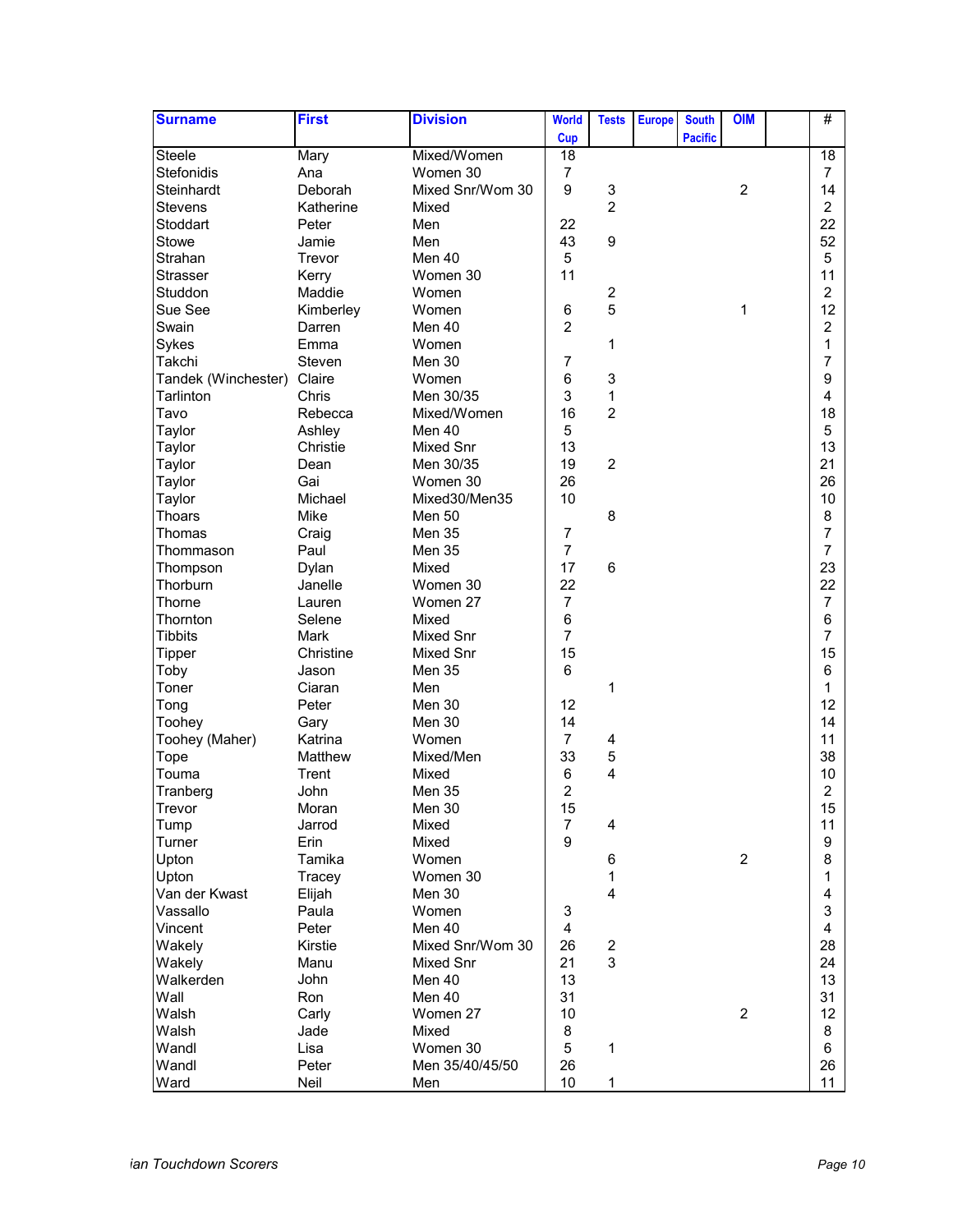| <b>Surname</b> | <b>First</b> | <b>Division</b>  | <b>World</b>   | <b>Tests</b>            | <b>Europe</b> | <b>South</b>   | <b>OIM</b> | #              |
|----------------|--------------|------------------|----------------|-------------------------|---------------|----------------|------------|----------------|
|                |              |                  | <b>Cup</b>     |                         |               | <b>Pacific</b> |            |                |
| Wardrobe       | Kylie        | Mixed            |                | $\overline{2}$          |               |                |            | $\overline{2}$ |
| Waring         | James        | <b>Men 50</b>    | 3              |                         |               |                |            | 3              |
| Warren         | Shannon      | Mixed Snr/Men 35 | 12             | 1                       |               |                |            | 13             |
| Wastell        | Clynton      | Mixed Snr        | 5              |                         |               |                |            | 5              |
| Watego         | Marikki      | Women            | 19             | 18                      |               |                | 4          | 41             |
| Watson         | Michael      | Mixed Snr        | $\overline{c}$ |                         |               |                |            | $\overline{c}$ |
| Watts          | Allan        | <b>Mixed Snr</b> | 14             |                         |               |                | 9          | 23             |
| Way            | Phil         | Men 40           | $\overline{c}$ |                         |               |                |            | $\overline{c}$ |
| Wesche         | Lynette      | Women 30         | $\overline{2}$ |                         |               |                |            | $\overline{2}$ |
| Wheatley       | Vicki        | Women 30         | 8              |                         |               |                |            | 8              |
| White          | George       | Men 40           | 5              |                         |               |                |            | 5              |
| Wigg           | Matthew      | Mixed Snr        | 8              |                         |               |                |            | 8              |
| Wilbow         | Dean         | Mixed/Men 30/355 | 18             | 4                       |               |                |            | 22             |
| Wilkinson      | Natalie      | Mixed            |                | 3                       |               |                |            | 3              |
| Williams       | Fiona        | Women 30         |                | 1                       |               |                |            | 1              |
| Williams       | Jenny        | Mixed            | 7              |                         |               |                |            | $\overline{7}$ |
| Williams       | Sharyn       | Women            | 31             | 1                       |               |                |            | 32             |
| Williamson     | Tracey       | Mixed Snr        | 4              |                         |               |                |            | 4              |
| Willoughby     | Joel         | Men              | 10             |                         |               |                |            | 10             |
| Wilson         | Debbie       | <b>Mixed Snr</b> | 6              |                         |               |                |            | 6              |
| Wilson         | Joe          | <b>Men 35</b>    | 9              |                         |               |                |            | 9              |
| Wilson         | Ray          | Men 40           | 6              |                         |               |                |            | 6              |
| Winchester     | Louise       | Women            | 29             | 13                      |               |                |            | 42             |
| Winder         | Roxanne      | Women            | 11             | 1                       |               |                |            | 12             |
| Windsor        | Andrew       | <b>Men 35</b>    | $\overline{a}$ |                         |               |                |            | $\overline{2}$ |
| Withers        | Daniel       | Men              | 16             | $\overline{\mathbf{4}}$ |               |                |            | 20             |
| Witt           | Doug         | Men 40           | 10             |                         |               |                |            | 10             |
| Wong           | Nathan       | Mixed            | 10             |                         |               |                |            | 10             |
| Woods          | Kelly        | Women            | 27             | 5                       |               |                |            | 32             |
| Yiangou        | Andy         | <b>Men 35</b>    | $\overline{7}$ |                         |               |                |            | $\overline{7}$ |
| Young          | Greg         | <b>Men 50</b>    | $\mathbf{1}$   | $\overline{2}$          |               |                |            | 3              |
| Zabielo        | Jason        | Men              | 12             | 11                      |               |                |            | 23             |
| Zalunardo      | Michael      | Men              | 13             |                         |               |                |            | 13             |
| Zanette        | David        | Men 30           | 15             |                         |               |                |            | 15             |
| Zaremski       | Cara         | Mixed            | 8              | 1                       |               |                |            | 9              |
| Ziade          | Anthony      | Men/Men 30       | 37             | 3                       |               |                |            | 40             |
|                |              |                  |                |                         |               |                |            |                |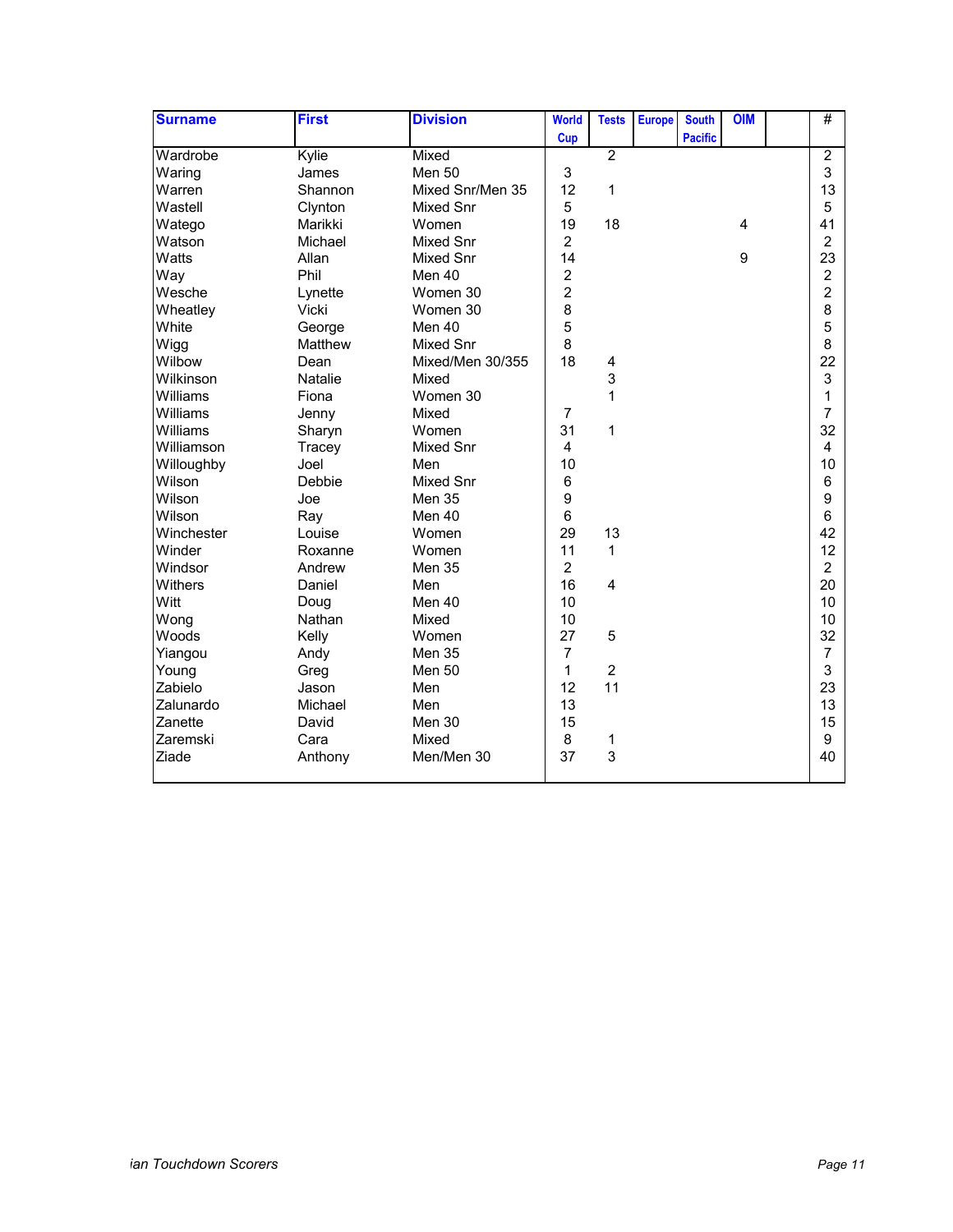## **Australia World Cup Touchdown Scorers**

1995 - Opens and Master Divisions - Hawaii, USA

1997 - Masters World Cup - Gold Coast, Australia

1999 - Opens and Masters World Cups - Sydney, Australia

2003 - Opens and Master Divisions - Kumagaya, Japan

2007 - Opens and Master Divisions - Stellenbosch, South Africa

2011 - Opens and Masters Divisions - Edinburgh, Scotland

2015 - Opens and Masters Divisions - Coffs Harbour, Australia

| <b>Leading Scorers</b> |         |                 | 95 <sub>1</sub> | 97 | 99 | 03 |    |    | 15 | #  |
|------------------------|---------|-----------------|-----------------|----|----|----|----|----|----|----|
|                        |         |                 |                 |    |    |    |    |    |    |    |
| Shuker                 | Gavin   | Mixed/Men/Men30 |                 |    | 14 | 9  | 11 | 36 | 9  | 79 |
| Ryan                   | Lenny   | Men30/35/50     | 8               | 15 | 3  |    | 10 |    |    | 57 |
| Cheung                 | David   | Men30/35/50     | 10              | 10 | 9  | 9  |    |    | 11 | 49 |
| Samin                  | John    | Men 35/30/40/50 |                 |    | 6  | 10 | 6  | 10 | 14 | 46 |
| Mounsey                | Annette | Women 30        | 13              | 18 | 14 |    |    |    |    | 45 |
| Stowe                  | Jamie   | Men             |                 |    |    | 10 | 16 | 17 |    | 43 |
| Morgan                 | Trov    | Men 30/40       |                 |    |    | 12 |    | 21 | 8  | 41 |
| Lapham                 | Stacey  | Mix/Wom/Wom27   |                 |    |    | 12 | 17 | 10 | 1  | 40 |
| <b>Roberts</b>         | Stephen | Mixed/Men       |                 |    |    | 10 | 16 | 11 | 3  | 40 |
| <b>McPhillips</b>      | Trevor  | Men 35/40       | 15              | 8  | 17 |    |    |    |    | 40 |
|                        |         |                 |                 |    |    |    |    |    |    |    |

| <b>Surname</b>   | <b>First</b> | <b>Division</b>  | 95             | 97 | 99             | 03             | 07             | 11 | 15             | #              |
|------------------|--------------|------------------|----------------|----|----------------|----------------|----------------|----|----------------|----------------|
|                  |              |                  |                |    |                |                |                |    |                |                |
| Absolum (McHugh) | Nicole       | Women            |                |    |                |                |                | 10 |                | 10             |
| Addison          | Rachael      | Women            |                |    |                | 11             |                |    |                | 11             |
| Algate           | Tammy        | <b>Mixed Snr</b> |                | 3  |                |                |                |    |                | 3              |
| Allen            | Margie       | Women 30         |                | 10 |                |                |                |    |                | 10             |
| Anderson         | Dallas       | Men 40           |                | 4  |                |                |                |    |                | 4              |
| Andrews          | Glen         | Men 30           |                | 6  | 14             |                |                |    |                | 20             |
| Andrews          | Mark         | Men 30           |                |    |                | 4              |                |    |                | 4              |
| Ashley           | Candice      | Mixed            |                |    |                |                |                | 11 |                | 11             |
| Ayoub            | Amir         | <b>Men 50</b>    |                |    |                |                |                |    | 5              | 5              |
| <b>Baartz</b>    | Don          | Men 35/40        |                | 13 | 9              |                |                |    |                | 22             |
| Baggio           | Andrew       | Mixed            |                |    |                |                | 13             |    |                | 13             |
| Bambury          | Nadina       | Mixed            |                |    | 5              | $\overline{7}$ |                |    |                | 12             |
| Bambury          | Wayne        | Men              | 10             |    | 11             |                |                |    |                | 21             |
| Barclay          | Matthew      | Men 30           |                |    |                | 5              | 15             |    |                | 20             |
| Barker           | Kate         | Women 27         |                |    |                |                |                |    | 4              | 4              |
| Barr             | Angela       | Women            | 6              |    | 12             |                |                |    |                | 18             |
| <b>Barr</b>      | Catherine    | Women            | $\overline{2}$ |    | $\overline{4}$ |                |                |    |                | 6              |
| Barton           | Daniel       | Mixed            |                |    |                |                |                |    | 6              | 6              |
| Beale            | Shane        | Men 35/50        |                | 17 |                |                |                |    | 5              | 22             |
| <b>Beck</b>      | Nicole       | Women            |                |    |                |                |                | 6  |                | 6              |
| Behnke           | Robert       | Men 40           |                |    | 5              |                |                |    |                | 5              |
| Benbow           | Jayden       | Mixed            |                |    |                |                |                |    | 6              | 6              |
| Benfield         | Christopher  | Men 30/40        |                |    |                |                | $\overline{7}$ |    | 3              | 10             |
| Bevan            | Carlie       | Women 27         |                |    |                |                |                |    | $\overline{7}$ | $\overline{7}$ |
| <b>Bird</b>      | Matt         | Men              |                |    |                |                |                | 28 |                | 28             |
| Bishop           | William      | Men/Men 30       |                |    |                |                |                | 13 | 8              | 21             |
| <b>Biskup</b>    | Joseph       | <b>Men 35</b>    |                |    |                |                | 4              |    |                | 4              |
| Bloomfield       | Jeff         | Men 40           |                |    | 14             |                |                |    |                | 14             |
| Boland           | Margie       | Women 30         |                | 14 |                |                |                |    |                | 14             |
| <b>Boland</b>    | <b>Mark</b>  | Men              | 11             |    | 6              |                |                |    |                | 17             |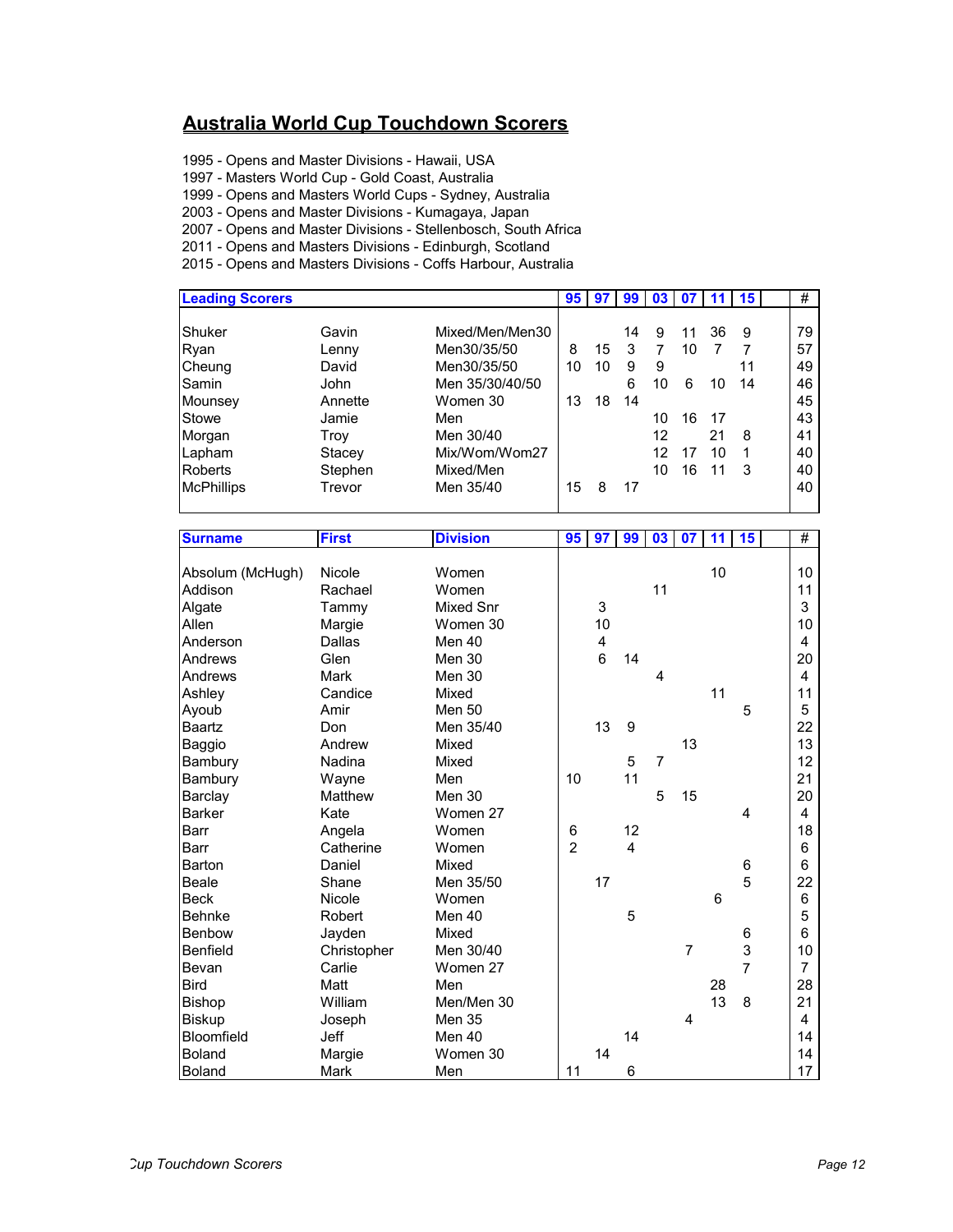| <b>Surname</b>    | <b>First</b>   | <b>Division</b>  | 95             | 97             | 99             | 03                      | $\overline{07}$         | 11              | 15             | #               |
|-------------------|----------------|------------------|----------------|----------------|----------------|-------------------------|-------------------------|-----------------|----------------|-----------------|
| Bonavantura       | Mitch          | Men 35/40        |                |                |                | 12                      | 5                       |                 |                | $\overline{17}$ |
| <b>Bond</b>       | Colin          | Men 35           |                | 12             |                |                         |                         |                 |                | 12              |
| <b>Boss</b>       | Kristin        | Mixed/Women      |                |                |                |                         |                         | 19              | 20             | 39              |
| <b>Boston</b>     | Craig          | Men 30           |                |                |                |                         |                         |                 | 4              | 4               |
| <b>Bourke</b>     | Micahel        | <b>Men 35</b>    | $\overline{7}$ |                |                |                         |                         |                 |                | $\overline{7}$  |
| Bourne            | Amanda         | <b>Mixed Snr</b> |                |                |                |                         | 9                       |                 |                | 9               |
| <b>Bradley</b>    | Chris          | Men 35           |                |                |                | 3                       |                         |                 |                | 3               |
| <b>Brandon</b>    | <b>Mark</b>    | Men 40           | 6              |                |                |                         |                         |                 |                | 6               |
| <b>Brennan</b>    | Wayne          | Men 40           |                |                | 3              |                         |                         |                 |                | 3               |
| <b>Bretherton</b> | Danny          | <b>Mixed Snr</b> |                |                |                |                         |                         | 8               |                | 8               |
| <b>Brierty</b>    | <b>Stuart</b>  | Men              |                |                |                |                         |                         | $\overline{7}$  | 3              | 10              |
| <b>Brindell</b>   | <b>Bob</b>     | Men              | 9              |                | 1              |                         |                         |                 |                | 10              |
| <b>Brindell</b>   | Laurie         | Men 30           |                |                | 8              |                         |                         |                 |                | 8               |
| <b>Brisby</b>     | Samuel         | Men              |                |                |                |                         |                         | $6\phantom{1}6$ | 3              | 9               |
| <b>Briten</b>     | Robbie         | Men 30           |                |                |                | 3                       |                         |                 |                | 3               |
| <b>Brown</b>      | Debra          | Women 30         | $\overline{7}$ |                |                |                         |                         |                 |                | 7               |
| <b>Brown</b>      | Mitchel        | Mixed Snr        |                |                |                |                         |                         |                 | 1              | 1               |
| <b>Brown</b>      | <b>Natalie</b> | Mixed            | $\overline{4}$ |                |                |                         |                         |                 |                | 4               |
| <b>Browne</b>     | Christian      | Men 35/40        |                |                |                |                         | $\overline{7}$          |                 | $\mathbf{1}$   | 8               |
| <b>Buckley</b>    | Scott          | Men              |                |                |                |                         |                         | 10              | 16             | 26              |
| <b>Bundy</b>      | Scott          | Mixed            |                |                |                |                         |                         |                 | 6              | 6               |
| <b>Bunt</b>       | Geoff          | <b>Men 35</b>    |                |                | $\overline{7}$ |                         |                         |                 |                | 7               |
| <b>Burdett</b>    | Amanda         | <b>Mixed Snr</b> |                |                |                |                         |                         |                 | 3              | 3               |
|                   | Elisha         | Mixed            |                |                | 3              |                         |                         |                 |                | 3               |
| <b>Burgess</b>    | Rachel         | <b>Mixed Snr</b> |                |                |                |                         | 6                       |                 |                | 6               |
| <b>Byrne</b>      |                |                  |                |                |                |                         |                         |                 |                |                 |
| <b>Byrne</b>      | Rod            | Men 40           |                |                | 13             |                         |                         |                 |                | 13              |
| Campbell          | Elizabeth      | Women            |                | 11             |                |                         |                         |                 | 7              | $\overline{7}$  |
| Carroll           | Sue            | Women 30         |                |                |                |                         |                         |                 |                | 11              |
| Castle            | Katrina        | Women            |                |                | 12             | 8                       |                         |                 |                | 20              |
| Cattell           | John           | Men 35/40        | 11             |                | 13             |                         |                         |                 |                | 24              |
| Chaffey           | Jason          | Mixed            |                |                | 6              |                         |                         |                 |                | 6               |
| Chan              | Jamieson       | Mixed/Mixed Snr  |                |                |                |                         |                         | 8               | 7              | 15              |
| Chan              | William        | Men 30/35        |                |                |                |                         | 4                       | 8               |                | 12              |
| Chenhall          | Barry          | Mixed            | 9              |                | 9              |                         |                         |                 |                | 18              |
| Cherry            | Emilee         | Women            |                |                |                |                         |                         | 20              |                | 20              |
| Cheung            | David          | Men30/35/50      | 10             | 10             | 9              | 9                       |                         |                 | 11             | 49              |
| Cheung            | <b>Jeff</b>    | Men 35/40        |                |                |                | $\overline{\mathbf{4}}$ | $\overline{\mathbf{c}}$ |                 |                | 6               |
| Cheung            | Michael        | Mixed30/Men35/40 |                | 12             | 4              | 3                       | 3                       |                 |                | 22              |
| Chilby            | Ron            | Men 40           | 12             | $\overline{2}$ |                |                         |                         |                 |                | 14              |
| Clancy            | Graeme         | Men 30           |                |                |                |                         |                         |                 | 19             | 19              |
| Clark             | John           | Men 40           |                |                |                |                         |                         | 17              |                | 17              |
| Clark             | Troy           | Men 35           |                |                |                |                         |                         |                 | 2              | $\overline{a}$  |
| Clarke            | Garry          | Men 35/40        | $\overline{7}$ | $\overline{c}$ |                |                         |                         |                 |                | 9               |
| Coghlan           | Kim            | Women 30         | 17             |                |                |                         |                         |                 |                | 17              |
| Cooper            | Shane          | Men 40           |                |                |                |                         |                         | 5               |                | 5               |
| Corkeron          | Philip         | Men 35           |                |                |                |                         |                         | 5               |                | 5               |
| Corti             | Sylvana        | Mixed Snr        |                |                | 6              |                         |                         |                 |                | 6               |
| Cox               | Russell        | Men 30/35        |                |                |                | 8                       | 10                      |                 |                | 18              |
| Cranage (James)   | <b>Brooke</b>  | Mixed Snr/Wom 27 |                |                |                |                         |                         | $\overline{4}$  | $\overline{c}$ | 6               |
| Curran            | Matthew        | Mixed/Men        |                |                | 9              | $\mathbf{1}$            | 5                       |                 |                | 15              |
| Currie            | Darren         | Men              |                |                | 8              |                         |                         |                 |                | 8               |
| Curtis            | Dominque       | Women            | 5              |                |                |                         |                         |                 |                | $\mathbf 5$     |
| Curtis            | Katie          | Mixed            |                |                | 4              |                         |                         |                 |                | 4               |
| Dacey-Aiken       | Zoe            | Mixed            |                |                |                |                         |                         | 5               |                | 5               |
| Dack              | Maria          | Women 30         | 4              |                |                |                         |                         |                 |                | 4               |
| Daizli            | Ahmad          | Men 30           |                |                |                |                         |                         | 18              |                | 18              |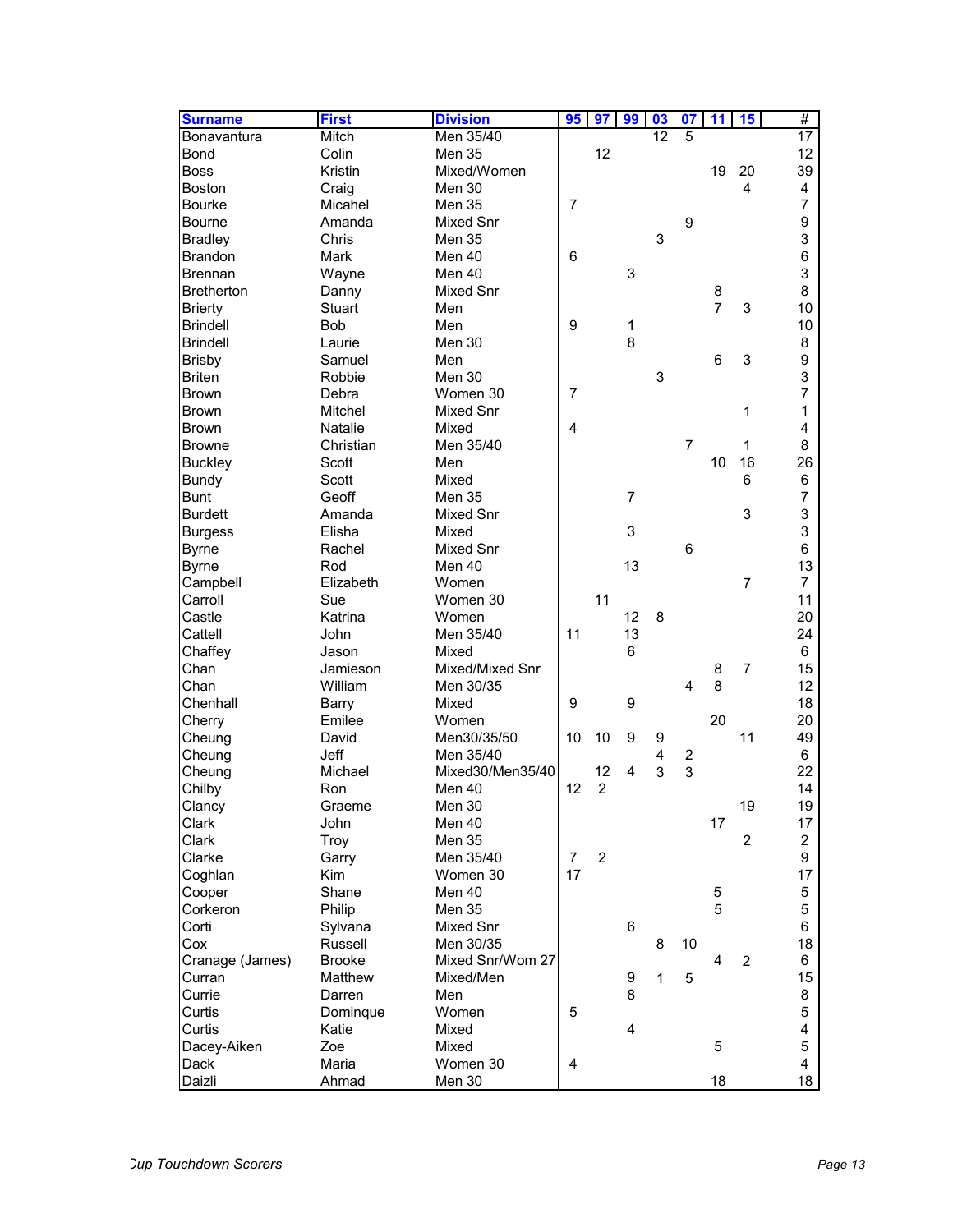| <b>Surname</b> | <b>First</b>   | <b>Division</b>  | 95             | 97             | 99             | 03             | 07             | 11             | 15             | #              |
|----------------|----------------|------------------|----------------|----------------|----------------|----------------|----------------|----------------|----------------|----------------|
| Daley          | Angela         | Mixed            |                |                | 6              |                |                |                |                | $\overline{6}$ |
| Danswan        | Scott          | Men 30/35/40     |                |                |                |                | 12             | 17             | 3              | 32             |
| Dart           | Paul           | Men/30           | 5              |                | 8              |                |                |                |                | 13             |
| Davidson       | Cristin        | Men 40           |                |                |                |                |                |                | 16             | 16             |
| Davies         | <b>Drew</b>    | <b>Men 35</b>    |                |                |                |                |                |                | 6              | 6              |
| Davis          | Danielle       | Women            |                |                |                |                |                |                | 13             | 13             |
| Dayberg-Muir   | Drumayne       | Mixed/Men        |                |                |                | 8              | 17             |                | 14             | 39             |
| De la Cruz     | Bo             | Women            |                |                |                | 11             | 8              |                |                | 19             |
| Deegan         | Terry          | Men              |                |                |                |                |                | 7              | 8              | 15             |
| Deguid         | Derek          | Men 35           |                |                |                | 6              |                |                |                | 6              |
| <b>Dobbins</b> | Ashleigh       | Women            |                |                |                |                |                | 14             |                | 14             |
| Doyle          | Angela         | Mixed            |                |                |                | 5              |                |                |                | 5              |
| Drinkwater     | Anne           | Mixed Snr        |                | 3              | 5              |                |                |                |                | 8              |
| <b>Duckett</b> | Paul           | Men 40           | 9              |                |                |                |                |                |                | 9              |
| <b>Dudeck</b>  | Anthony        | Men 35/40        |                |                |                |                | 7              |                | $\overline{c}$ | 9              |
| Dugud          | David          | Men30/Mix30/M40  |                | 6              | 10             |                | 1              |                |                | 17             |
| Duncan         | Greg           | <b>Men 35</b>    | 9              |                | 3              |                |                |                |                | 12             |
| Dyball         | Hannah         | Women            |                |                |                |                |                |                | 5              | 5              |
| Eltakchi       | Tony           | Mixed30/Mix/M40  |                |                | 8              | $\overline{7}$ | 6              |                | $\overline{4}$ | 25             |
| English        | Greg           | Mixed            | 12             |                | 5              |                |                |                |                | 17             |
| English        | Jody           | Women            | 8              |                | $\overline{7}$ |                |                |                |                | 15             |
| Evans          | Michelle       | <b>Mixed Snr</b> |                |                |                |                |                |                | 8              | 8              |
| Evans          | Phil           | <b>Men 35</b>    |                | 8              |                |                |                |                |                | 8              |
| <b>Eyles</b>   | Tom            | Men 30           |                |                |                |                |                |                | 6              | 6              |
| Fahim          | Adam           | Men 30/35        |                |                |                |                | 10             |                | 15             | 25             |
| Farrow         |                |                  |                |                |                |                | 15             |                |                | 15             |
| Farrow         | Ashley         | Men<br>Men       |                |                |                | 8              | 14             |                |                | 22             |
| Feldman        | Chris<br>Kevin | Men 40           | 4              | 3              | 1              |                |                |                |                | 8              |
| Feldman        |                | <b>Men 35</b>    |                |                |                |                |                |                | $\overline{c}$ | $\overline{c}$ |
|                | Lucas          |                  |                |                |                |                | $\overline{4}$ |                |                | 4              |
| Ferguson       | Chris<br>Alex  | Men 35           |                |                |                |                |                | 11             |                |                |
| Ferro          |                | Men 40           |                | $\overline{2}$ |                |                |                |                |                | 11             |
| Fielding-Smith | Alison         | Mixed Snr        |                |                |                |                |                |                |                | $\overline{c}$ |
| Fletcher       | Evan           | Men 40           |                |                | 15             |                |                |                |                | 15             |
| Fong           | Amy            | Mixed            |                |                |                |                | $\overline{7}$ |                |                | $\overline{7}$ |
| Foster         | Corey          | Men              | 12             |                |                |                |                |                |                | 12             |
| Francey        | Darryl         | Mixed Snr        |                | 5              | 8              |                |                |                |                | 13             |
| Fraser         | Renee          | Women 27         |                |                |                |                |                |                | 3              | 3              |
| Frederiksen    | Shane          | Mixed/Men        | $\overline{7}$ |                | 4              | 8              |                |                |                | 19             |
| Frizzel        | Jodi           | <b>Mixed Snr</b> |                |                |                |                |                | 7              |                | $\overline{7}$ |
| Frost          | Christian      | Mixed/Mixed Snr  |                |                |                |                |                | 4              | 3              | $\overline{7}$ |
| Gage           | Therese        | Women 30         | 7              | 9              | 4              |                |                |                |                | 20             |
| Galea          | Andrew         | Men              | 14             |                | 8              | 11             |                |                |                | 33             |
| Galetto        | Davina         | Mixed Snr        |                |                |                |                |                |                | 12             | 12             |
| Gaughan        | Clint          | Men 35           |                |                |                |                |                |                | $\mathbf{1}$   | 1.             |
| Gavin          | Keiran         | Men 40           |                | 5              | $\overline{7}$ |                |                |                |                | 12             |
| Geiger         | Matt           | Men 30           |                |                |                |                |                | 11             |                | 11             |
| Geracitano     | Gino           | Men 35           |                |                |                |                |                | $\overline{2}$ |                | $\overline{c}$ |
| Gibson         | Barry          | Men 35           |                |                |                |                | 5              |                |                | 5              |
| Gillard        | <b>Brett</b>   | Men 40/50        |                |                |                |                |                | 13             | $\overline{2}$ | 15             |
| Giumelli       | Cody           | Men 30           |                |                |                | 9              |                |                |                | 9              |
| Gleeson        | Wayne          | Men 30/40        |                |                |                |                | 14             |                | 6              | 20             |
| Goetsch        | Neil           | Men30/Mx30/M35   | 7              | 3              | 5              |                |                |                |                | 15             |
| Golding        | Steve          | Men 30           | $\overline{7}$ |                |                |                |                |                |                | $\overline{7}$ |
| Good           | Nicholas       | Men              |                |                |                |                |                | 3              | 4              | 7              |
| Goodwin        | Kelly          | Women 27         |                |                |                |                |                |                | 5              | 5              |
| Gorton         | Col            | Men 40           |                | 5              |                |                |                |                |                | 5              |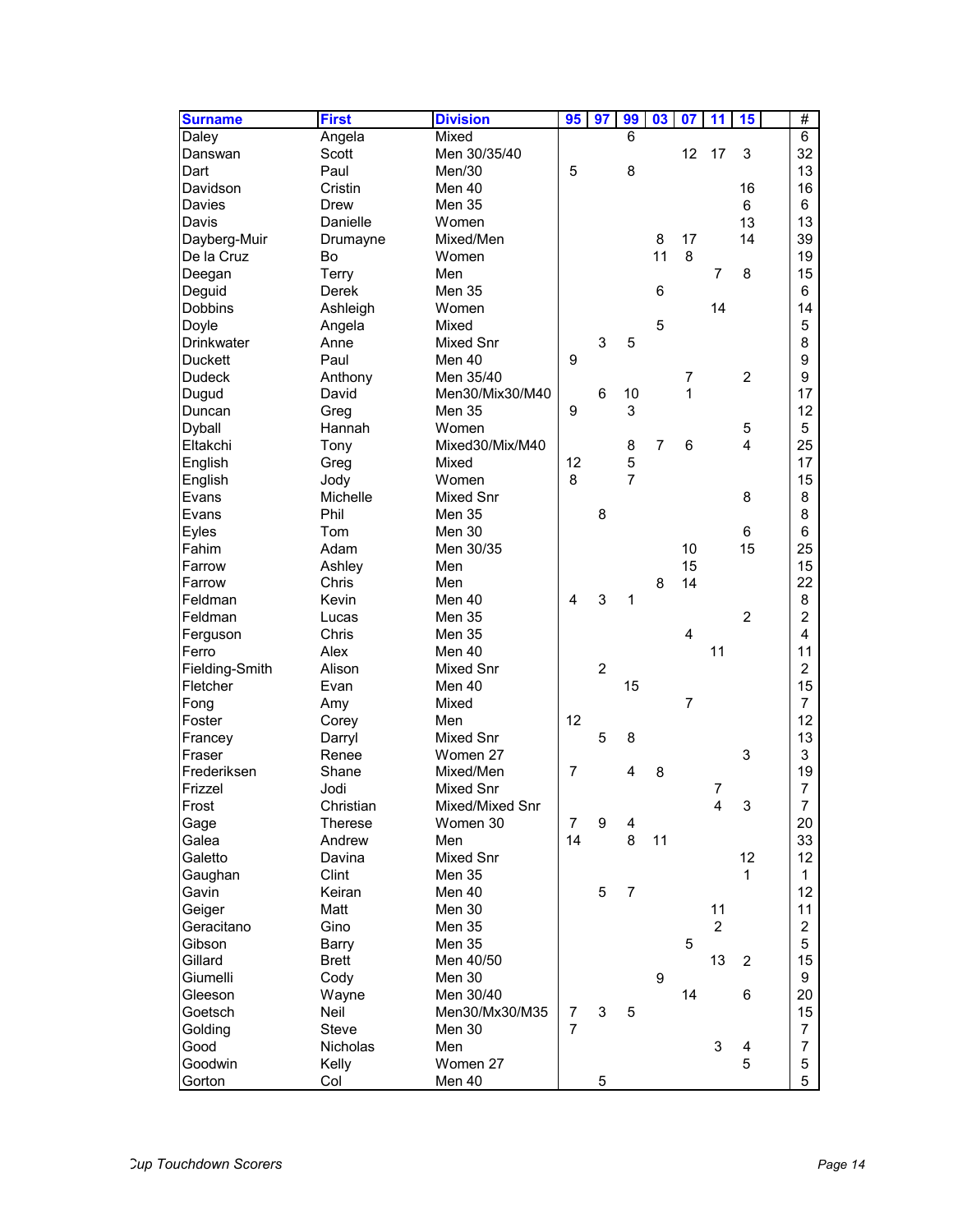| <b>Surname</b>   | <b>First</b>   | <b>Division</b>  | 95             | 97             | 99             | 03 | $\overline{\mathbf{07}}$ | 11             | 15           | #              |
|------------------|----------------|------------------|----------------|----------------|----------------|----|--------------------------|----------------|--------------|----------------|
| Grech            | <b>Belinda</b> | Mixed            |                |                |                |    | 4                        |                |              | $\overline{4}$ |
| Green            | Craig          | Mixed Snr        |                |                |                |    | 5                        |                |              | 5              |
| Gregory          | Staecy         | Mixed/Wom30      | 3              |                | 8              |    |                          |                |              | 11             |
| Grehan           | Patrick        | Men/30           | $\overline{7}$ |                | 8              |    |                          |                |              | 15             |
| Grogan           | Haylene        | <b>Mixed Snr</b> |                | $\overline{c}$ | $\overline{4}$ |    |                          |                |              | 6              |
| Gyemore          | Phillip        | Men/Men 30       |                |                |                | 10 | 5                        | 4              |              | 19             |
| Halpin           | Stephanie      | Women            |                |                |                |    |                          | 18             |              | 18             |
| Hancock          | <b>Steve</b>   | <b>Men 35</b>    |                | 3              |                |    |                          |                |              | 3              |
| Hannon           | Rebecca        | Women 27         |                |                |                |    |                          |                | 2            | $\overline{2}$ |
| Hanson           | Lars           | Men 30/40        |                |                |                |    | 12                       |                | 14           | 26             |
| Harb             | Ferno          | <b>Men 35</b>    |                |                |                |    | 7                        |                |              | $\overline{7}$ |
| Hardy            | Lynelle        | Women            | 6              |                |                |    |                          |                |              | 6              |
| Harling          | Kay            | Women 30         | 9              |                |                |    |                          |                |              | 9              |
| Harriman         | Sharlene       | Mixed            |                |                |                | 10 |                          |                |              | 10             |
| Harrington       | Adrian         | Mixed30/Men30    |                | 10             | 9              |    |                          |                |              | 19             |
| Harrison         | Terry          | Men 40           | $\overline{2}$ |                |                |    |                          |                |              | $\overline{2}$ |
| Hart             | Jodi           | Women 30         |                | 5              |                |    |                          |                |              | 5              |
| Hartley          | Mark           | Mixed Snr        |                |                |                |    | 6                        |                |              | 6              |
| Hartmann         | David          | Men 35           |                |                |                |    |                          | 3              |              | 3              |
| Harvey           | Terry          | <b>Men 35</b>    |                |                | 6              |    |                          |                |              | 6              |
| Hearnden         | <b>Mark</b>    | Men 30/40/50     | 13             |                |                |    | 5                        |                | 5            | 23             |
| Heiniger         | Ashley         | Men/30           | 10             | 5              | 8              |    |                          |                |              | 23             |
| Hennessey        | Dylan          | Men              |                |                |                |    |                          | 11             | 6            | 17             |
| Hennessey        | Emily          | Women            |                |                |                |    |                          |                | 9            | 9              |
| Hickey           | Kevin          | <b>Men 35</b>    | 10             |                |                |    |                          |                |              | 10             |
| Hilder (Lambert) | Kylie          | Women/Mixed      |                |                |                | 5  | 6                        | 4              | 11           | 26             |
| Hill             | Christopher    | Men 30           |                |                |                |    | $\overline{7}$           |                |              | $\overline{7}$ |
| Holden           | Brad           | Mixed            |                |                |                |    | 16                       |                |              | 16             |
| Holden           | Rachel         | Women            |                |                |                |    | 16                       |                |              | 16             |
| Hopkin           | Emily          | Women            |                |                |                |    |                          | 6              |              | 6              |
| Hopkin           | Samantha       | Women            |                |                |                |    |                          |                | 8            | 8              |
| Horder           | Laurie         | Mixed Snr        |                | $\overline{7}$ |                |    |                          |                |              | $\overline{7}$ |
| Howard           | Tony           | Men 30           | 11             |                |                |    |                          |                |              | 11             |
| Hughes           | Brett          | Mixed            |                |                |                |    |                          | $\overline{7}$ |              | $\overline{7}$ |
| Hughes           | <b>Steve</b>   | Men30/35         | 6              | 10             | 12             |    |                          |                |              | 28             |
| Hunt             | Jason          | Mixed            | 14             |                |                |    |                          |                |              | 14             |
| Hunter           | Michael        | Mixed/Mix30      | $\overline{2}$ |                | $\overline{7}$ |    |                          |                |              | 9              |
| Inglis           | Kirsty         | Women 30         |                |                | 14             |    |                          |                |              | 14             |
| Ingram           | Melinda        | Women 27         |                |                |                |    |                          |                | $\mathbf{1}$ | 1              |
| Irvine           | Michael        | Men 30           |                |                |                |    |                          | 6              |              | 6              |
| Ison             | Aaron          | Mixed Snr        |                |                |                |    |                          | $\overline{c}$ |              | $\overline{c}$ |
| Jackson          | Ron            | Men 40           | $\overline{c}$ | 3              |                |    |                          |                |              | 5              |
| Jacono           | Michael        | Men 30/35        |                |                |                |    |                          | 14             | $\mathbf{1}$ | 15             |
| Jarrett          | Phillip        | Men 30/40        |                |                |                | 5  |                          |                | 4            | 9              |
| Jenkins          | Kirstie        | Women 27         |                |                |                |    |                          |                | 4            | 4              |
| Johnston         | Bill           | Men 30           | 4              |                |                |    |                          |                |              | 4              |
| Johnston         | Leesa          | Women 30         | 5              |                |                |    |                          |                |              | 5              |
| Jolly            | Trevor         | Men 40/50        |                |                |                |    | 8                        |                | 4            | 12             |
| Jones            | Aaron          | Men 30           |                |                |                |    |                          |                | 5            | 5              |
| Jones            | Darren         | Mixed Snr        |                |                |                |    | $\mathbf{1}$             |                |              | 1              |
| Jones            | Nathan         | Men              |                |                |                |    | $\overline{7}$           | 4              |              | 11             |
| Jones            | Nathan         | Mixed Snr        |                |                |                |    |                          | 7              |              | 7              |
| Jonson           | Christopher    | Men 30/35        |                |                |                |    | 5                        | 13             | 7            | 25             |
| Judd             | Amanda         | Mixed/Women      | 5              |                | 4              | 1  | 7                        |                |              | 17             |
| Judd             | Kristy         | Women            | 4              |                | 8              | 10 | $\overline{4}$           | 4              |              | 30             |
| Kafoa            | David          | Men 35/40/50     |                |                |                | 4  | 3                        |                | 4            | 11             |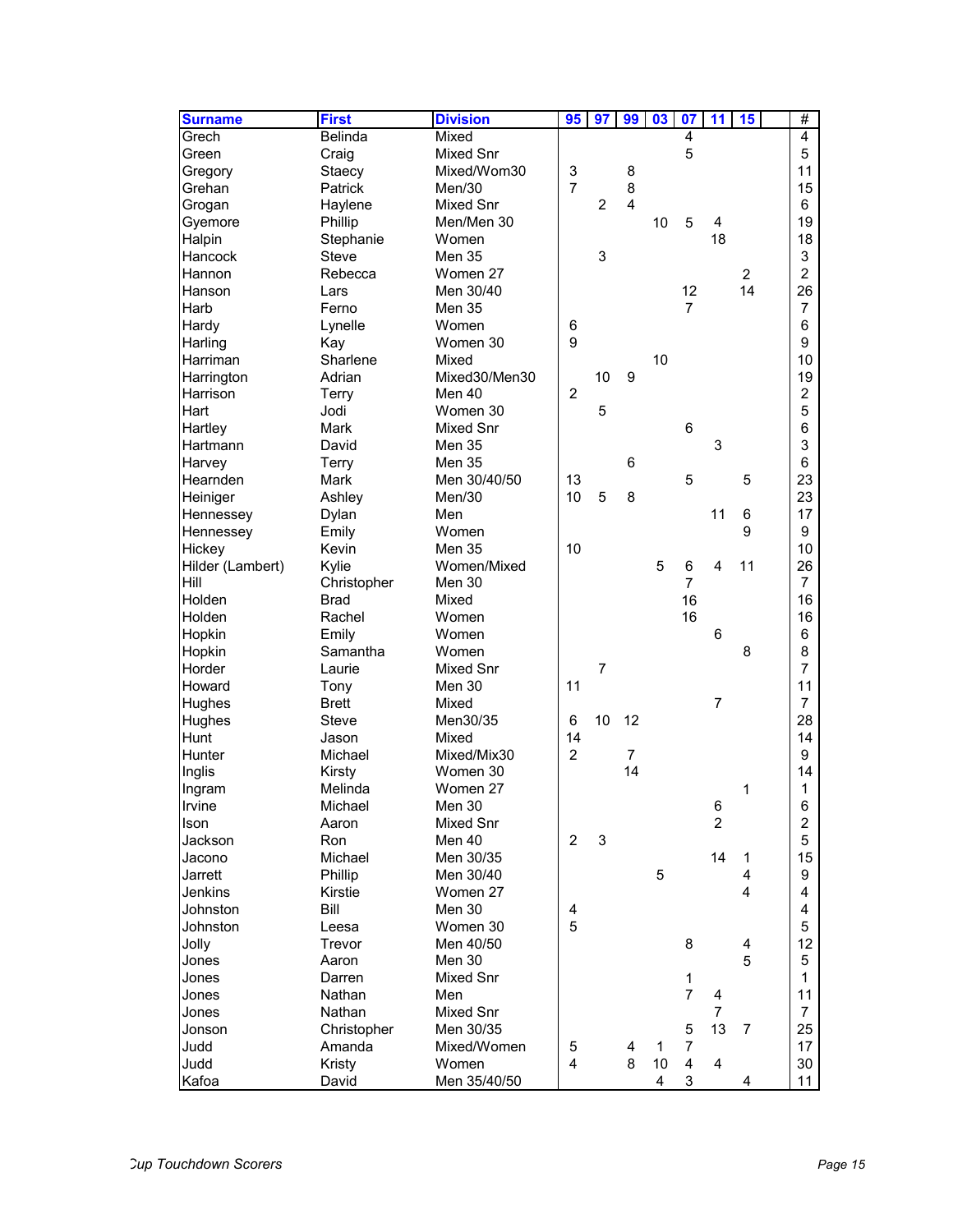| <b>Surname</b>             | <b>First</b>   | <b>Division</b>  | 95             | 97             | 99                      | 03 | 07               | 11             | 15 | #                |
|----------------------------|----------------|------------------|----------------|----------------|-------------------------|----|------------------|----------------|----|------------------|
| Kalms                      | lan            | Men 35           |                |                |                         |    |                  | 3              |    | $\overline{3}$   |
| Kavanagh                   | Peter          | Men 30           | 3              | $\overline{7}$ | 4                       |    |                  |                |    | 14               |
| Kay                        | Alison         | Women            |                |                | 10                      | 13 |                  |                |    | 23               |
| Keayes                     | Andrew         | Men 40           |                |                |                         |    | 5                |                |    | 5                |
| Kelvin                     | Dione          | <b>Mixed Snr</b> |                |                |                         |    | 5                |                |    | 5                |
| Kennedy                    | Kelly          | Women 27         |                |                |                         |    |                  |                | 5  | 5                |
| Kennett                    | <b>Barry</b>   | Men 35           | 8              |                |                         |    |                  |                |    | 8                |
| Kildare                    | Robin          | Mixed30/Men35/40 |                | 5              | 11                      | 7  | 6                | 5              |    | 34               |
| Kitchingham                | Tim            | Men 35/40/50     |                | 7              | $\overline{c}$          | 10 | 3                | 6              | 3  | 31               |
| Knapp                      | Debbie         | Women            |                |                | 20                      | 3  |                  |                |    | 23               |
| Kolovos                    | Elsiha         | Mixed            | 6              |                |                         |    |                  |                |    | 6                |
| Langbridge                 | Sheralee       | Women 30         |                |                | 5                       |    |                  |                |    | 5                |
| Lapham                     | Stacey         | Mix/Wom/Wom27    |                |                |                         | 12 | 17               | 10             | 1  | 40               |
| Latoa                      | Pule           | Men 35           |                |                |                         |    | 4                |                |    | 4                |
| Law                        | Michael        | Men              |                |                |                         |    |                  |                | 7  | 7                |
| Lawless                    | Garry          | Men30/35         | 13             | 5              | 5                       |    |                  |                |    | 23               |
| Lawson                     | John           | Men 40           | 5              |                |                         |    |                  |                |    | 5                |
| Lennon                     | <b>Mick</b>    | Men 35           |                |                |                         |    | 8                |                |    | 8                |
| Leonard                    | Mark           | Men 30           |                |                |                         | 6  |                  |                |    | 6                |
| Lewis                      | Mark           | Men 35           |                | 5              |                         |    |                  |                |    | 5                |
| Liston                     | Jack           | Men 40           |                | 1              | 5                       |    |                  |                |    | 6                |
| Logan                      | David          | Men 40           | 6              |                |                         |    |                  |                |    | 6                |
| Lorger                     | Warren         | Men 30           |                |                |                         |    |                  | 8              |    | 8                |
| Loth                       | Chris          | Men 30           |                |                |                         |    |                  | 20             |    | 20               |
| Lowe                       | Theresa        | Mixed Snr        |                |                |                         |    | $\overline{2}$   |                |    | $\overline{c}$   |
| Lugg                       | <b>Brad</b>    | Mixed Snr        |                |                |                         |    |                  |                | 3  | 3                |
| Macalister-Knight          | Pepita         | Women 27         |                |                |                         |    |                  |                | 4  | 4                |
| MacPherson                 | Paul           | <b>Men 35</b>    |                |                |                         |    |                  | $\overline{7}$ |    | 7                |
| Madders                    | Craig          | Mixed/Men        | 4              |                | 4                       |    |                  |                |    | 8                |
| Madders (Freshwater Sharyn |                | Mixed            |                |                | 3                       |    |                  |                |    | 3                |
| Maher                      | Dominque       | Women            |                |                |                         |    | 12               |                |    | 12               |
| Malcolm                    | Troy           | Men/Mixed        |                |                |                         | 1  |                  | 12             |    | 13               |
| Mann                       | Jules          | Men30/35         |                |                | 5                       | 8  |                  |                |    | 13               |
| <b>Marks</b>               | James          | Men 40           |                |                |                         |    |                  | 14             |    | 14               |
| Marshall                   | Benji          | Mixed            |                |                |                         | 19 |                  |                |    | 19               |
| Martin                     | Nathan         | Men 35           |                |                |                         |    |                  |                | 7  | 7                |
| Martin                     | Sharon         | Women            |                |                |                         | 14 |                  |                |    | 14               |
| Martin (Tirado)            | Giselle        | Women            | $\overline{7}$ |                | 20                      |    |                  |                |    | 27               |
| Matcham                    | Shelley        | Women            |                |                |                         | 18 | 15               |                |    | 33               |
| McCall                     | Jessica        | Women            |                |                |                         |    |                  | 9              |    | 15 <sub>15</sub> |
| Mccall                     | Melissa        | Women 27         |                |                |                         |    |                  |                | 11 | 11               |
| McCall                     | Mick           | Men 35/40        | 14             | 7              | 14                      |    |                  |                |    | 35               |
| McCullen                   | Ben            | Mixed            |                |                |                         |    | 3                |                |    | 3                |
| McDonald                   | <b>Brandon</b> | Men 35           |                |                |                         | 3  |                  |                |    | 3                |
| Mcdonald                   | David          | Men 50           |                |                |                         |    |                  |                | 6  | 6                |
| McDonald                   | Gavin          | Men              |                |                | 3                       |    |                  |                |    | 3                |
| McDonald                   | Trent          | Men              |                |                | 6                       | 9  |                  |                |    | 15               |
| <b>McGennity</b>           | Kelly          | Mixed            |                |                |                         |    | 6                |                |    | 6                |
| McGovern                   | Michael        | Men/Mixed        | $\overline{c}$ |                | $\overline{\mathbf{4}}$ |    |                  |                |    | 6                |
| McGuire                    | Colin          |                  |                |                |                         | 4  |                  |                |    | 4                |
|                            |                | Men 30           |                |                |                         |    |                  |                |    |                  |
| McIlveen                   | Teena          | Women            |                |                |                         |    | $\boldsymbol{2}$ |                |    | $\overline{c}$   |
| McIntyre                   | David          | Men 30           |                | 12<br>8        |                         |    |                  |                |    | 12               |
| McIntyre                   | Stephen        | Mixed30/Men35    |                |                |                         | 12 |                  |                |    | 20               |
| Mckechnie                  | Dean           | Men 30           |                |                |                         |    |                  |                | 8  | 8                |
| McKenzie                   | Wayne          | Men 30           |                |                |                         |    |                  | 8              |    | 8                |
| Mcleod                     | Corey          | Men 40           |                |                |                         |    |                  |                | 14 | 14               |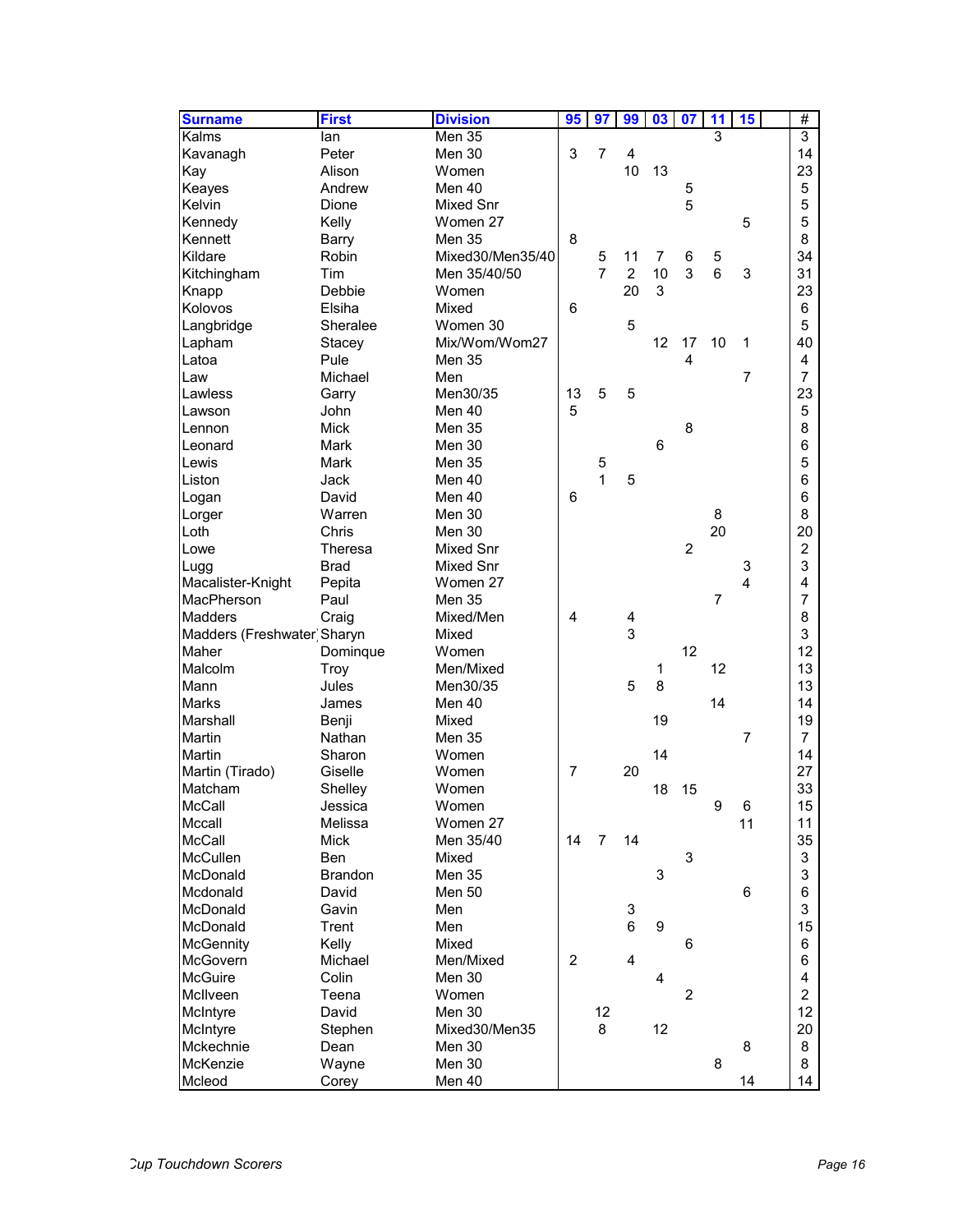| 3<br>$\overline{9}$<br>Scott<br>Men 30<br>6<br>3<br>6<br>$\overline{4}$<br>7<br>Men 35/50<br>20<br>Dean<br>$\overline{2}$<br>Mixed Snr<br>$\overline{c}$<br>Jason<br>Mixed Snr<br>$\mathbf{1}$<br>Pam<br>1<br>8<br>17<br>Trevor<br>Men 35/40<br>15<br>40<br>3<br>8<br>11<br>Gerard<br>Mixed/Men30<br>9<br>Men 35<br>9<br>Darren<br>10<br>10<br>Maria<br>Women<br>Yasmin<br>Mixed<br>17<br>17<br>1<br>John<br><b>Men 50</b><br>1<br>$\overline{7}$<br>Patricia<br>Mixed<br>7<br>3<br>Mixed Snr<br>3<br>Jay<br>6<br>18<br>24<br>Men 30/35<br>Brad<br>$\overline{2}$<br>2<br>Justin<br>Mixed<br>9<br>Scott<br>9<br>Men<br>Men 30/40<br>12<br>21<br>8<br>41<br>Troy<br>6<br><b>Steve</b><br>Men 35<br>6<br>14<br>Elin<br>Mixed<br>14<br>Kristie<br>Women 27<br>1<br>1<br>5<br>5<br>John<br><b>Men 35</b><br>10<br>13<br>18<br>45<br>Annette<br>Women 30<br>14<br>23<br>Men<br>7<br>16<br><b>Ben</b><br>6<br><b>Steve</b><br>Men 30<br>6<br>22<br>5<br>12<br>5<br>Men 30/40<br>Murphy<br>Dean<br>14<br>21<br>7<br>Murphy<br>Steve<br>Men<br>9<br>7<br>15<br>31<br>Women<br>Murphy (Clarke)<br>Renee<br>6<br>Men 30<br>6<br>Anthony<br>Robert<br>17<br>Men<br>17<br>Mixed Snr<br>15<br>15<br>Sarah<br>11<br>11<br>David<br>Men 30<br>9<br>9<br>Mixed<br>Cameron<br>6<br>Nicholls<br>Mixed Snr<br>6<br>Craig<br>Men 40<br>6<br>6<br>Norman<br>Greg<br>9<br>6<br>5<br>20<br>Norman<br>Kerry<br>Women 30<br>3<br>3<br>Peter<br>Men<br>13<br>12<br>34<br>Men/30<br>9<br>Notley<br>Scott<br>3<br>Mixed<br>3<br>Nowothey<br>Kurt<br>Nugent<br>6<br>6<br>Tracey<br>Women 30<br>9<br>O'Brien<br>Sandi<br>9<br>Women 30<br>11<br>11<br>O'Connor<br>Women 30<br>Donna<br>$\overline{7}$<br>6<br>13<br>O'Keefe<br>Men 30/40<br>Gerard<br>10<br>Opie<br>Leah<br>Mixed<br>10<br>O'Reilly<br>6<br>Men 30<br>Darren<br>6<br>$\overline{7}$<br>O'Riley<br>Dale<br>Men 30<br>7<br>3<br>3<br>Ornelas<br>Men 35<br>Jorge<br>O'Shanessy<br>Men<br><b>Brenton</b><br>6<br>6<br>6<br>Karen<br>Mixed Snr<br>Otway<br>6<br>32<br>Palau<br>Jonathan<br>18<br>14<br>Men<br>8<br>Paterson<br>Women 30<br>8<br>Linda<br>Michael<br>Men 35<br>9<br>9<br>Patman<br>5<br>Pearl<br>Cathy<br>Women 30<br>5<br>Peattie<br>Women<br>7<br>Laura<br>7 | <b>Surname</b>    | <b>First</b> | <b>Division</b> | 95 | 97 | 99 | 03 | 07 | 11 | 15 | #  |
|------------------------------------------------------------------------------------------------------------------------------------------------------------------------------------------------------------------------------------------------------------------------------------------------------------------------------------------------------------------------------------------------------------------------------------------------------------------------------------------------------------------------------------------------------------------------------------------------------------------------------------------------------------------------------------------------------------------------------------------------------------------------------------------------------------------------------------------------------------------------------------------------------------------------------------------------------------------------------------------------------------------------------------------------------------------------------------------------------------------------------------------------------------------------------------------------------------------------------------------------------------------------------------------------------------------------------------------------------------------------------------------------------------------------------------------------------------------------------------------------------------------------------------------------------------------------------------------------------------------------------------------------------------------------------------------------------------------------------------------------------------------------------------------------------------------------------------------------------------------------------------------------------------------------------------------------------------------------------------------------------------------------------------------------------------------------------------------------------------------------------------------------------------------------------------------------------------|-------------------|--------------|-----------------|----|----|----|----|----|----|----|----|
|                                                                                                                                                                                                                                                                                                                                                                                                                                                                                                                                                                                                                                                                                                                                                                                                                                                                                                                                                                                                                                                                                                                                                                                                                                                                                                                                                                                                                                                                                                                                                                                                                                                                                                                                                                                                                                                                                                                                                                                                                                                                                                                                                                                                            | McLeod            |              |                 |    |    |    |    |    |    |    |    |
|                                                                                                                                                                                                                                                                                                                                                                                                                                                                                                                                                                                                                                                                                                                                                                                                                                                                                                                                                                                                                                                                                                                                                                                                                                                                                                                                                                                                                                                                                                                                                                                                                                                                                                                                                                                                                                                                                                                                                                                                                                                                                                                                                                                                            | <b>McManus</b>    |              |                 |    |    |    |    |    |    |    |    |
|                                                                                                                                                                                                                                                                                                                                                                                                                                                                                                                                                                                                                                                                                                                                                                                                                                                                                                                                                                                                                                                                                                                                                                                                                                                                                                                                                                                                                                                                                                                                                                                                                                                                                                                                                                                                                                                                                                                                                                                                                                                                                                                                                                                                            | McNamara          |              |                 |    |    |    |    |    |    |    |    |
|                                                                                                                                                                                                                                                                                                                                                                                                                                                                                                                                                                                                                                                                                                                                                                                                                                                                                                                                                                                                                                                                                                                                                                                                                                                                                                                                                                                                                                                                                                                                                                                                                                                                                                                                                                                                                                                                                                                                                                                                                                                                                                                                                                                                            | McPherson         |              |                 |    |    |    |    |    |    |    |    |
|                                                                                                                                                                                                                                                                                                                                                                                                                                                                                                                                                                                                                                                                                                                                                                                                                                                                                                                                                                                                                                                                                                                                                                                                                                                                                                                                                                                                                                                                                                                                                                                                                                                                                                                                                                                                                                                                                                                                                                                                                                                                                                                                                                                                            | <b>McPhillips</b> |              |                 |    |    |    |    |    |    |    |    |
|                                                                                                                                                                                                                                                                                                                                                                                                                                                                                                                                                                                                                                                                                                                                                                                                                                                                                                                                                                                                                                                                                                                                                                                                                                                                                                                                                                                                                                                                                                                                                                                                                                                                                                                                                                                                                                                                                                                                                                                                                                                                                                                                                                                                            | McShane           |              |                 |    |    |    |    |    |    |    |    |
|                                                                                                                                                                                                                                                                                                                                                                                                                                                                                                                                                                                                                                                                                                                                                                                                                                                                                                                                                                                                                                                                                                                                                                                                                                                                                                                                                                                                                                                                                                                                                                                                                                                                                                                                                                                                                                                                                                                                                                                                                                                                                                                                                                                                            | McSpadden         |              |                 |    |    |    |    |    |    |    |    |
|                                                                                                                                                                                                                                                                                                                                                                                                                                                                                                                                                                                                                                                                                                                                                                                                                                                                                                                                                                                                                                                                                                                                                                                                                                                                                                                                                                                                                                                                                                                                                                                                                                                                                                                                                                                                                                                                                                                                                                                                                                                                                                                                                                                                            | McWhirter         |              |                 |    |    |    |    |    |    |    |    |
|                                                                                                                                                                                                                                                                                                                                                                                                                                                                                                                                                                                                                                                                                                                                                                                                                                                                                                                                                                                                                                                                                                                                                                                                                                                                                                                                                                                                                                                                                                                                                                                                                                                                                                                                                                                                                                                                                                                                                                                                                                                                                                                                                                                                            | <b>Meakes</b>     |              |                 |    |    |    |    |    |    |    |    |
|                                                                                                                                                                                                                                                                                                                                                                                                                                                                                                                                                                                                                                                                                                                                                                                                                                                                                                                                                                                                                                                                                                                                                                                                                                                                                                                                                                                                                                                                                                                                                                                                                                                                                                                                                                                                                                                                                                                                                                                                                                                                                                                                                                                                            | Menegus           |              |                 |    |    |    |    |    |    |    |    |
|                                                                                                                                                                                                                                                                                                                                                                                                                                                                                                                                                                                                                                                                                                                                                                                                                                                                                                                                                                                                                                                                                                                                                                                                                                                                                                                                                                                                                                                                                                                                                                                                                                                                                                                                                                                                                                                                                                                                                                                                                                                                                                                                                                                                            | Michaelopoulos    |              |                 |    |    |    |    |    |    |    |    |
|                                                                                                                                                                                                                                                                                                                                                                                                                                                                                                                                                                                                                                                                                                                                                                                                                                                                                                                                                                                                                                                                                                                                                                                                                                                                                                                                                                                                                                                                                                                                                                                                                                                                                                                                                                                                                                                                                                                                                                                                                                                                                                                                                                                                            | Miller            |              |                 |    |    |    |    |    |    |    |    |
|                                                                                                                                                                                                                                                                                                                                                                                                                                                                                                                                                                                                                                                                                                                                                                                                                                                                                                                                                                                                                                                                                                                                                                                                                                                                                                                                                                                                                                                                                                                                                                                                                                                                                                                                                                                                                                                                                                                                                                                                                                                                                                                                                                                                            | Mitchell          |              |                 |    |    |    |    |    |    |    |    |
|                                                                                                                                                                                                                                                                                                                                                                                                                                                                                                                                                                                                                                                                                                                                                                                                                                                                                                                                                                                                                                                                                                                                                                                                                                                                                                                                                                                                                                                                                                                                                                                                                                                                                                                                                                                                                                                                                                                                                                                                                                                                                                                                                                                                            | Mitchell          |              |                 |    |    |    |    |    |    |    |    |
|                                                                                                                                                                                                                                                                                                                                                                                                                                                                                                                                                                                                                                                                                                                                                                                                                                                                                                                                                                                                                                                                                                                                                                                                                                                                                                                                                                                                                                                                                                                                                                                                                                                                                                                                                                                                                                                                                                                                                                                                                                                                                                                                                                                                            | Mitchell          |              |                 |    |    |    |    |    |    |    |    |
|                                                                                                                                                                                                                                                                                                                                                                                                                                                                                                                                                                                                                                                                                                                                                                                                                                                                                                                                                                                                                                                                                                                                                                                                                                                                                                                                                                                                                                                                                                                                                                                                                                                                                                                                                                                                                                                                                                                                                                                                                                                                                                                                                                                                            | Morgan            |              |                 |    |    |    |    |    |    |    |    |
|                                                                                                                                                                                                                                                                                                                                                                                                                                                                                                                                                                                                                                                                                                                                                                                                                                                                                                                                                                                                                                                                                                                                                                                                                                                                                                                                                                                                                                                                                                                                                                                                                                                                                                                                                                                                                                                                                                                                                                                                                                                                                                                                                                                                            | Moroney           |              |                 |    |    |    |    |    |    |    |    |
|                                                                                                                                                                                                                                                                                                                                                                                                                                                                                                                                                                                                                                                                                                                                                                                                                                                                                                                                                                                                                                                                                                                                                                                                                                                                                                                                                                                                                                                                                                                                                                                                                                                                                                                                                                                                                                                                                                                                                                                                                                                                                                                                                                                                            | Mortimer          |              |                 |    |    |    |    |    |    |    |    |
|                                                                                                                                                                                                                                                                                                                                                                                                                                                                                                                                                                                                                                                                                                                                                                                                                                                                                                                                                                                                                                                                                                                                                                                                                                                                                                                                                                                                                                                                                                                                                                                                                                                                                                                                                                                                                                                                                                                                                                                                                                                                                                                                                                                                            | Moseley           |              |                 |    |    |    |    |    |    |    |    |
|                                                                                                                                                                                                                                                                                                                                                                                                                                                                                                                                                                                                                                                                                                                                                                                                                                                                                                                                                                                                                                                                                                                                                                                                                                                                                                                                                                                                                                                                                                                                                                                                                                                                                                                                                                                                                                                                                                                                                                                                                                                                                                                                                                                                            | Moujalli          |              |                 |    |    |    |    |    |    |    |    |
|                                                                                                                                                                                                                                                                                                                                                                                                                                                                                                                                                                                                                                                                                                                                                                                                                                                                                                                                                                                                                                                                                                                                                                                                                                                                                                                                                                                                                                                                                                                                                                                                                                                                                                                                                                                                                                                                                                                                                                                                                                                                                                                                                                                                            | Mounsey           |              |                 |    |    |    |    |    |    |    |    |
|                                                                                                                                                                                                                                                                                                                                                                                                                                                                                                                                                                                                                                                                                                                                                                                                                                                                                                                                                                                                                                                                                                                                                                                                                                                                                                                                                                                                                                                                                                                                                                                                                                                                                                                                                                                                                                                                                                                                                                                                                                                                                                                                                                                                            | Moylan            |              |                 |    |    |    |    |    |    |    |    |
|                                                                                                                                                                                                                                                                                                                                                                                                                                                                                                                                                                                                                                                                                                                                                                                                                                                                                                                                                                                                                                                                                                                                                                                                                                                                                                                                                                                                                                                                                                                                                                                                                                                                                                                                                                                                                                                                                                                                                                                                                                                                                                                                                                                                            | Muller            |              |                 |    |    |    |    |    |    |    |    |
|                                                                                                                                                                                                                                                                                                                                                                                                                                                                                                                                                                                                                                                                                                                                                                                                                                                                                                                                                                                                                                                                                                                                                                                                                                                                                                                                                                                                                                                                                                                                                                                                                                                                                                                                                                                                                                                                                                                                                                                                                                                                                                                                                                                                            |                   |              |                 |    |    |    |    |    |    |    |    |
|                                                                                                                                                                                                                                                                                                                                                                                                                                                                                                                                                                                                                                                                                                                                                                                                                                                                                                                                                                                                                                                                                                                                                                                                                                                                                                                                                                                                                                                                                                                                                                                                                                                                                                                                                                                                                                                                                                                                                                                                                                                                                                                                                                                                            |                   |              |                 |    |    |    |    |    |    |    |    |
|                                                                                                                                                                                                                                                                                                                                                                                                                                                                                                                                                                                                                                                                                                                                                                                                                                                                                                                                                                                                                                                                                                                                                                                                                                                                                                                                                                                                                                                                                                                                                                                                                                                                                                                                                                                                                                                                                                                                                                                                                                                                                                                                                                                                            |                   |              |                 |    |    |    |    |    |    |    |    |
|                                                                                                                                                                                                                                                                                                                                                                                                                                                                                                                                                                                                                                                                                                                                                                                                                                                                                                                                                                                                                                                                                                                                                                                                                                                                                                                                                                                                                                                                                                                                                                                                                                                                                                                                                                                                                                                                                                                                                                                                                                                                                                                                                                                                            | Nader             |              |                 |    |    |    |    |    |    |    |    |
|                                                                                                                                                                                                                                                                                                                                                                                                                                                                                                                                                                                                                                                                                                                                                                                                                                                                                                                                                                                                                                                                                                                                                                                                                                                                                                                                                                                                                                                                                                                                                                                                                                                                                                                                                                                                                                                                                                                                                                                                                                                                                                                                                                                                            | Nakhla            |              |                 |    |    |    |    |    |    |    |    |
|                                                                                                                                                                                                                                                                                                                                                                                                                                                                                                                                                                                                                                                                                                                                                                                                                                                                                                                                                                                                                                                                                                                                                                                                                                                                                                                                                                                                                                                                                                                                                                                                                                                                                                                                                                                                                                                                                                                                                                                                                                                                                                                                                                                                            | <b>Nash</b>       |              |                 |    |    |    |    |    |    |    |    |
|                                                                                                                                                                                                                                                                                                                                                                                                                                                                                                                                                                                                                                                                                                                                                                                                                                                                                                                                                                                                                                                                                                                                                                                                                                                                                                                                                                                                                                                                                                                                                                                                                                                                                                                                                                                                                                                                                                                                                                                                                                                                                                                                                                                                            | Newham            |              |                 |    |    |    |    |    |    |    |    |
|                                                                                                                                                                                                                                                                                                                                                                                                                                                                                                                                                                                                                                                                                                                                                                                                                                                                                                                                                                                                                                                                                                                                                                                                                                                                                                                                                                                                                                                                                                                                                                                                                                                                                                                                                                                                                                                                                                                                                                                                                                                                                                                                                                                                            | <b>Nicholls</b>   |              |                 |    |    |    |    |    |    |    |    |
|                                                                                                                                                                                                                                                                                                                                                                                                                                                                                                                                                                                                                                                                                                                                                                                                                                                                                                                                                                                                                                                                                                                                                                                                                                                                                                                                                                                                                                                                                                                                                                                                                                                                                                                                                                                                                                                                                                                                                                                                                                                                                                                                                                                                            |                   |              |                 |    |    |    |    |    |    |    |    |
|                                                                                                                                                                                                                                                                                                                                                                                                                                                                                                                                                                                                                                                                                                                                                                                                                                                                                                                                                                                                                                                                                                                                                                                                                                                                                                                                                                                                                                                                                                                                                                                                                                                                                                                                                                                                                                                                                                                                                                                                                                                                                                                                                                                                            |                   |              |                 |    |    |    |    |    |    |    |    |
|                                                                                                                                                                                                                                                                                                                                                                                                                                                                                                                                                                                                                                                                                                                                                                                                                                                                                                                                                                                                                                                                                                                                                                                                                                                                                                                                                                                                                                                                                                                                                                                                                                                                                                                                                                                                                                                                                                                                                                                                                                                                                                                                                                                                            |                   |              |                 |    |    |    |    |    |    |    |    |
|                                                                                                                                                                                                                                                                                                                                                                                                                                                                                                                                                                                                                                                                                                                                                                                                                                                                                                                                                                                                                                                                                                                                                                                                                                                                                                                                                                                                                                                                                                                                                                                                                                                                                                                                                                                                                                                                                                                                                                                                                                                                                                                                                                                                            | Norman            |              |                 |    |    |    |    |    |    |    |    |
|                                                                                                                                                                                                                                                                                                                                                                                                                                                                                                                                                                                                                                                                                                                                                                                                                                                                                                                                                                                                                                                                                                                                                                                                                                                                                                                                                                                                                                                                                                                                                                                                                                                                                                                                                                                                                                                                                                                                                                                                                                                                                                                                                                                                            |                   |              |                 |    |    |    |    |    |    |    |    |
|                                                                                                                                                                                                                                                                                                                                                                                                                                                                                                                                                                                                                                                                                                                                                                                                                                                                                                                                                                                                                                                                                                                                                                                                                                                                                                                                                                                                                                                                                                                                                                                                                                                                                                                                                                                                                                                                                                                                                                                                                                                                                                                                                                                                            |                   |              |                 |    |    |    |    |    |    |    |    |
|                                                                                                                                                                                                                                                                                                                                                                                                                                                                                                                                                                                                                                                                                                                                                                                                                                                                                                                                                                                                                                                                                                                                                                                                                                                                                                                                                                                                                                                                                                                                                                                                                                                                                                                                                                                                                                                                                                                                                                                                                                                                                                                                                                                                            |                   |              |                 |    |    |    |    |    |    |    |    |
|                                                                                                                                                                                                                                                                                                                                                                                                                                                                                                                                                                                                                                                                                                                                                                                                                                                                                                                                                                                                                                                                                                                                                                                                                                                                                                                                                                                                                                                                                                                                                                                                                                                                                                                                                                                                                                                                                                                                                                                                                                                                                                                                                                                                            |                   |              |                 |    |    |    |    |    |    |    |    |
|                                                                                                                                                                                                                                                                                                                                                                                                                                                                                                                                                                                                                                                                                                                                                                                                                                                                                                                                                                                                                                                                                                                                                                                                                                                                                                                                                                                                                                                                                                                                                                                                                                                                                                                                                                                                                                                                                                                                                                                                                                                                                                                                                                                                            |                   |              |                 |    |    |    |    |    |    |    |    |
|                                                                                                                                                                                                                                                                                                                                                                                                                                                                                                                                                                                                                                                                                                                                                                                                                                                                                                                                                                                                                                                                                                                                                                                                                                                                                                                                                                                                                                                                                                                                                                                                                                                                                                                                                                                                                                                                                                                                                                                                                                                                                                                                                                                                            |                   |              |                 |    |    |    |    |    |    |    |    |
|                                                                                                                                                                                                                                                                                                                                                                                                                                                                                                                                                                                                                                                                                                                                                                                                                                                                                                                                                                                                                                                                                                                                                                                                                                                                                                                                                                                                                                                                                                                                                                                                                                                                                                                                                                                                                                                                                                                                                                                                                                                                                                                                                                                                            |                   |              |                 |    |    |    |    |    |    |    |    |
|                                                                                                                                                                                                                                                                                                                                                                                                                                                                                                                                                                                                                                                                                                                                                                                                                                                                                                                                                                                                                                                                                                                                                                                                                                                                                                                                                                                                                                                                                                                                                                                                                                                                                                                                                                                                                                                                                                                                                                                                                                                                                                                                                                                                            |                   |              |                 |    |    |    |    |    |    |    |    |
|                                                                                                                                                                                                                                                                                                                                                                                                                                                                                                                                                                                                                                                                                                                                                                                                                                                                                                                                                                                                                                                                                                                                                                                                                                                                                                                                                                                                                                                                                                                                                                                                                                                                                                                                                                                                                                                                                                                                                                                                                                                                                                                                                                                                            |                   |              |                 |    |    |    |    |    |    |    |    |
|                                                                                                                                                                                                                                                                                                                                                                                                                                                                                                                                                                                                                                                                                                                                                                                                                                                                                                                                                                                                                                                                                                                                                                                                                                                                                                                                                                                                                                                                                                                                                                                                                                                                                                                                                                                                                                                                                                                                                                                                                                                                                                                                                                                                            |                   |              |                 |    |    |    |    |    |    |    |    |
|                                                                                                                                                                                                                                                                                                                                                                                                                                                                                                                                                                                                                                                                                                                                                                                                                                                                                                                                                                                                                                                                                                                                                                                                                                                                                                                                                                                                                                                                                                                                                                                                                                                                                                                                                                                                                                                                                                                                                                                                                                                                                                                                                                                                            |                   |              |                 |    |    |    |    |    |    |    |    |
|                                                                                                                                                                                                                                                                                                                                                                                                                                                                                                                                                                                                                                                                                                                                                                                                                                                                                                                                                                                                                                                                                                                                                                                                                                                                                                                                                                                                                                                                                                                                                                                                                                                                                                                                                                                                                                                                                                                                                                                                                                                                                                                                                                                                            |                   |              |                 |    |    |    |    |    |    |    |    |
|                                                                                                                                                                                                                                                                                                                                                                                                                                                                                                                                                                                                                                                                                                                                                                                                                                                                                                                                                                                                                                                                                                                                                                                                                                                                                                                                                                                                                                                                                                                                                                                                                                                                                                                                                                                                                                                                                                                                                                                                                                                                                                                                                                                                            |                   |              |                 |    |    |    |    |    |    |    |    |
|                                                                                                                                                                                                                                                                                                                                                                                                                                                                                                                                                                                                                                                                                                                                                                                                                                                                                                                                                                                                                                                                                                                                                                                                                                                                                                                                                                                                                                                                                                                                                                                                                                                                                                                                                                                                                                                                                                                                                                                                                                                                                                                                                                                                            |                   |              |                 |    |    |    |    |    |    |    |    |
|                                                                                                                                                                                                                                                                                                                                                                                                                                                                                                                                                                                                                                                                                                                                                                                                                                                                                                                                                                                                                                                                                                                                                                                                                                                                                                                                                                                                                                                                                                                                                                                                                                                                                                                                                                                                                                                                                                                                                                                                                                                                                                                                                                                                            |                   |              |                 |    |    |    |    |    |    |    |    |
|                                                                                                                                                                                                                                                                                                                                                                                                                                                                                                                                                                                                                                                                                                                                                                                                                                                                                                                                                                                                                                                                                                                                                                                                                                                                                                                                                                                                                                                                                                                                                                                                                                                                                                                                                                                                                                                                                                                                                                                                                                                                                                                                                                                                            |                   |              |                 |    |    |    |    |    |    |    |    |
|                                                                                                                                                                                                                                                                                                                                                                                                                                                                                                                                                                                                                                                                                                                                                                                                                                                                                                                                                                                                                                                                                                                                                                                                                                                                                                                                                                                                                                                                                                                                                                                                                                                                                                                                                                                                                                                                                                                                                                                                                                                                                                                                                                                                            |                   |              |                 |    |    |    |    |    |    |    |    |
|                                                                                                                                                                                                                                                                                                                                                                                                                                                                                                                                                                                                                                                                                                                                                                                                                                                                                                                                                                                                                                                                                                                                                                                                                                                                                                                                                                                                                                                                                                                                                                                                                                                                                                                                                                                                                                                                                                                                                                                                                                                                                                                                                                                                            | Peattie           | Sarah        | Mixed           |    |    |    |    |    | 27 |    | 27 |
| $\overline{c}$<br>$\overline{a}$<br>Leah<br>Women                                                                                                                                                                                                                                                                                                                                                                                                                                                                                                                                                                                                                                                                                                                                                                                                                                                                                                                                                                                                                                                                                                                                                                                                                                                                                                                                                                                                                                                                                                                                                                                                                                                                                                                                                                                                                                                                                                                                                                                                                                                                                                                                                          | Percy             |              |                 |    |    |    |    |    |    |    |    |
| 12<br>5<br>$\overline{7}$<br>Craig<br>Men                                                                                                                                                                                                                                                                                                                                                                                                                                                                                                                                                                                                                                                                                                                                                                                                                                                                                                                                                                                                                                                                                                                                                                                                                                                                                                                                                                                                                                                                                                                                                                                                                                                                                                                                                                                                                                                                                                                                                                                                                                                                                                                                                                  | Pierce            |              |                 |    |    |    |    |    |    |    |    |
| Men 30<br>5<br>5<br>Scott                                                                                                                                                                                                                                                                                                                                                                                                                                                                                                                                                                                                                                                                                                                                                                                                                                                                                                                                                                                                                                                                                                                                                                                                                                                                                                                                                                                                                                                                                                                                                                                                                                                                                                                                                                                                                                                                                                                                                                                                                                                                                                                                                                                  | Pierce            |              |                 |    |    |    |    |    |    |    |    |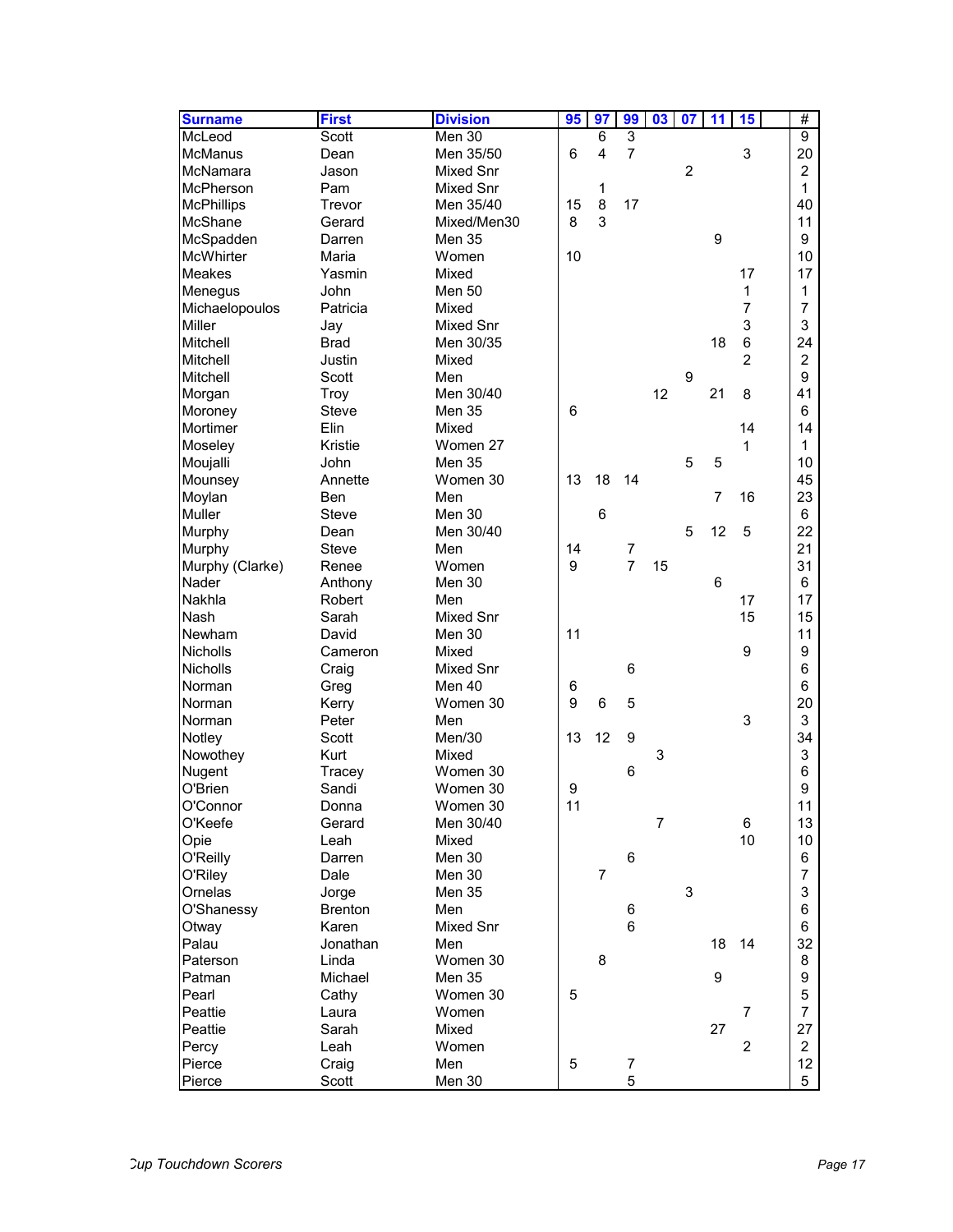| <b>Surname</b>     | <b>First</b>   | <b>Division</b> | 95                  | 97 | 99             | 03             | $\overline{07}$ | 11               | 15             | #               |
|--------------------|----------------|-----------------|---------------------|----|----------------|----------------|-----------------|------------------|----------------|-----------------|
| Pitfield           | Melissa        | Mixed/Women     | 3                   |    | 3              |                | 5               |                  |                | $\overline{11}$ |
| Pollock            | Ryan           | Mixed/Men 30    |                     |    |                |                |                 | 8                | 9              | 17              |
| Powell             | <b>Brent</b>   | Mixed/Men 35    |                     |    |                | 7              |                 |                  | 4              | 11              |
| Powell             | Jason          | <b>Men 35</b>   |                     |    |                |                |                 | 9                |                | 9               |
| Prasad             | Rohit          | Mixed/Mixed Snr |                     |    |                |                |                 | 12               | 6              | 18              |
| Prince             | Scott          | Men 30          |                     |    |                |                |                 |                  | 5              | 5               |
| Prowse             | Matthew        | Men             |                     |    |                |                |                 | 19               | 15             | 34              |
| Quince             | Kirsty         | Women           |                     |    |                |                |                 | $\overline{2}$   |                | $\overline{2}$  |
| Quinlan            | Ashleigh       | Women           |                     |    |                |                |                 |                  | 11             | 11              |
| Quirk              | Alicia         | Women           |                     |    |                |                |                 | 24               |                | 24              |
| Raper              | Dave           | Men 35          |                     |    |                |                | 5               |                  |                | 5               |
| Reid               | Andy           | Men 35          |                     |    | 9              |                |                 |                  |                | 9               |
| Rey                | Sebe           | Mixed           |                     |    |                |                |                 |                  | $\overline{c}$ | $\overline{2}$  |
| Ridder             | Paul           | Men 40          |                     |    |                |                | $\overline{c}$  |                  |                | $\overline{2}$  |
| <b>Rigby</b>       | Shane          | Men             | 10                  |    |                |                |                 |                  |                | 10              |
| Ring               | Cathy          | Mixed Snr       |                     |    |                |                | 3               |                  |                | 3               |
| <b>Roberts</b>     | Ben            | Mixed           |                     |    |                |                | 17              |                  |                | 17              |
| <b>Roberts</b>     | David          | Men 30/40       |                     |    |                |                | 8               |                  | 1              | 9               |
| Roberts            | Stephen        | Mixed/Men       |                     |    |                | 10             | 16              | 11               | 3              | 40              |
| Robertson          | Julene         | Women 30        |                     | 3  |                |                |                 |                  |                | 3               |
| Robinson           | <b>Ben</b>     | Men/Mixed       |                     |    |                | 14             | 5               | $\overline{2}$   |                | 21              |
| Robinson           | Kerry          | Women 30        |                     | 6  |                |                |                 |                  |                | 6               |
| Rodgers            | Samantha       | Women           |                     |    |                |                |                 |                  | 11             | 11              |
| Rogers             | Tony           | Men 30          |                     |    | 9              |                |                 |                  |                | 9               |
| Rogerson           | Hayley         | Mixed           |                     |    |                |                | 8               |                  |                | 8               |
| Rogerson           | Peta           | Women           |                     |    |                |                | 9               | $\overline{7}$   | 6              | 22              |
| Rose (Maher)       | Gabriel        | Women           |                     |    | 22             | 11             |                 |                  |                | 33              |
| Roth               | Andrea         | Women30/Mix30   | 12                  |    | 3              |                |                 |                  |                | 15              |
| Ruscoe             | <b>Mark</b>    | Men 40          |                     | 5  |                |                |                 |                  |                | 5               |
| Rushworth          | Daniel         | Men/Mix/MxSnr   |                     |    |                |                | 6               | 4                | 3              | 13              |
| Russell            | Grant          | Men 30          | 8                   |    |                |                |                 |                  |                | 8               |
| Russell            | Matthew        | Men 30          |                     |    |                | 6              | 5               |                  |                | 11              |
| Ryan               |                | Men30/35/50     | 8                   | 15 | 3              | $\overline{7}$ | 10              | $\overline{7}$   | $\overline{7}$ | 57              |
| Ryan               | Lenny<br>Tony  | Men 35          |                     | 6  | 4              |                |                 |                  |                | 10              |
| Saldern            | Paul           | Men 40          |                     |    |                |                |                 | 6                |                | 6               |
| Salvestro          | Wayne          | Men 40          | $\overline{4}$      |    |                |                |                 |                  |                | 4               |
| Samin              | John           | Men 35/30/40/50 |                     |    | 6              | 10             | 6               | 10               | 14             | 46              |
| Sanders            | Peter          | Men 30          |                     |    |                | 10             | 13              |                  |                | 23              |
| Scharer            |                | Men 40          |                     |    |                |                |                 |                  |                | 4               |
| Scott              | Craig<br>Marc  | Men 35          | 7                   |    |                |                |                 |                  | 4              | $\overline{7}$  |
| Sewter             |                | Women           | 4                   |    |                |                |                 |                  |                | 4               |
| Sharman            | Tanya<br>Fran  | Women 30        |                     | 13 |                |                |                 |                  |                | 13              |
| Sharpe             | Melissa        | Mixed Snr       |                     |    |                |                |                 |                  | 5              | 5               |
| Shaw               | Jessica        | Women           |                     |    |                |                |                 | 12               |                | 12              |
|                    |                | Mixed           |                     |    |                |                |                 |                  |                | 4               |
| Shelley<br>Sherman | Darren<br>Jeff | Men 30          | 4<br>$6\phantom{1}$ | 3  | 7              |                |                 |                  |                | 16              |
|                    |                |                 |                     |    |                |                |                 |                  |                |                 |
| Shuker             | Gavin          | Mixed/Men/Men30 |                     |    | 14             | 9              | 11              | 36               | 9              | 79              |
| Simmons            | Garry          | Men 35          |                     | 4  |                |                |                 |                  |                | 4               |
| Simpson            | Tracey         | Women 30        | 16                  | 13 | $\overline{7}$ |                |                 |                  |                | 36              |
| Sinclair-Smith     | Robert         | Men 40          |                     |    |                |                |                 | $\boldsymbol{9}$ |                | 9               |
| Singh              | Michael        | Mixed           |                     |    |                |                |                 |                  | 1              | $\mathbf{1}$    |
| Slavin             | Craig          | Mixed Snr       |                     |    |                |                | 8               |                  |                | 8               |
| Smith              | Amy            | Mixed Snr       |                     |    |                |                |                 | 4                |                | 4               |
| Smith              | <b>Ben</b>     | Men 30          |                     |    |                |                | 5               |                  |                | 5               |
| Smith              | Holly          | Mixed Snr       |                     |    |                |                |                 | 6                |                | 6               |
| Smith              | Justine        | Women           | 3                   |    | 3              |                |                 |                  |                | 6               |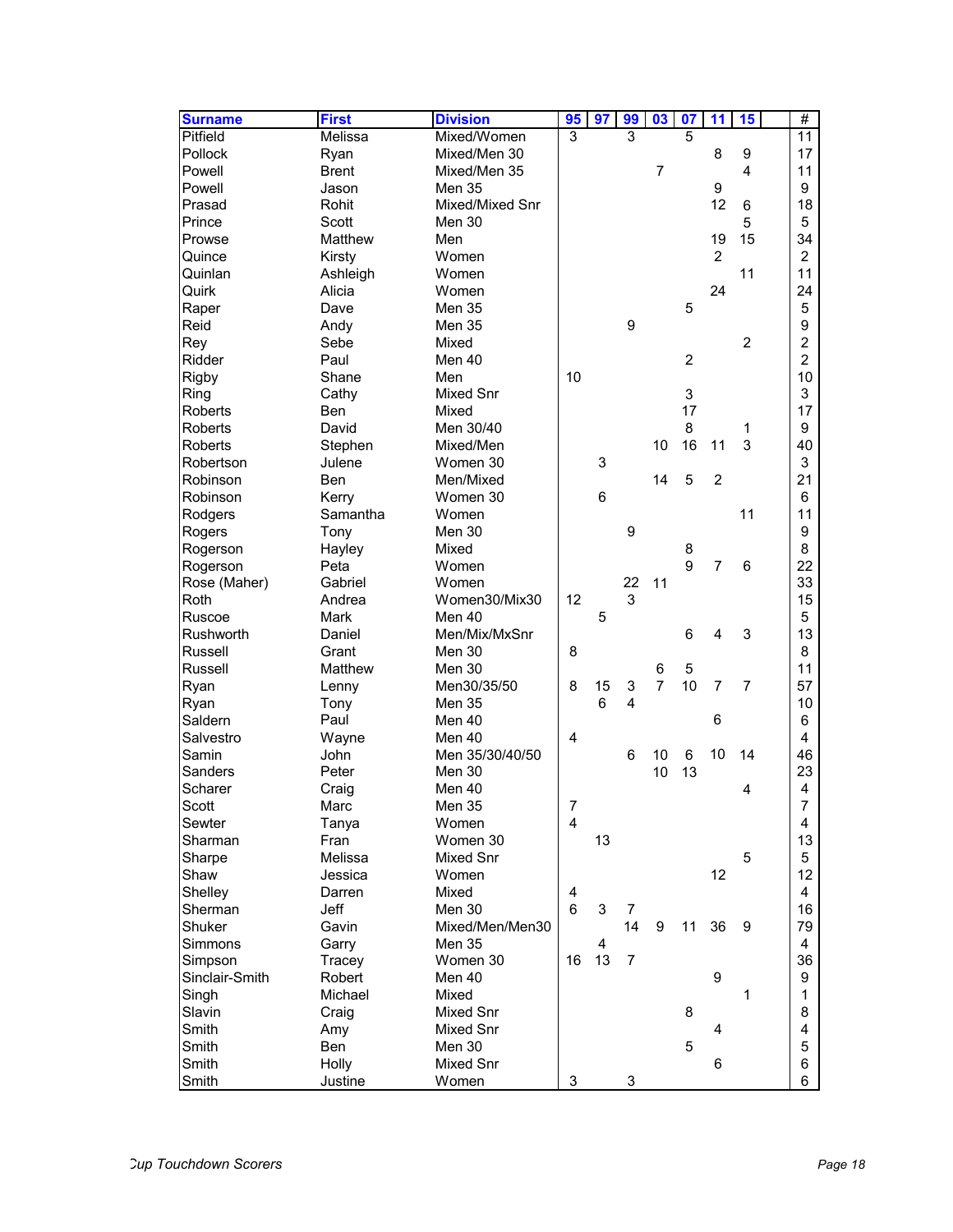| <b>Surname</b>             | <b>First</b> | <b>Division</b> | 95               | 97             | 99             | 03 | 07             | 11             | 15             | #                    |
|----------------------------|--------------|-----------------|------------------|----------------|----------------|----|----------------|----------------|----------------|----------------------|
| Sonda                      | Garry        | Men/Men 30      |                  |                |                | 6  | 8              | 4              | $\overline{2}$ | $\overline{20}$      |
| Sorrensen                  | Stephanie    | Mixed           |                  |                |                |    | 14             |                |                | 14                   |
| Spacie                     | Sarah        | Mixed/Women     |                  |                |                |    |                | 16             | 8              | 24                   |
| Sparke                     | Joshua       | Mixed Snr       |                  |                |                |    |                | 12             | $\overline{c}$ | 14                   |
| Springfield                | Dean         | Mixed           |                  |                |                |    |                |                | $\overline{2}$ | $\overline{c}$       |
| Squires                    | <b>Brad</b>  | Men 40          |                  |                |                |    |                | 12             |                | 12                   |
| Stampa                     | Frank        | Men 40          |                  |                | $\overline{7}$ |    |                |                |                | $\overline{7}$       |
| Stanley                    | Nikki        | Women 27        |                  |                |                |    |                |                | $\overline{c}$ | $\overline{2}$       |
| Stanton                    | Jason        | Mixed/Men       |                  |                |                | 6  | 4              |                |                | 10                   |
| Stanton                    | Matthew      | <b>Men 35</b>   |                  |                |                |    |                | 12             | $\overline{c}$ | 14                   |
| <b>Steele</b>              | Mary         | Mixed/Women     |                  |                |                |    | 8              | 10             |                | 18                   |
| <b>Stefonidis</b>          | Ana          | Women 30        |                  |                | $\overline{7}$ |    |                |                |                | $\overline{7}$       |
| Steinhardt                 | Deborah      | Mixed Snr       |                  |                |                |    |                | 9              |                | 9                    |
| Stoddart                   | Peter        | Men             |                  |                |                | 5  | 17             |                |                | 22                   |
| Stowe                      | Jamie        | Men             |                  |                |                | 10 | 16             | 17             |                | 43                   |
| Strahan                    | Trevor       | Men 40          |                  |                |                |    | 5              |                |                | 5                    |
| Strasser                   | Kerry        | Women 30        |                  |                | 11             |    |                |                |                | 11                   |
| Sue See                    | Kimberley    | Women           |                  |                |                |    |                |                | 6              | 6                    |
| Swain                      | Darren       | Men 40          |                  |                |                |    |                |                | $\overline{c}$ | $\overline{c}$       |
| Takchi                     | Steven       | Men 30          |                  |                |                |    |                |                | $\overline{7}$ | 7                    |
| Tarlinton                  | Chris        | <b>Men 35</b>   |                  |                |                |    |                |                | 3              | 3                    |
| Tavo                       | Rebecca      | Mixed/Women     |                  |                |                |    | 7              | 9              |                | 16                   |
| Taylor                     | Ashley       | Men 40          |                  |                |                |    | 5              |                |                | 5                    |
| Taylor                     | Christie     | Mixed Snr       |                  |                |                |    |                | 13             |                | 13                   |
| Taylor                     | Dean         | Men 30/35       |                  |                |                |    | 15             |                | 4              | 19                   |
| Taylor                     | Gai          | Women 30        |                  | 4              | 22             |    |                |                |                | 26                   |
| Taylor                     | Michael      | Mixed30/Men35   |                  | $\overline{7}$ | 3              |    |                |                |                | 10                   |
| Thomas                     | Craig        | Men 35          |                  | $\overline{7}$ |                |    |                |                |                | 7                    |
| Thommason                  | Paul         | <b>Men 35</b>   |                  |                |                |    | $\overline{7}$ |                |                | 7                    |
| Thompson                   | Dylan        | Mixed           |                  |                |                |    |                | 10             | 7              | 17                   |
| Thorburn                   | Janelle      | Women 30        | 10               |                | 12             |    |                |                |                | 22                   |
| Thorne                     | Lauren       | Women 27        |                  |                |                |    |                |                | 7              | $\overline{7}$       |
|                            | Selene       | Mixed           |                  |                |                |    | 6              |                |                |                      |
| Thornton<br><b>Tibbits</b> | <b>Mark</b>  | Mixed Snr       |                  |                |                |    |                | $\overline{7}$ |                | 6<br>7               |
|                            |              | Mixed Snr       |                  |                |                |    |                |                |                |                      |
| Tipper                     | Christine    |                 |                  | 5              | 10             |    |                |                |                | 15                   |
| Toby                       | Jason        | Men 35          |                  |                |                | 12 |                | 6              |                | 6<br>12              |
| Tong                       | Peter        | Men 30          |                  |                |                |    |                |                |                |                      |
| Toohey                     | Gary         | Men 30          | 4                | 6              | 4              |    |                |                |                | 14                   |
| Toohey (Maher)             | Katrina      | Women           | 5                |                | $\overline{c}$ |    |                |                |                | $\overline{7}$<br>33 |
| Tope                       | Matthew      | Mixed/Men       |                  |                |                |    | 21             |                | 12             |                      |
| Touma                      | Trent        | Mixed           |                  |                |                |    |                |                | 6              | 6                    |
| Tranberg                   | John         | Men 35          | $\boldsymbol{2}$ |                |                |    |                |                |                | 2                    |
| Trevor                     | Moran        | Men 30          |                  |                |                |    |                |                | 15             | 15                   |
| Tump                       | Jarrod       | Mixed           |                  |                |                |    | $\overline{7}$ |                |                | 7                    |
| Turner                     | Erin         | Mixed           |                  |                | 9              |    |                |                |                | 9                    |
| Vassallo                   | Paula        | Women           | 3                |                |                |    |                |                |                | 3                    |
| Vincent                    | Peter        | Men 40          | 4                |                |                |    |                |                |                | 4                    |
| Wakely                     | Kirstie      | Mixed Snr       |                  |                |                |    |                | 8              | 18             | 26                   |
| Wakely                     | Manu         | Mixed Snr       |                  |                |                |    | 12             | 8              | $\mathbf{1}$   | 21                   |
| Walkerden                  | John         | Men 40          |                  |                |                |    |                | 13             |                | 13                   |
| Wall                       | Ron          | Men 40          | 13               | 3              | 15             |    |                |                |                | 31                   |
| Walsh                      | Carly        | Women 27        |                  |                |                |    |                |                | 10             | 10                   |
| Walsh                      | Jade         | Mixed           |                  |                |                | 8  |                |                |                | 8                    |
| Wandl                      | Lisa         | Women 30        |                  |                | 5              |    |                |                |                | 5                    |
| Wandl                      | Peter        | Men 35/40/50    |                  |                |                | 10 | $\overline{7}$ |                | 9              | 26                   |
| Ward                       | Neil         | Men             |                  |                | 7              | 3  |                |                |                | 10 <sup>°</sup>      |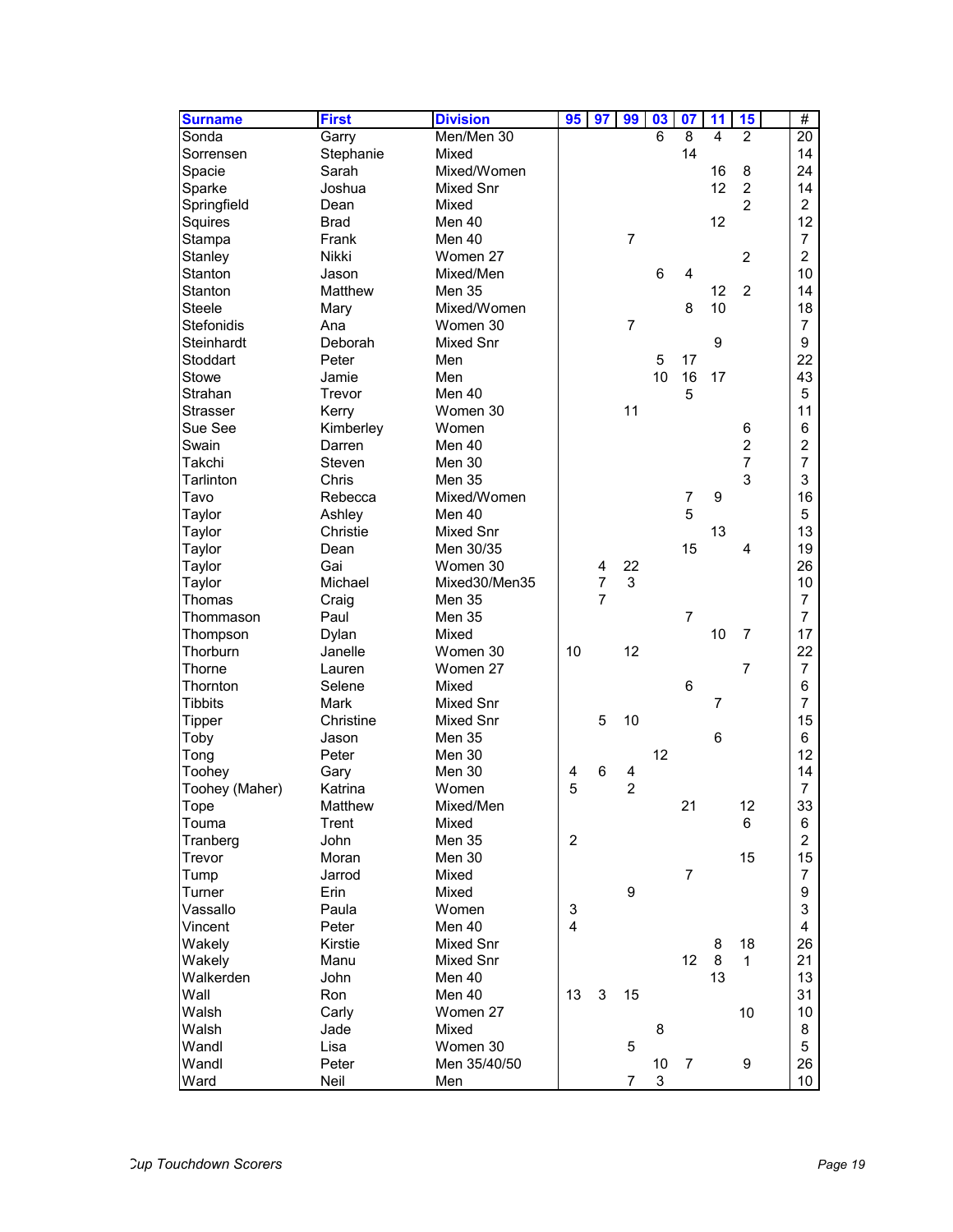| <b>Surname</b> | <b>First</b> | <b>Division</b>  | 95             | 97            | 99 | 03 | 07             | 11             | 15             | #              |
|----------------|--------------|------------------|----------------|---------------|----|----|----------------|----------------|----------------|----------------|
| Waring         | James        | Men 50           |                |               |    |    |                |                | $\overline{3}$ | $\overline{3}$ |
| Warren         | Shannon      | Mixed Snr/Men 35 |                |               |    |    |                | 10             | $\overline{2}$ | 12             |
| Wastell        | Clynton      | <b>Mixed Snr</b> |                |               |    |    | 5              |                |                | 5              |
| Watego         | Marikki      | Women            |                |               |    |    |                |                | 19             | 19             |
| Watson         | Michael      | <b>Mixed Snr</b> |                |               |    |    |                |                | $\overline{2}$ | $\overline{2}$ |
| Watts          | Allan        | Mixed Snr        |                |               |    |    | 14             |                |                | 14             |
| Way            | Phil         | Men 40           |                | $\frac{2}{2}$ |    |    |                |                |                | $\overline{a}$ |
| Wesche         | Lynette      | Women 30         |                |               |    |    |                |                |                | $\overline{2}$ |
| Wheatley       | Vicki        | Women 30         |                |               | 8  |    |                |                |                | 8              |
| White          | George       | Men 40           | 5              |               |    |    |                |                |                | 5              |
| Wigg           | Matthew      | Mixed Snr        |                |               |    |    |                | 8              |                | 8              |
| Wilbow         | Dean         | Mixed/Men 35     |                |               |    | 11 |                |                | $\overline{7}$ | 18             |
| Williams       | Jenny        | Mixed            | 7              |               |    |    |                |                |                | $\overline{7}$ |
| Williams       | Sharyn       | Women            | 3              |               | 6  | 21 | 1              |                |                | 31             |
| Williamson     | Tracey       | Mixed Snr        |                |               |    |    | 4              |                |                | 4              |
| Willoughby     | Joel         | Men              |                |               |    |    | 10             |                |                | 10             |
| Wilson         | Debbie       | <b>Mixed Snr</b> |                |               |    |    | $6\phantom{1}$ |                |                | 6              |
| Wilson         | Joe          | <b>Men 35</b>    | 9              |               |    |    |                |                |                | 9              |
| Wilson         | Ray          | Men 40           | 5              | 1             |    |    |                |                |                | 6              |
| Winchester     | Claire       | Women            |                |               |    |    | 6              |                |                | 6              |
| Winchester     | Louise       | Women            |                |               |    | 9  | 12             | 3              | 5              | 29             |
| Winder         | Roxy         | Women            |                |               |    |    | 11             |                |                | 11             |
| Windsor        | Andrew       | <b>Men 35</b>    |                |               |    |    |                | $\overline{2}$ |                | $\overline{2}$ |
| Withers        | Daniel       | Men              |                |               |    |    |                | 8              | 8              | 16             |
| Witt           | Doug         | Men 40           |                |               |    |    |                | 10             |                | 10             |
| Wong           | Nathan       | Mixed            |                |               |    |    |                | 10             |                | 10             |
| Woods          | Kelly        | Women            |                |               |    | 14 | 13             |                |                | 27             |
| Yiangou        | Andy         | <b>Men 35</b>    | $\overline{7}$ |               |    |    |                |                |                | $\overline{7}$ |
| Young          | Greg         | Men 50           |                |               |    |    |                |                | 1              | 1              |
| Zabielo        | Jason        | Men              |                |               | 9  | 3  |                |                |                | 12             |
| Zalunardo      | Michael      | Men              | 13             |               |    |    |                |                |                | 13             |
| Zanette        | David        | Men 30           |                |               |    |    |                |                | 15             | 15             |
| Zaremski       | Cara         | Mixed            |                |               |    |    |                |                | 8              | 8              |
| Ziade          | Anthony      | Men/Men 30       |                |               |    |    | 15             | 12             | 10             | 37             |
|                |              |                  |                |               |    |    |                |                |                |                |

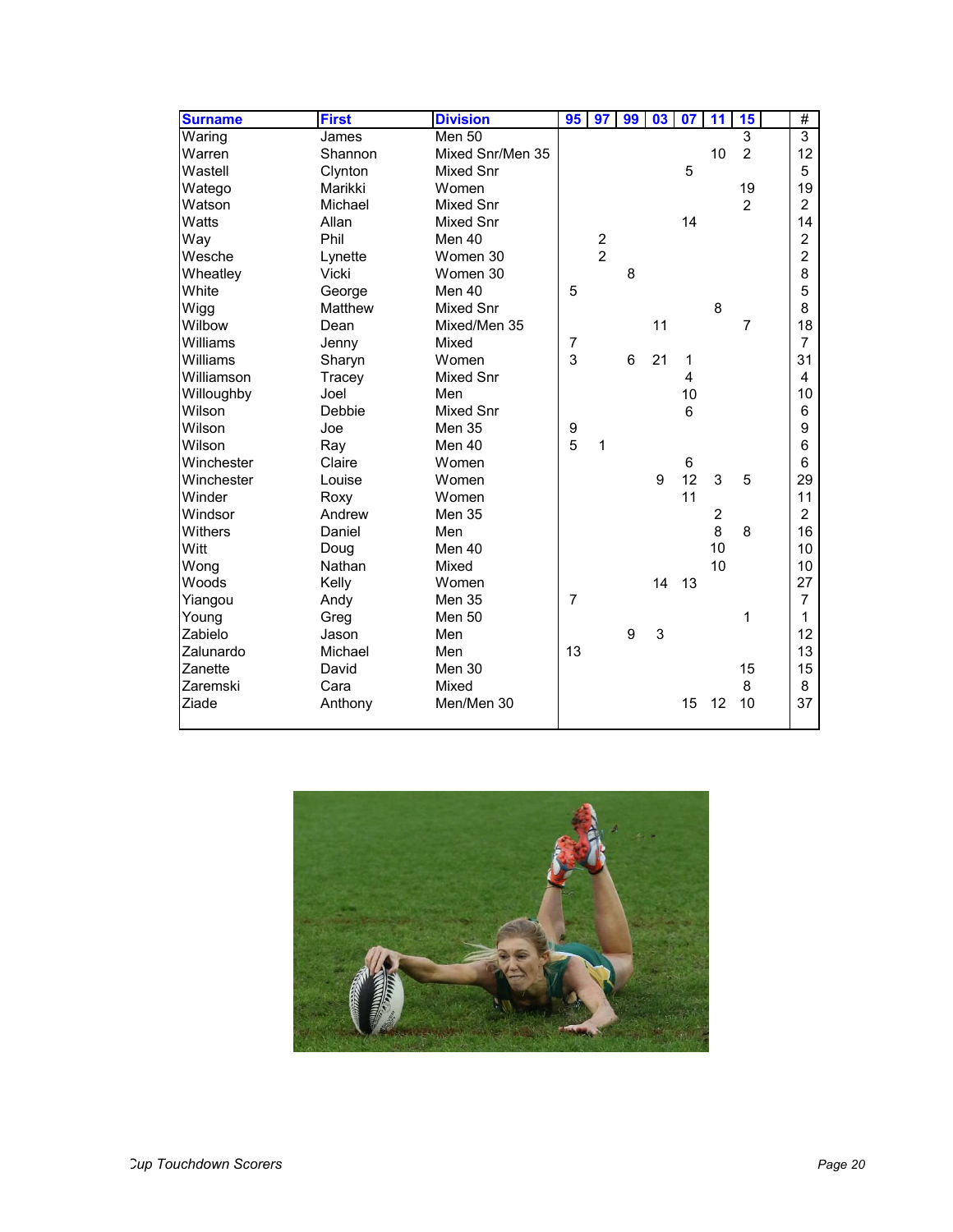## **Australia - Test Touchdown Scorers**

| 1976 v New Zealand             |                  | 2001 v New Zealand         |
|--------------------------------|------------------|----------------------------|
| 1985 v New Zealand             |                  | 2002 v New Zealand         |
| 1986 v New Zealand             | <b>NOT ALL</b>   | 2009 v New Zealand         |
| 1987 y Canada                  | <b>DATA</b>      | 2010 v New Zealand         |
| 1988 v Canada and New Zealand  | IS               | 2012 v New Zealand         |
| 1991 v New Zealand             | <b>AVAILABLE</b> | 2013 v New Zealand         |
| 1993 v New Zealand             |                  | 2014 v New Zealand         |
| 1995 v Great Britain and Japan |                  | 2016 v Japan & New Zealand |
| 1997 v New Zealand             |                  | 2017 v Japan & New Zealand |
| 1998 v New Zealand             |                  | 2018 v New Zealnd          |

| <b>Leading Scorers</b> |             |                  | 76 | 95 | 97 |   | 98 01 | 02 |   | 09 10     | 12 <sup>1</sup> |   |   | 13   14   16J   16N   17J   17N   18 |                |   |   |   | #  |
|------------------------|-------------|------------------|----|----|----|---|-------|----|---|-----------|-----------------|---|---|--------------------------------------|----------------|---|---|---|----|
|                        |             |                  |    |    |    |   |       |    |   |           |                 |   |   |                                      |                |   |   |   |    |
| Prowse                 | Matthew     | Men              |    |    |    |   |       |    | 2 |           | 8               |   |   | 4                                    | 4              | 2 | 4 |   | 32 |
| Shuker                 | Gavin       | Mix/Men/Men30/40 |    | 13 | 2  | 2 | 3     |    |   | $\vert$ 1 |                 | 3 |   |                                      |                |   | 4 |   | 29 |
| Watego                 | Marriki     | Women            |    |    |    |   |       |    |   |           |                 | 2 |   | $\overline{2}$                       | 6              | 4 | 4 | 3 | 22 |
| Rodgers                | Samantha    | Mixed/Women      |    |    |    |   |       |    |   |           |                 |   | 2 | 6                                    |                | 3 | 5 | 4 | 20 |
| <b>Buckley</b>         | Scott       | Mixed/Men        |    |    |    |   |       |    |   |           | $\overline{2}$  |   | 3 | 2                                    | 5              |   | 2 | 3 | 19 |
| Hennessey              | Dylan       | Men              |    |    |    |   |       |    | 2 | 2         | 3               |   | 2 |                                      | 3              |   |   | 6 | 19 |
| Mortimer               | <b>Elin</b> | Mixed            |    |    |    |   |       |    |   |           |                 | 2 | 4 |                                      | 3              |   | 4 | 3 | 16 |
| <b>Dyball</b>          | Hannah      | Women            |    |    |    |   |       |    |   |           |                 |   |   | 6                                    | $\mathfrak{p}$ | 3 |   | 3 | 15 |
| Judd                   | Amanda      | Women            |    |    | 2  | 4 | 3     | 6  |   |           |                 |   |   |                                      |                |   |   |   | 15 |
| <b>McCall</b>          | Jessica     | Women            |    |    |    |   |       |    |   |           |                 | 3 |   |                                      |                |   |   |   | 15 |
| Moylan                 | Benjamin    | Men              |    |    |    |   |       |    |   |           |                 |   |   | 4                                    |                |   |   |   | 15 |
| Nakhla                 | Robert      | Men              |    |    |    |   |       |    | 2 |           | 3               | 3 | 3 |                                      | 3              |   |   |   | 15 |
|                        |             |                  |    |    |    |   |       |    |   |           |                 |   |   |                                      |                |   |   |   |    |

| <b>Surname</b> | <b>First</b> | <b>Division</b> | 75 | - 97 | -98 |  | 09 | 12 | 13. |  |  | <u>  16J   16N   17J   17N   18</u> |  |  |
|----------------|--------------|-----------------|----|------|-----|--|----|----|-----|--|--|-------------------------------------|--|--|
|                |              |                 |    |      |     |  |    |    |     |  |  |                                     |  |  |
| Addison        | Rachael      | Women           |    |      |     |  |    |    |     |  |  |                                     |  |  |
| Allen          | Melinda      | Mixed 30        |    |      |     |  |    |    |     |  |  |                                     |  |  |
| Ayoub          | Amir         | Men 50          |    |      |     |  |    |    |     |  |  |                                     |  |  |
| <b>Baartz</b>  | Don          | Men 50          |    |      |     |  |    |    |     |  |  |                                     |  |  |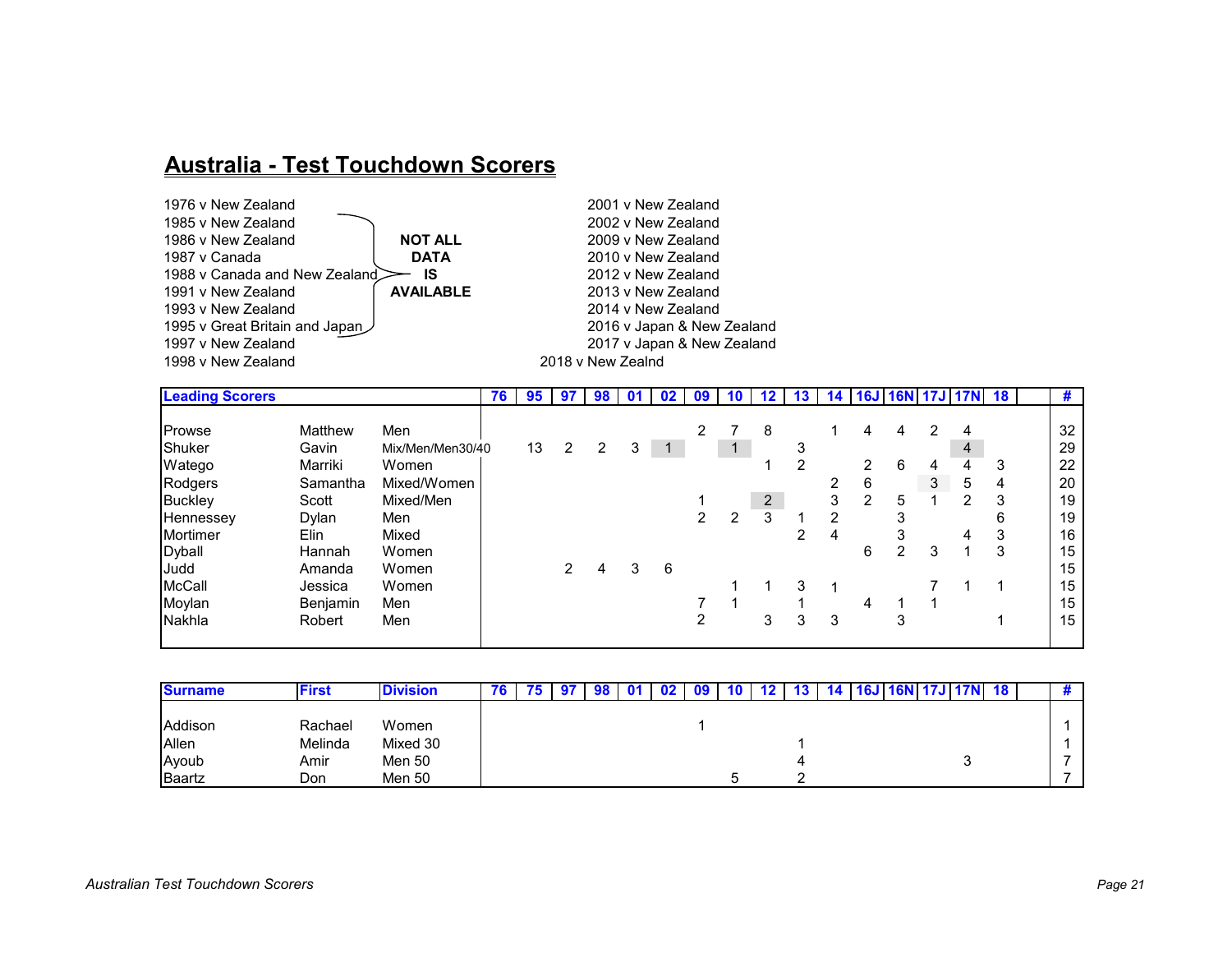| <b>Surname</b>    | <b>First</b> | <b>Division</b> | 76 | 75         | 97             | 98             | 01           | 02 | 09          | 10 | 12             | 13                      | 14             |                |                  |                | 16J 16N 17J 17N | $\overline{18}$ | #              |
|-------------------|--------------|-----------------|----|------------|----------------|----------------|--------------|----|-------------|----|----------------|-------------------------|----------------|----------------|------------------|----------------|-----------------|-----------------|----------------|
| Bambury (Teskera) | Nadina       | Mixed           |    |            |                |                |              |    |             |    |                |                         |                |                |                  |                |                 |                 | $\mathbf 1$    |
| Barr              | Angela       | Mixed/Women     |    | 1          |                |                | $\mathbf{1}$ | 4  |             |    |                |                         |                |                |                  |                |                 |                 | 6              |
| Barr              | Catherine    | Women           |    |            | 1              | $\overline{c}$ |              |    |             |    |                |                         |                |                |                  |                |                 |                 | 3              |
| Barton            | Daniel       | Men             |    |            |                |                |              |    |             |    |                |                         |                | $\overline{c}$ | $\overline{c}$   |                |                 |                 | 6              |
| <b>Beale</b>      | Shane        | Men 50          |    |            |                |                |              |    |             |    |                |                         |                |                |                  |                |                 |                 |                |
| <b>Beck</b>       | Nicole       | Women           |    |            |                |                |              |    | 1           |    |                |                         |                |                |                  |                |                 |                 |                |
| <b>Behnke</b>     | Bob          | Men 50          |    |            |                |                |              |    |             |    |                |                         |                |                |                  |                |                 |                 |                |
| Benbow            | Jayden       | Men             |    |            |                |                |              |    |             |    |                |                         |                | 1              | $\boldsymbol{2}$ |                | 3               |                 | 6              |
| Benfield          | Chris        | Men 40          |    |            |                |                |              |    |             |    |                |                         |                |                |                  |                |                 |                 |                |
| <b>Bird</b>       | Matt         | Men             |    |            |                |                |              |    |             |    |                |                         |                |                |                  |                |                 |                 |                |
| <b>Bishop</b>     | Willie       | Men/Men 30      |    |            |                |                |              |    |             |    |                | 3                       |                |                |                  |                | 3 <sup>1</sup>  |                 | 6              |
| <b>Biskup</b>     | Joe          | Men 40          |    |            |                |                |              |    |             |    |                | 5                       |                |                |                  |                |                 |                 | 6              |
| Blackwood         | James        | Mixed           |    |            |                |                |              |    |             |    |                |                         |                |                |                  |                | $\overline{2}$  |                 | 2              |
| <b>Boland</b>     | Mark         | Men             |    |            |                | 1              |              |    |             |    |                |                         |                |                |                  |                |                 |                 | 1              |
| <b>Boss</b>       | Kristen      | Mixed/Women     |    |            |                |                |              |    | 1           | 3  | $2^{\circ}$    | 5                       | 1              |                |                  |                |                 |                 | 12             |
| Brannighan        | Arthur       | Men             | 1  |            |                |                |              |    |             |    |                |                         |                |                |                  |                |                 |                 |                |
| <b>Brennan</b>    | Kristy       | Mixed           |    |            |                |                |              |    |             |    |                | 3                       | 4              |                |                  |                |                 |                 | 8              |
| <b>Brierty</b>    | Stuart       | Men             |    |            |                |                |              |    | 1           |    | 1              | $\mathbf 1$             | $\overline{2}$ |                | 3                |                | 1               |                 | 9              |
| <b>Brindell</b>   | Robert       | Men             |    |            |                | $\overline{c}$ |              |    |             |    |                |                         |                |                |                  |                |                 |                 | $\overline{c}$ |
| <b>Brisby</b>     | Samuel       | Men             |    |            |                |                |              |    |             |    |                |                         | 6              |                |                  | $\overline{c}$ | 1               |                 | 9              |
| <b>Browne</b>     | Christian    | Men 40          |    |            |                |                |              |    |             |    |                | $\overline{\mathbf{c}}$ |                |                |                  |                |                 |                 | $\overline{c}$ |
| <b>Buckley</b>    | Scott        | Mixed/Men       |    |            |                |                |              |    | $\mathbf 1$ |    | 2 <sup>7</sup> |                         | 3              | $\overline{c}$ | 5                |                | $\overline{c}$  | 3               | 19             |
| <b>Bundy</b>      | Scott        | Mixed/Men       |    |            |                |                |              |    |             |    |                |                         | $\overline{1}$ |                | 1                | 1              |                 | $\overline{2}$  | 5              |
| <b>Burdett</b>    | Amanda       | Women 30        |    |            |                |                |              |    |             |    |                |                         |                |                |                  |                |                 |                 | 1              |
| Campbell          | Elizabeth    | Women           |    |            |                |                |              |    |             |    |                |                         |                | $\overline{2}$ | $\overline{c}$   | 3              |                 | $\overline{2}$  | 9              |
| Cant              | Derrick      | Mixed 30        |    |            |                |                |              |    |             |    |                | $\overline{\mathbf{c}}$ |                |                |                  |                |                 |                 | 2              |
| Caslick           | Charlotte    | Women           |    |            |                |                |              |    |             |    | 1              |                         |                |                |                  |                |                 |                 |                |
| Castle            | Karina       | Women           |    |            |                | $\overline{c}$ |              | 1  |             |    |                |                         |                |                |                  |                |                 |                 | 3              |
| Chaffey           | Jason        | Mixed           |    |            | $\overline{c}$ |                |              |    |             |    |                |                         |                |                |                  |                |                 |                 | 2              |
| Chan              | Jamie        | Mixed           |    |            |                |                |              |    |             |    |                |                         |                |                |                  |                |                 |                 |                |
| Chapman           | Michael      | Mixed           |    |            |                |                |              |    |             |    |                |                         |                |                |                  |                |                 |                 |                |
| Chenhall          | Barry        | Mixed           |    |            |                | $\overline{c}$ |              |    |             |    |                |                         |                |                |                  |                |                 |                 | 2              |
| Cherry            | Emilee       | Women           |    |            |                |                |              |    |             | 2  |                |                         |                |                |                  |                |                 |                 | 3              |
| Chesterton        | Rebecca      | Mixed           |    | $\sqrt{2}$ |                |                |              |    |             |    |                |                         |                |                |                  |                |                 |                 | 2              |
| Cheung            | David        | Men 45/50       |    |            |                |                |              |    |             | 5  |                | $\overline{2}$          |                |                |                  |                |                 |                 | $\overline{7}$ |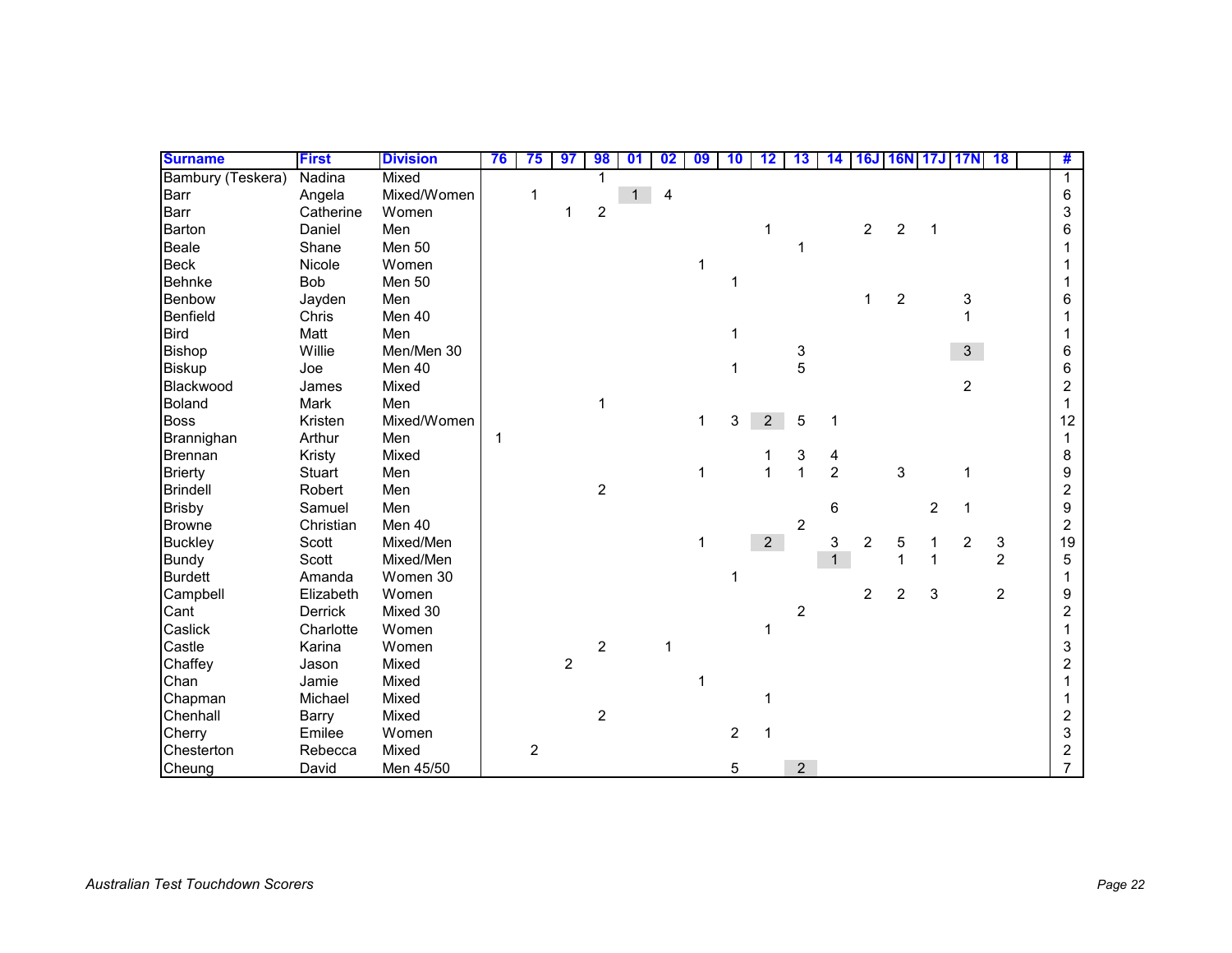| <b>Surname</b>    | <b>First</b> | <b>Division</b> | 76 | 75 | 97             | 98 | $\overline{01}$ | 02             | 09             | 10               | 12 | 13             | 14 | <b>16J 16N 17J 17N</b> |                |   |                | 18           | #                       |
|-------------------|--------------|-----------------|----|----|----------------|----|-----------------|----------------|----------------|------------------|----|----------------|----|------------------------|----------------|---|----------------|--------------|-------------------------|
| Cheung            | Jeff         | Men 45/50       |    |    |                |    |                 |                |                | $\overline{2}$   |    | $\mathbf{1}$   |    |                        |                |   |                |              | $\overline{3}$          |
| Clancy            | Graeme       | Men 30          |    |    |                |    |                 |                |                |                  |    |                |    |                        |                |   | 4              |              | 4                       |
| Clark             | Dave         | Mixed           |    | 3  |                |    |                 |                |                |                  |    |                |    |                        |                |   |                |              | 3                       |
| Clifford          | Tayla        | Women           |    |    |                |    |                 |                |                |                  |    |                |    |                        | 1              |   |                |              |                         |
| Collins           | Scott        | Men 50          |    |    |                |    |                 |                |                |                  |    |                |    |                        |                |   | 3              |              | 3                       |
| Costello          | Justin       | Mixed/Men       |    |    |                |    |                 |                |                |                  |    |                |    |                        |                |   | 3              | 1            | 4                       |
| Cox               | Khanui       | Men 30          |    |    |                |    |                 |                |                |                  |    |                |    |                        |                |   | $\overline{7}$ |              | $\overline{7}$          |
| Cridland          | Justin       | Mixed           |    |    |                |    |                 |                |                |                  |    |                |    |                        |                |   |                | 3            | 3                       |
| Crowe             | Madison      | Women           |    |    |                |    |                 |                |                |                  |    |                |    |                        |                | 3 |                | $\mathbf{1}$ | 5                       |
| Curran            | Matthew      | Mix/Men/Men30   |    | 1  |                |    | $\mathbf{1}$    |                |                |                  |    | 2 <sup>7</sup> |    |                        |                |   |                |              | 4                       |
| Currie            | Darren       | Men             |    |    |                | 1  |                 |                |                |                  |    |                |    |                        |                |   |                |              |                         |
| Curtis            | Katie        | Mixed           |    |    |                |    |                 |                |                |                  |    |                |    |                        |                |   |                |              |                         |
| Dacey-Aiken       | Zoe          | Mixed           |    |    |                |    |                 |                | $\overline{c}$ |                  |    |                |    |                        |                |   |                |              | 2                       |
| <b>Dallas</b>     | Paul         | Men 50          |    |    |                |    |                 |                |                | $\boldsymbol{2}$ |    |                |    |                        |                |   |                |              | $\overline{\mathbf{c}}$ |
| Dalton            | John         | Men 30          |    |    |                |    |                 |                |                | 3                |    |                |    |                        |                |   |                |              | 3                       |
| Danswan           | Scott        | Men 30          |    |    |                |    |                 |                |                | 5                |    |                |    |                        |                |   |                |              | 5                       |
| Davis             | Danielle     | Women           |    |    |                |    |                 |                |                |                  |    |                | 1  | 3                      |                |   | $\overline{c}$ | 1            | $\overline{7}$          |
| Davis             | Rachelle     | Women           |    |    |                |    |                 |                |                |                  |    |                |    | $\overline{2}$         | 1              | 1 | $\overline{2}$ |              | 6                       |
| Dayberg-Muir      | Dramayne     | Mixed/Men       |    |    |                |    |                 | 2              | $\overline{2}$ |                  |    |                | 4  |                        |                |   |                |              | 9                       |
| Deegan            | <b>Terry</b> | Men             |    |    |                |    |                 |                |                |                  |    |                |    |                        | 1              |   |                |              | $\overline{c}$          |
| Del La Cruze      | Bo           | Women           |    |    |                |    |                 | 1              | 3              | 1                |    |                |    |                        |                |   |                |              | 5                       |
| Devonshire        | Michael      | Men 30          |    |    |                |    |                 |                |                |                  |    | $\overline{c}$ |    |                        |                |   |                |              | $\overline{c}$          |
| Doyle             | Angela       | Mixed           |    |    |                |    | 1               |                |                |                  |    |                |    |                        |                |   |                |              |                         |
| <b>Dudeck</b>     | Anthony      | Men 40          |    |    |                |    |                 |                |                | 3                |    |                |    |                        |                |   |                |              | 3                       |
| Duguid            | Derek        | Men 45          |    |    |                |    |                 |                |                | 1                |    |                |    |                        |                |   |                |              |                         |
| <b>Dyball</b>     | Hannah       | Women           |    |    |                |    |                 |                |                |                  |    |                |    | 6                      | $\overline{2}$ | 3 |                | 3            | 15                      |
| Elliott           | David        | Men 45          |    |    |                |    |                 |                |                | $\overline{c}$   |    |                |    |                        |                |   |                |              | $\overline{c}$          |
| Elliott           | Tina         | Women           |    |    |                |    |                 | $\overline{c}$ |                |                  |    |                |    |                        |                |   |                |              | $\overline{c}$          |
| Eltakchi          | Tony         | Mixed           |    |    |                |    |                 |                | 1              |                  |    |                |    |                        |                |   |                |              |                         |
| English           | Greg         | Mixed           |    |    |                | 2  |                 |                |                |                  |    |                |    |                        |                |   |                |              | 2                       |
| English (Collins) | Jody         | Women           |    |    | $\overline{c}$ |    |                 |                |                |                  |    |                |    |                        |                |   |                |              | $\boldsymbol{2}$        |
| Etheridge         | Gemma        | Mixed           |    |    |                |    |                 |                |                |                  | 3  |                |    |                        |                |   |                |              | 3                       |
| Etheridge         | Nikki        | Mixed           |    |    |                |    |                 |                | 3              |                  | 8  |                |    |                        |                |   |                |              | 12                      |
| Eyles             | Tom          | Men 30          |    |    |                |    |                 |                |                |                  |    |                |    |                        |                |   | $\overline{c}$ |              | 2                       |
| Fahim             | Adam         | Men 30/40       |    |    |                |    |                 |                |                | 8                |    |                |    |                        |                |   | $\overline{3}$ |              | 11                      |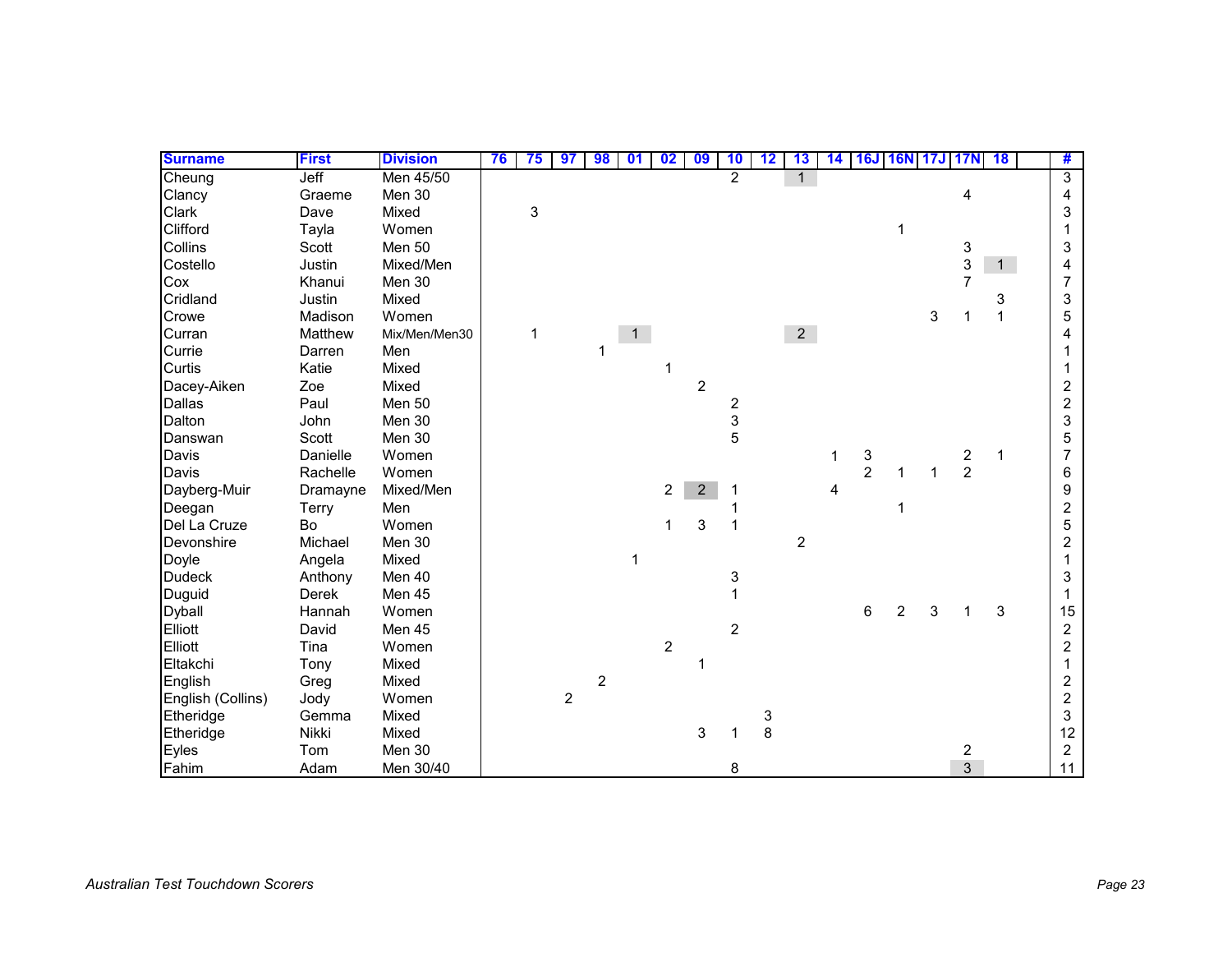| <b>Surname</b>   | <b>First</b> | <b>Division</b> | 76 | 75 | 97             | 98 | 01                      | 02             | 09             | 10             | 12                      | 13               | 14             |   |                |   | <b>16J 16N 17J 17N</b> | 18           | #                       |
|------------------|--------------|-----------------|----|----|----------------|----|-------------------------|----------------|----------------|----------------|-------------------------|------------------|----------------|---|----------------|---|------------------------|--------------|-------------------------|
| Farrow           | Chris        | Men             |    |    |                |    | 1                       | $\overline{2}$ | 9              |                |                         |                  |                |   |                |   |                        |              | 12                      |
| Ferro            | Alex         | Men 45          |    |    |                |    |                         |                |                | $\overline{c}$ |                         |                  |                |   |                |   |                        |              | $\overline{\mathbf{c}}$ |
| Forrester        | Paul         | Mixed           |    |    |                |    | $\overline{\mathbf{c}}$ |                |                |                |                         |                  |                |   |                |   |                        |              | $\overline{c}$          |
| Francis          | Shaun        | Men             |    |    |                |    |                         |                |                |                |                         |                  |                | 1 | 2              | 5 | $\overline{c}$         | 1            | 11                      |
| Frederiksen      | Shane        | Mixed           |    |    | $\overline{c}$ |    |                         |                |                |                |                         |                  |                |   |                |   |                        |              | $\overline{\mathbf{c}}$ |
| Frost            | Christian    | Mixed           |    |    |                |    |                         |                | $\overline{c}$ |                |                         |                  |                |   |                |   |                        |              | $\overline{c}$          |
| Galea            | Andrew       | Mixed/Men       |    |    |                |    |                         | 2 <sup>7</sup> |                |                |                         |                  |                |   |                |   |                        |              | 3                       |
| Garlic           | Terry        | Men             | 1  |    |                |    |                         |                |                |                |                         |                  |                |   |                |   |                        |              |                         |
| Gillard          | <b>Brett</b> | Men 45/50       |    |    |                |    |                         |                |                | 1              |                         |                  |                |   |                |   | $\mathbf{3}$           |              | 4                       |
| Glazebrook       | Tim          | Mixed           |    |    |                |    |                         |                |                |                |                         |                  |                |   |                |   | $\overline{2}$         | $\mathbf{1}$ | 3                       |
| Gleeson          | Wayne        | Men 40          |    |    |                |    |                         |                |                |                |                         |                  |                |   |                |   | $\overline{c}$         |              | $\overline{c}$          |
| Good             | Nicholas     | Men             |    |    |                |    |                         |                |                |                |                         | 1                | 1              |   | $\mathbf{1}$   |   | $\overline{2}$         |              | 5                       |
| Good             | Tim          | Men             |    |    |                |    |                         |                |                |                |                         |                  | $\overline{c}$ |   |                |   |                        |              | $\overline{\mathbf{c}}$ |
| Gray             | Leanne       | Mixed           |    | 1  |                | 1  |                         |                |                |                |                         |                  |                |   |                |   |                        |              | $\overline{\mathbf{c}}$ |
| Green            | Cody         | Men             |    |    |                |    |                         |                |                |                |                         |                  |                |   |                |   | 3                      |              | 3                       |
| Gyemore          | Phil         | Men/Men 30      |    |    |                |    |                         | 3              |                |                |                         | 1                |                |   |                |   |                        |              | 4                       |
| Halpin           | Stephanie    | Women           |    |    |                |    |                         |                |                | 1              |                         |                  |                |   |                |   |                        |              |                         |
| Hanson           | Lars         | Men 40          |    |    |                |    |                         |                |                |                |                         |                  |                |   |                |   | 3                      |              | 3                       |
| Hanson           | Ron          | Men             | 6  |    |                |    |                         |                |                |                |                         |                  |                |   |                |   |                        |              | 6                       |
| Harriman         | Sharlene     | Mixed           |    |    |                |    |                         | $\overline{c}$ |                |                |                         |                  |                |   |                |   |                        |              | 2                       |
| Harrington       | Adrian       | Men 50          |    |    |                |    |                         |                |                |                |                         |                  |                |   |                |   | $\frac{2}{3}$          |              | $\overline{c}$          |
| Harrington       | Gregory      | Men 30          |    |    |                |    |                         |                |                |                |                         |                  |                |   |                |   |                        |              | 3                       |
| Hastie           | <b>Troy</b>  | Men 40          |    |    |                |    |                         |                |                |                |                         |                  |                |   |                |   |                        |              |                         |
| Hawes            | Peter        | Men 50          |    |    |                |    |                         |                |                |                |                         |                  |                |   |                |   |                        |              |                         |
| Hennessey        | Dylan        | Men             |    |    |                |    |                         |                | $\overline{2}$ | $\overline{2}$ | 3                       | 1                | $\overline{2}$ |   | 3              |   |                        | 6            | 19                      |
| Hennessey        | Emily        | Women           |    |    |                |    |                         |                |                |                |                         |                  |                |   |                |   |                        |              |                         |
| Hilder (Lambert) | Kylie        | Mixed           |    |    |                |    | $\sqrt{5}$              |                |                |                | $\overline{\mathbf{c}}$ | $\boldsymbol{2}$ |                |   |                |   |                        |              | 10                      |
| <b>Hitch</b>     | Jenna        | Women           |    |    |                |    |                         |                |                |                |                         |                  |                |   |                |   |                        |              |                         |
| Hoch             | Cormac       | Men             |    |    |                |    |                         |                |                |                |                         |                  |                |   |                | 4 |                        |              | 5                       |
| Hoch             | Lachlan      | Mixed           |    |    |                |    |                         |                |                |                |                         |                  |                |   |                |   |                        | 3            | 3                       |
| Holden           | <b>Brad</b>  | Mixed           |    |    |                |    | $\sqrt{2}$              |                |                |                |                         |                  |                |   |                |   |                        |              | $\overline{\mathbf{c}}$ |
| Hope             | Amy          | Mixed           |    |    |                |    |                         |                |                |                |                         |                  |                |   |                |   |                        |              |                         |
| Hopkin           | Emily        | Women           |    |    |                |    |                         |                | 1              |                |                         |                  |                |   |                |   |                        |              | $\overline{c}$          |
| Hopkin           | Samantha     | Women           |    |    |                |    |                         |                |                |                |                         |                  |                |   | $\overline{c}$ |   |                        |              | 3                       |
| <b>Hughes</b>    | <b>Brett</b> | Mixed           |    |    |                |    |                         |                |                |                |                         |                  |                |   |                |   |                        |              | $\overline{2}$          |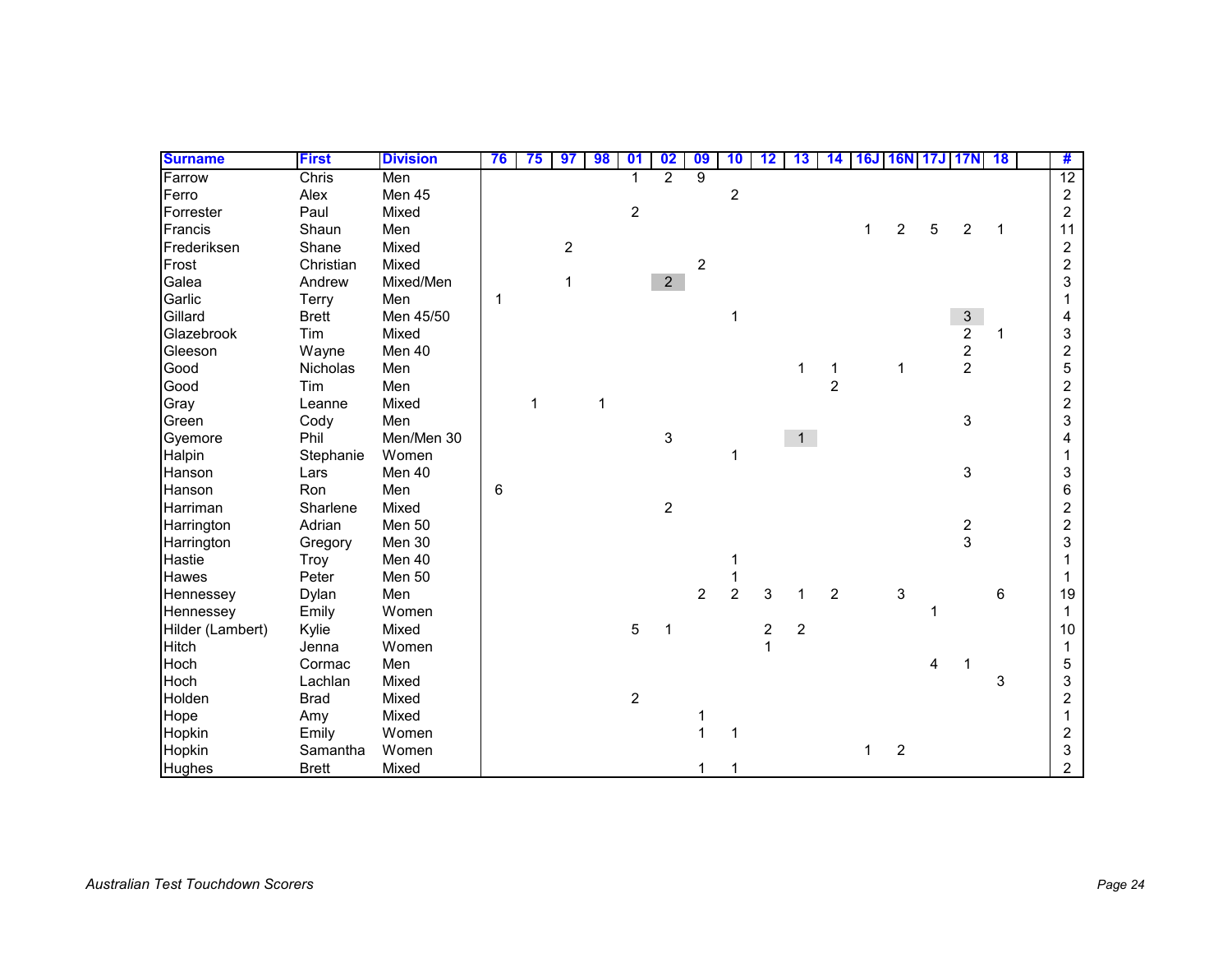| <b>Surname</b> | <b>First</b>  | <b>Division</b> | 76 | 75 | 97                      | 98             | 01             | 02                      | 09             | 10                                    | 12 | 13                      | 14             | <b>16J 16N 17J</b>      |                |                | 17N            | 18 | #                       |
|----------------|---------------|-----------------|----|----|-------------------------|----------------|----------------|-------------------------|----------------|---------------------------------------|----|-------------------------|----------------|-------------------------|----------------|----------------|----------------|----|-------------------------|
| <b>Hunt</b>    | Jason         | Mixed           |    | 14 |                         |                |                |                         |                |                                       |    |                         |                |                         |                |                |                |    | $\overline{14}$         |
| Hunter         | <b>Mick</b>   | Mixed           |    | 5  |                         |                |                |                         |                |                                       |    |                         |                |                         |                |                |                |    | 5                       |
| Irvine         | <b>Mick</b>   | Men 30          |    |    |                         |                |                |                         |                |                                       |    | 1                       |                |                         |                |                |                |    |                         |
| James          | <b>Brooke</b> | Women 30        |    |    |                         |                |                |                         |                | 1                                     |    | 1                       |                |                         |                |                |                |    | 2                       |
| Jarrett        | Philip        | Men 40          |    |    |                         |                |                |                         |                |                                       |    |                         |                |                         |                |                | 1              |    |                         |
| Johnson        | Chris         | Men 30          |    |    |                         |                |                |                         |                | Λ                                     |    |                         |                |                         |                |                |                |    | 4                       |
| Johnston       | Kellie        | Women 30        |    |    |                         |                |                |                         |                |                                       |    |                         |                |                         |                |                |                |    |                         |
| Johnstone      | Mia           | Women           |    |    |                         |                |                |                         |                |                                       |    |                         |                |                         |                |                |                |    |                         |
| Jolly          | Trevor        | Men 45          |    |    |                         |                |                |                         |                | $\overline{c}$                        |    |                         |                |                         |                |                |                |    | 2                       |
| Jones          | Aaron         | Men 30          |    |    |                         |                |                |                         |                |                                       |    | 1                       |                |                         |                |                | 3 <sup>1</sup> |    | 4                       |
| Jones          | Nathan        | Men             |    |    |                         |                |                |                         | $\overline{c}$ |                                       |    |                         |                |                         |                |                |                |    | 3                       |
| Jordan         | lan           | Men 40          |    |    |                         |                |                |                         |                |                                       |    |                         |                |                         |                |                |                |    | 1                       |
| Judd           | Amanda        | Women           |    |    | $\overline{\mathbf{c}}$ | 4              | 3              | 6                       |                |                                       |    |                         |                |                         |                |                |                |    | 15                      |
| Judd           | Kristy        | Women           |    |    | $\overline{1}$          | $\mathbf{1}$   | $\mathbf{1}$   |                         | 1              |                                       |    |                         |                |                         |                |                |                |    | 4                       |
| Kafoa          | David         | Men 45/50       |    |    |                         |                |                |                         |                |                                       |    |                         |                |                         |                |                | 1              |    | $\overline{c}$          |
| Kay            | Alison        | Mixed           |    |    | $\overline{2}$          |                |                |                         |                |                                       |    |                         |                |                         |                |                |                |    | $\overline{c}$          |
| Kearney        | Ashleigh      | Women           |    |    |                         |                |                |                         |                |                                       |    |                         |                | $\overline{c}$          |                |                | $\sqrt{2}$     |    | 5                       |
| Kildaire       | Robin         | Men 40          |    |    |                         |                |                |                         |                | 1                                     |    | 2                       |                |                         |                |                |                |    | 3                       |
| Kitchingham    | Tim           | Men 45/50       |    |    |                         |                |                |                         |                | 4                                     |    | 5 <sup>1</sup>          |                |                         |                |                | 1              |    | 10                      |
| Knapp          | Debbie        | Mixed           |    |    |                         |                | 4              |                         |                |                                       |    |                         |                |                         |                |                |                |    | 5                       |
| Kolovos        | Elisha        | Women           |    |    | $\overline{c}$          | 1              |                |                         |                |                                       |    |                         |                |                         |                |                |                |    | 3                       |
| Lang           | Simon         | Mixed           |    |    |                         |                |                |                         |                |                                       |    |                         | $\overline{c}$ |                         | $\overline{2}$ |                | 3              |    | 7                       |
| Lapham         | Stacey        | Mixed/Women     |    |    |                         |                |                | $\overline{2}$          | $\overline{4}$ | 1                                     |    |                         |                |                         |                |                |                |    | $\overline{7}$          |
| Law            | Michael       | Mixed           |    |    |                         |                |                |                         |                |                                       | 3  | $\overline{\mathbf{c}}$ |                |                         |                |                |                |    | 5                       |
| Lennon         | <b>Mick</b>   | Men 40          |    |    |                         |                |                |                         |                | $\begin{array}{c} 2 \\ 6 \end{array}$ |    | $\overline{2}$          |                |                         |                |                |                |    | 4                       |
| Leonard        | Mark          | Men 40          |    |    |                         |                |                |                         |                |                                       |    |                         |                |                         |                |                |                |    | 6                       |
| Lorger         | Warren        | Men 30          |    |    |                         |                |                |                         |                |                                       |    | 3                       |                |                         |                |                |                |    | 3                       |
| Love           | Jayden        | Men             |    |    |                         |                |                |                         |                |                                       |    |                         |                | $\overline{\mathbf{c}}$ |                |                |                |    | $\overline{\mathbf{c}}$ |
| Lugg           | <b>Brad</b>   | Mixed 30        |    |    |                         |                |                |                         |                |                                       |    | $\overline{c}$          |                |                         |                |                |                |    | $\overline{c}$          |
| Lyons          | Cliff         | Men 45          |    |    |                         |                |                |                         |                | $\sqrt{2}$                            |    |                         |                |                         |                |                |                |    | $\overline{c}$          |
| <b>Madders</b> | <b>Brent</b>  | Mixed           |    |    |                         |                |                | $\overline{\mathbf{c}}$ |                |                                       |    |                         |                |                         |                |                |                |    | $\overline{c}$          |
| <b>Madders</b> | Craig         | Men             |    |    | 1                       | $\overline{c}$ | $\overline{c}$ | $\overline{c}$          |                |                                       |    |                         |                |                         |                |                |                |    | $\overline{7}$          |
| <b>Madders</b> | Sharyn        | Women           |    |    |                         |                |                |                         |                |                                       |    |                         |                |                         |                |                |                |    |                         |
| Maddick        | Hayley        | Women           |    |    |                         |                |                |                         |                |                                       |    |                         |                |                         | $\mathbf 1$    | $\overline{c}$ | 1              |    | 4                       |
| Malcolm        | Troy          | Mixed           |    |    |                         |                |                |                         | 5              |                                       |    |                         |                |                         |                |                |                |    | 5                       |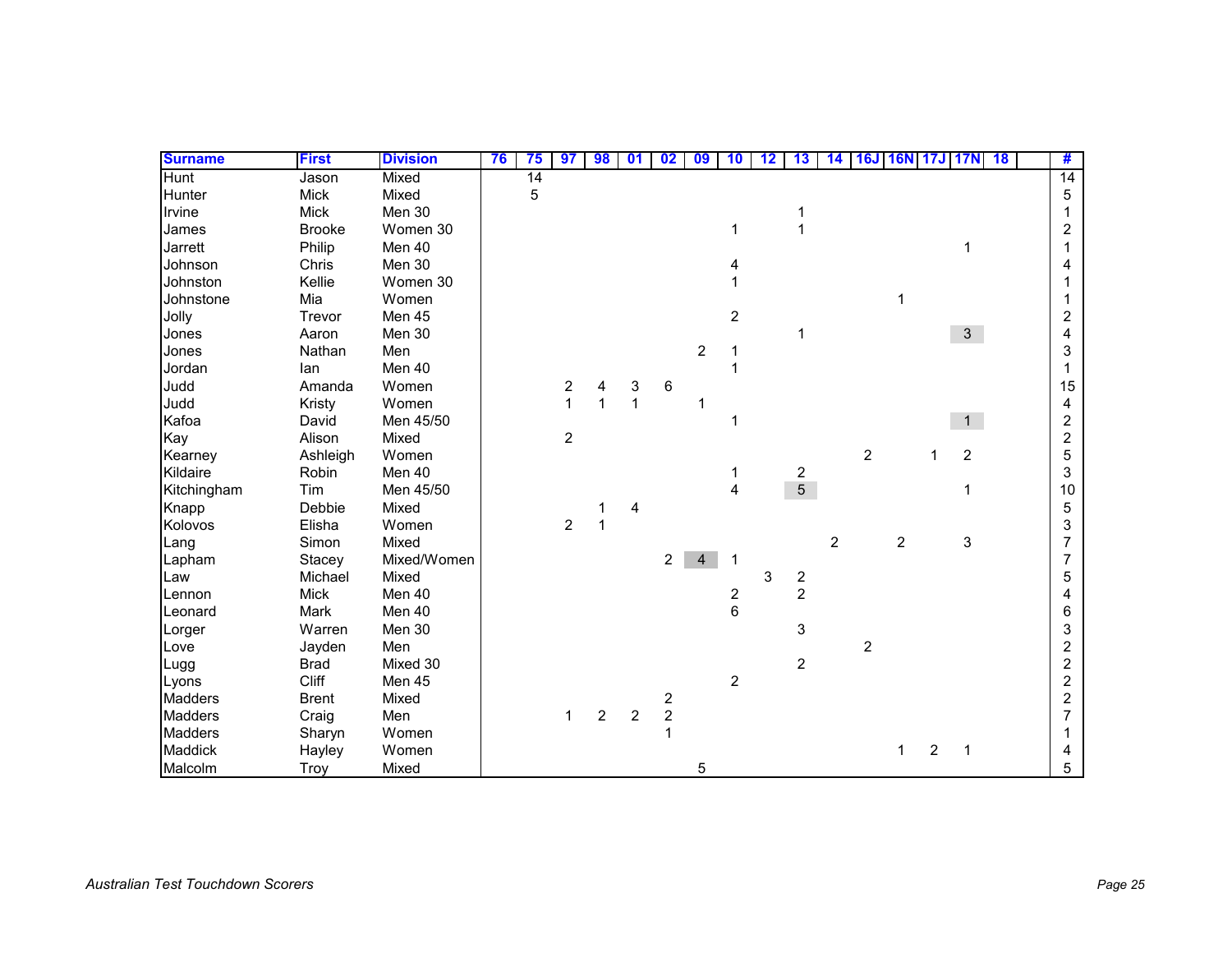| <b>Surname</b>       | <b>First</b>   | <b>Division</b> | 76 | 75             | 97 | 98 | 01             | 02                      | 09 | 10                      | 12 | 13             | 14             | 16J | <b>16N</b>     | 17J | <b>17N</b>     | 18 | #              |
|----------------------|----------------|-----------------|----|----------------|----|----|----------------|-------------------------|----|-------------------------|----|----------------|----------------|-----|----------------|-----|----------------|----|----------------|
| Marsh                | Cherie         | Women 30        |    |                |    |    |                |                         |    |                         |    |                |                |     |                |     |                |    | $\mathbf 1$    |
| <b>Marshall King</b> | Jordan         | Men             |    |                |    |    |                |                         |    |                         |    |                |                | 2   | 3              | 3   | 2              | 4  | 14             |
| Martin               | Sharon         | Women           |    |                |    |    |                | $\overline{\mathbf{c}}$ |    |                         |    |                |                |     |                |     |                |    | $\overline{c}$ |
| Martin (Tirardo)     | Giselle        | Mix/Wom/Wom30   |    | 2              | 3  | 4  |                |                         |    | $\boldsymbol{2}$        |    | 2 <sup>7</sup> |                |     |                |     |                |    | 13             |
| Matcham              | Shelley        | Women           |    |                |    |    |                | $\overline{c}$          |    |                         |    |                |                |     |                |     |                |    | 3              |
| McAnelly             | Hayley         | Mixed           |    |                |    |    |                |                         |    | 4                       |    |                |                |     |                |     |                |    | 4              |
| McCall               | Jessica        | Women           |    |                |    |    |                |                         |    | $\mathbf{1}$            | 1  | 3              |                |     |                | 7   |                | 1  | 15             |
| McCall               | <b>Mick</b>    | Men 50          |    |                |    |    |                |                         |    | $\overline{c}$          |    |                |                |     |                |     |                |    | $\overline{c}$ |
| McCarthy             | Trish          | Women 30        |    |                |    |    |                |                         |    |                         |    | 1              |                |     |                |     |                |    | 1              |
| McDonald             | <b>Brandon</b> | Men 45          |    |                |    |    |                |                         |    | 4                       |    |                |                |     |                |     |                |    | 4              |
| McDonald             | David          | Men 50          |    |                |    |    |                |                         |    |                         |    | 4              |                |     |                |     | 3              |    |                |
| McDonald             | Gavin          | Men             |    |                |    | 1  |                |                         |    |                         |    |                |                |     |                |     |                |    |                |
| McDonald             | Hayley         | Mixed 30        |    |                |    |    |                |                         |    |                         |    | 3              |                |     |                |     |                |    | 3              |
| McDonald             | Trent          | Men             |    |                |    |    | $\overline{2}$ |                         |    |                         |    |                |                |     |                |     |                |    | 3              |
| <b>McGennity</b>     | Kelly          | Women           |    |                |    |    |                |                         | 1  |                         |    |                |                |     |                |     |                |    |                |
| McGovern             | Michael        | Mixed           |    |                | 2  | 1  |                |                         |    |                         |    |                |                |     |                |     |                |    | 3              |
| McHugh               | Nicole         | Women           |    |                |    |    |                |                         |    | $\overline{\mathbf{c}}$ |    |                |                |     |                |     |                |    | 2              |
| Mcilveen             | Teena          | Women           |    |                |    |    |                |                         |    | $\mathbf{1}$            |    |                |                |     |                |     |                |    |                |
| Mckenna              | John           | Men 50          |    |                |    |    |                |                         |    | $\overline{2}$          |    |                |                |     |                |     |                |    | 2              |
| McLean               | William        | <b>Men 50</b>   |    |                |    |    |                |                         |    |                         |    | $\overline{c}$ |                |     |                |     |                |    | 2              |
| McMah (Guthrie)      | Melinda        | Mixed           |    |                | 1  |    | $\overline{c}$ |                         |    |                         |    |                |                |     |                |     |                |    | 3              |
| McMahon              | Terry          | Men             | 1  |                |    |    |                |                         |    |                         |    |                |                |     |                |     |                |    |                |
| <b>McPhillips</b>    | Trevor         | Men 50          |    |                |    |    |                |                         |    | 1                       |    |                |                |     |                |     |                |    |                |
| McShane              | Gerard         | Mixed           |    | $\overline{c}$ |    |    |                |                         |    |                         |    |                |                |     |                |     |                |    | 2              |
| Meakes               | Yasmin         | Mixed/Women     |    |                |    |    |                |                         |    |                         |    |                | 3              | 4   |                |     |                |    | 7              |
| Michealopolous       | Patricia       | Mixed/Women     |    |                |    |    |                |                         |    |                         |    | 4              | $\mathbf 1$    |     | $\overline{2}$ | 3   | $\overline{2}$ |    | 12             |
| Mitchell             | <b>Brad</b>    | Men 30          |    |                |    |    |                |                         |    |                         |    | 3              |                |     |                |     |                |    | 3              |
| Mitchell             | Justin         | Mixed           |    |                |    |    |                |                         |    |                         |    |                | $\overline{c}$ |     |                |     |                |    | 2              |
| Moran                | Trevor         | Men 30          |    |                |    |    |                |                         |    |                         |    |                |                |     |                |     |                |    | 1              |
| Morgan               | Cobie          | Mixed           |    |                |    |    |                |                         |    | $\overline{c}$          |    |                |                |     |                |     |                |    | 2              |
| Morgan               | Troy           | Men 40          |    |                |    |    |                |                         |    |                         |    |                |                |     |                |     |                |    | 2              |
| Mortimer             | Elin           | Mixed           |    |                |    |    |                |                         |    |                         |    | 2              | 4              |     | 3              |     |                | 3  | 16             |
| Moylan               | Benjamin       | Men             |    |                |    |    |                |                         | 7  |                         |    | 1              |                |     | 1              | 1   |                |    | 15             |
| Murphy               | Dean           | Men 30          |    |                |    |    |                |                         |    |                         |    |                |                |     |                |     |                |    |                |
| <b>Murphy</b>        | Renee          | Women           |    |                |    |    |                | 2                       |    |                         |    |                |                |     |                |     |                |    | 3              |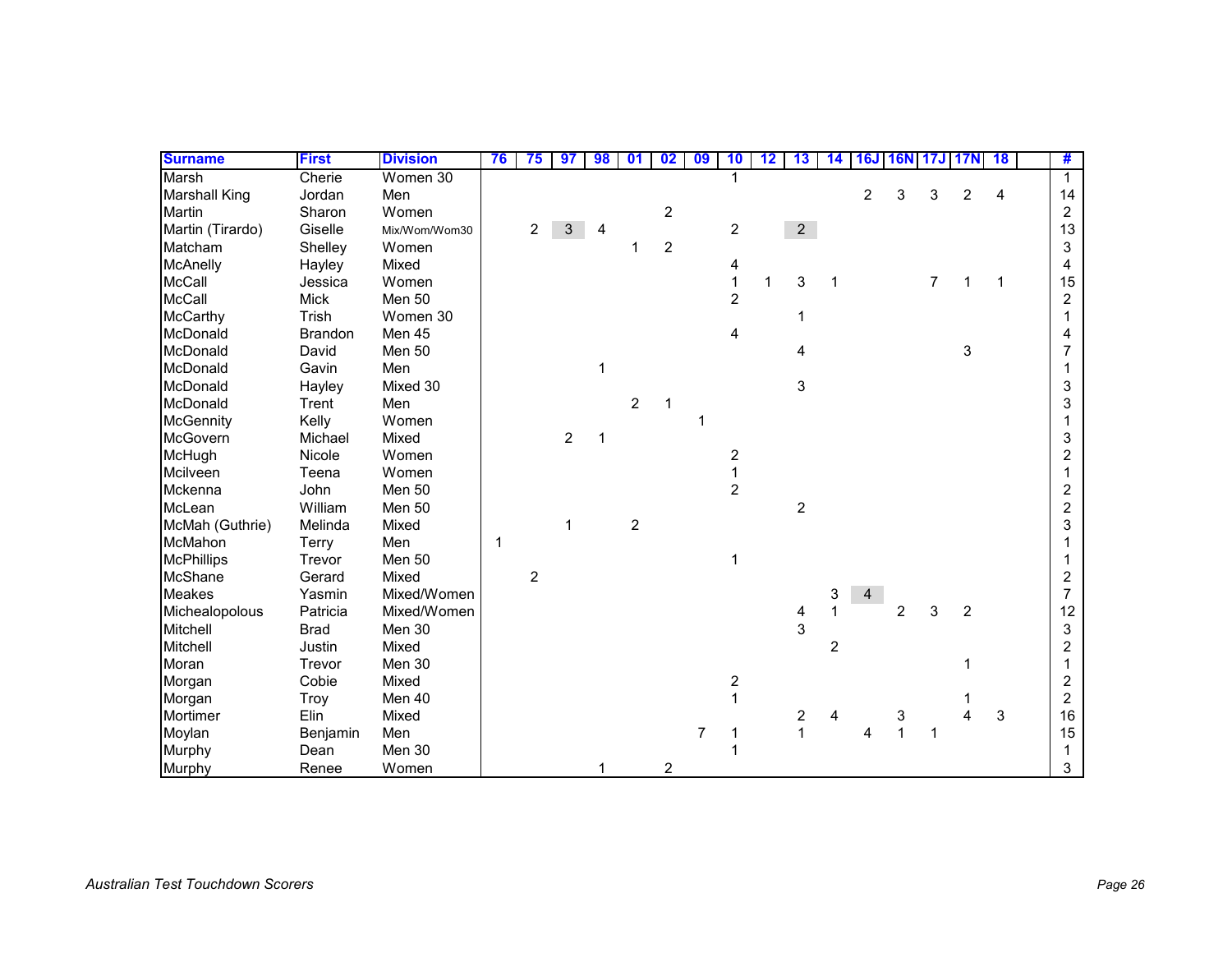| <b>Surname</b>   | <b>First</b>   | <b>Division</b> | 76 | 75 | 97 | 98             | 01 | 02             | 09             | 10             | $12 \ \mathsf{S}$ | 13                      | 14             | 16J            | <b>16N</b>     | <b>17J 17N</b> |                | 18             | #              |
|------------------|----------------|-----------------|----|----|----|----------------|----|----------------|----------------|----------------|-------------------|-------------------------|----------------|----------------|----------------|----------------|----------------|----------------|----------------|
| <b>Murphy</b>    | Steve          | Men             |    |    |    |                |    |                |                |                |                   |                         |                |                |                |                |                |                |                |
| Nakhla           | Robert         | Men             |    |    |    |                |    |                | $\overline{c}$ |                | 3                 | 3                       | 3              |                | 3              |                |                |                | 15             |
| Nicholas         | Zara           | Mixed           |    |    |    |                |    |                |                |                |                   |                         |                |                | 3              |                | 4              | 4              | 11             |
| Nicholls         | Cameron        | Mixed/Men       |    |    |    |                |    |                |                |                |                   | $\overline{c}$          | $\overline{a}$ | $\overline{2}$ |                |                |                |                | 6              |
| Norman           | Peter          | Men             |    |    |    |                |    |                |                |                |                   |                         |                | $\overline{2}$ | 1              |                | 3              | 1              | 8              |
| Notley           | Scott          | Men/Men 40      |    |    | 1  | 4              |    |                |                | 3 <sup>7</sup> |                   |                         |                |                |                |                |                |                | 8              |
| Nowotny          | Kurt           | Mixed           |    |    |    |                |    | $\overline{c}$ |                |                |                   |                         |                |                |                |                |                |                | 6              |
| O'Keeffe         | Gerard         | Men 40          |    |    |    |                |    |                |                |                |                   |                         |                |                |                |                | $\overline{c}$ |                | $\overline{c}$ |
| Oberleuter       | Lawrence       | Mixed           |    |    |    |                |    |                |                |                |                   |                         |                |                |                |                |                |                | 1              |
| Opie-Lukins      | Leah           | Mixed           |    |    |    |                |    |                |                |                |                   |                         |                |                | 3              |                | 3              | $\overline{c}$ | 9              |
| O'Shanesy        | <b>Brenton</b> | Men             |    |    | 1  | $\mathbf 1$    |    |                |                |                |                   |                         |                |                |                |                |                |                | $\overline{c}$ |
| Palau            | Jonathan       | Men             |    |    |    |                |    |                |                |                | $\mathbf{3}$      | $\overline{\mathbf{c}}$ |                | 1              |                |                |                |                | $\overline{7}$ |
| Parker           | Paige          | Mixed           |    |    |    |                |    |                |                |                |                   |                         |                |                | 1              |                |                |                | $\overline{c}$ |
| Peattie          | Laura          | Women           |    |    |    |                |    |                |                |                |                   |                         |                |                |                | $\overline{2}$ | $6\phantom{1}$ |                | 8              |
| Peattie          | Sarah          | Mixed           |    |    |    |                |    |                |                |                | 5                 |                         |                |                |                |                |                |                | 5              |
| Penfold          | Murray         | Men             | 3  |    |    |                |    |                |                |                |                   |                         |                |                |                |                |                |                | 3              |
| Percy            | Leah           | Women/Mixed     |    |    |    |                |    |                |                |                | $\overline{2}$    |                         | 1              |                | 3              |                | 1              | 1              | 8              |
| Peters           | Melissa        | Women           |    |    |    |                |    |                |                |                |                   | 4                       |                |                |                |                |                |                | 4              |
| Pierce           | Craig          | Men             |    |    | 1  | $\overline{c}$ |    |                |                |                |                   |                         |                |                |                |                |                |                | 3              |
| Pierce           | Lachlan        | Men             |    |    |    |                |    |                |                |                |                   |                         |                | $\overline{2}$ | $\overline{c}$ |                |                |                | 4              |
| Pitfield (Galea) | Melissa        | Mixed           |    |    | 1  | 1              |    | $\overline{2}$ |                | 1              |                   |                         |                |                |                |                |                |                | 5              |
| Plath            | Alison         | Women 30        |    |    |    |                |    |                |                |                |                   | 1                       |                |                |                |                |                |                |                |
| Pollock          | Ryan           | Mixed           |    |    |    |                |    |                | $\overline{2}$ | 3              |                   |                         |                |                |                |                |                |                | 5              |
| Prasad           | Rohit          | Mixed           |    |    |    |                |    |                |                |                | $\overline{2}$    | $\overline{2}$          |                |                |                |                |                |                | 4              |
| Prince           | Scott          | Men 30          |    |    |    |                |    |                |                |                |                   |                         |                |                |                |                |                |                |                |
| Prowse           | Matthew        | Men             |    |    |    |                |    |                | $\overline{2}$ | $\overline{7}$ | 8                 |                         |                |                |                | $\overline{c}$ | 4              |                | 32             |
| Pryde            | Adam           | Mixed           |    |    |    |                |    |                |                |                |                   |                         |                |                |                |                | 4              |                | 4              |
| Quince           | Kirsty         | Women           |    |    |    |                |    |                |                |                |                   | 2                       |                |                |                |                |                |                | $\overline{c}$ |
| Quinlan          | Ashleigh       | Women           |    |    |    |                |    |                |                |                |                   | $\overline{1}$          | 1              |                |                |                |                |                | 3              |
| Quinlivan        | Tommy          | Men 30          |    |    |    |                |    |                |                |                |                   |                         |                |                |                |                | 3              |                | 3              |
| Quirk            | Alicia         | Women           |    |    |    |                |    |                |                | 3              |                   |                         |                |                |                |                |                |                | 4              |
| Raper            | Dave           | Men             |    |    |    |                |    |                |                |                |                   |                         |                |                |                |                |                |                |                |
| Reardon          | Jarrad         | Men 40          |    |    |    |                |    |                |                |                |                   | 1                       |                |                |                |                |                |                |                |
| Reid             | Rachel         | Mixed           |    |    |    |                |    | $\mathbf{3}$   |                |                |                   |                         |                |                |                |                |                |                | 3              |
| Rey              | Sebe           | Mixed/Men 30    |    |    |    |                |    |                |                |                |                   |                         |                |                |                |                | $\overline{4}$ |                | 5              |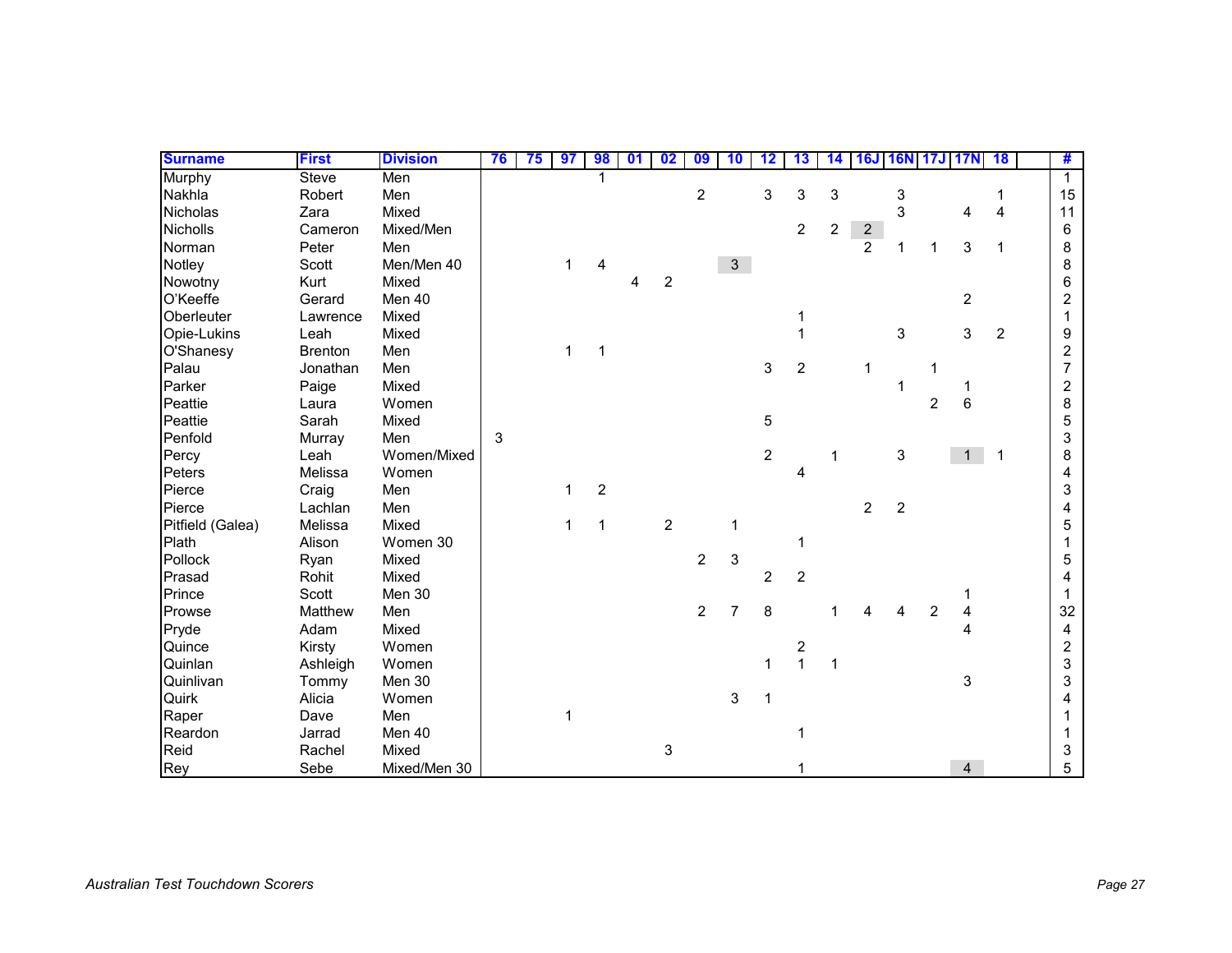| <b>Surname</b> | <b>First</b> | <b>Division</b>  | 76           | 75 | 97             | 98             | $\mathbf{0}$ 1 | 02           | 09             | 10                      | $12 \,$ | 13             | 14             | 16J 16N 17J 17N |                |   |                | 18 | #              |
|----------------|--------------|------------------|--------------|----|----------------|----------------|----------------|--------------|----------------|-------------------------|---------|----------------|----------------|-----------------|----------------|---|----------------|----|----------------|
| Reynolds       | <b>Barry</b> | Men              | $\mathbf{1}$ |    |                |                |                |              |                |                         |         |                |                |                 |                |   |                |    | $\mathbf 1$    |
| Reynoldson     | Darren       | Men 40           |              |    |                |                |                |              |                |                         |         |                |                |                 |                |   | 7              |    | $\overline{7}$ |
| <b>Roberts</b> | David        | Men 30/40        |              |    |                |                |                |              |                | $\overline{c}$          |         | $\overline{2}$ |                |                 |                |   |                |    | 4              |
| <b>Roberts</b> | Steve        | Men              |              |    |                |                |                |              |                |                         |         | 1              |                |                 |                |   |                |    | 3              |
| Robinson       | Ben          | Mixed/Men        |              |    |                |                | 1              | $\mathbf{1}$ |                |                         |         |                |                |                 |                |   |                |    | $\overline{c}$ |
| Rodgers        | Samantha     | Mixed/Women      |              |    |                |                |                |              |                |                         |         |                | 2              | 6               |                | 3 | 5              | 4  | 20             |
| Rose (Maher)   | Gabriel      | Mixed            |              | 1  |                |                |                |              |                |                         |         |                |                |                 |                |   |                |    | 1              |
| Ross           | Greg         | Mixed            |              | 10 |                |                |                |              |                |                         |         |                |                |                 |                |   |                |    | 10             |
| Russell        | Corey        | Mixed            |              |    |                |                |                |              |                |                         |         |                |                |                 |                |   |                |    | 1              |
| Ryan           | Anthony      | Men 50           |              |    |                |                |                |              |                |                         |         | $\overline{2}$ |                |                 |                |   |                |    | $\overline{2}$ |
| Ryan           | Len          | Men 40           |              |    |                |                |                |              |                | $\overline{\mathbf{c}}$ |         |                |                |                 |                |   |                |    | $\overline{c}$ |
| Samin          | John         | Men 40/45/50     |              |    |                |                |                |              |                | $\mathbf{1}$            |         | 1              |                |                 |                |   | $\overline{a}$ |    | 4              |
| Sargent        | Catherine    | Women            |              |    |                |                |                |              |                |                         |         |                |                |                 |                |   |                |    | 7              |
| Sawyer         | Matt         | Mixed            |              |    | 1              |                |                |              |                |                         |         |                |                |                 |                |   |                |    |                |
| Scharenguivel  | Jason        | Men 30/40        |              |    |                |                |                |              |                | $\frac{2}{2}$           |         | 1              |                |                 |                |   | 2 <sup>7</sup> |    | 5              |
| Schembri       | John         | Men 45           |              |    |                |                |                |              |                |                         |         |                |                |                 |                |   |                |    | 2              |
| Sewter         | Tanya        | Women            |              |    |                |                |                |              |                |                         |         |                |                |                 |                |   |                |    |                |
| Short          | Karen        | Mixed 30         |              |    |                |                |                |              |                |                         |         |                |                |                 |                |   |                |    |                |
| Shuker         | Gavin        | Mix/Men/Men30/40 |              | 13 | $\overline{c}$ | $\overline{2}$ | 3              |              |                | 1                       |         | 3              |                |                 |                |   | $\overline{4}$ |    | 29             |
| Sinclair-Smith | Robert       | Men 40           |              |    |                |                |                |              |                |                         |         | 4              |                |                 |                |   |                |    | 4              |
| Singh          | Michael      | Mixed            |              |    |                |                |                |              |                |                         |         |                |                |                 |                |   | 3              |    | 3              |
| Smith          | Amy          | Women 30         |              |    |                |                |                |              |                | 1                       |         | $\frac{2}{3}$  |                |                 |                |   |                |    | 3              |
| Smith          | Holly        | Women 30         |              |    |                |                |                |              |                | $\overline{2}$          |         |                |                |                 |                |   |                |    | 5              |
| Smith          | Justine      | Mixed            |              |    |                |                |                |              |                |                         |         |                |                |                 |                |   |                |    |                |
| Sonda          | Garry        | Mix/Men/Men30    |              |    |                | 1              | $2^{\circ}$    |              |                | 3                       |         |                |                |                 |                |   | 1              |    | $\overline{7}$ |
| Spacie         | Sarah        | Mixed/Women      |              |    |                |                |                |              | $\overline{2}$ | 5                       |         |                | $\overline{c}$ |                 |                |   |                |    | 9              |
| Springfield    | Dean         | Mixed/Men        |              |    |                |                |                |              |                |                         |         |                | $\overline{2}$ |                 | $\overline{1}$ |   |                |    | 5              |
| Sproule        | Michael      | Men 50           |              |    |                |                |                |              |                |                         |         | $\frac{2}{2}$  |                |                 |                |   |                |    | $\overline{c}$ |
| Squires        | <b>Brad</b>  | Men 40           |              |    |                |                |                |              |                |                         |         |                |                |                 |                |   |                |    | $\overline{c}$ |
| Stanton        | Jason        | Men              |              |    |                |                |                |              | $\overline{c}$ |                         |         |                |                |                 |                |   |                |    | 3              |
| Steinhardt     | Deborah      | Women 30         |              |    |                |                |                |              |                | 3                       |         |                |                |                 |                |   |                |    | 3              |
| <b>Stevens</b> | Katherine    | Mixed            |              |    |                |                |                |              |                |                         |         |                |                |                 |                |   |                |    | $\overline{c}$ |
| Stowie         | Jamie        | Men              |              |    |                |                |                | 2            |                | 5                       |         |                |                |                 |                |   |                |    | 9              |
| Studdon        | Maddie       | Women            |              |    |                |                |                |              |                |                         |         |                | 2              |                 |                |   |                |    | 2              |
| Sue See        | Kimberley    | Women            |              |    |                |                |                |              |                |                         |         |                | 4              |                 |                |   |                |    | 6              |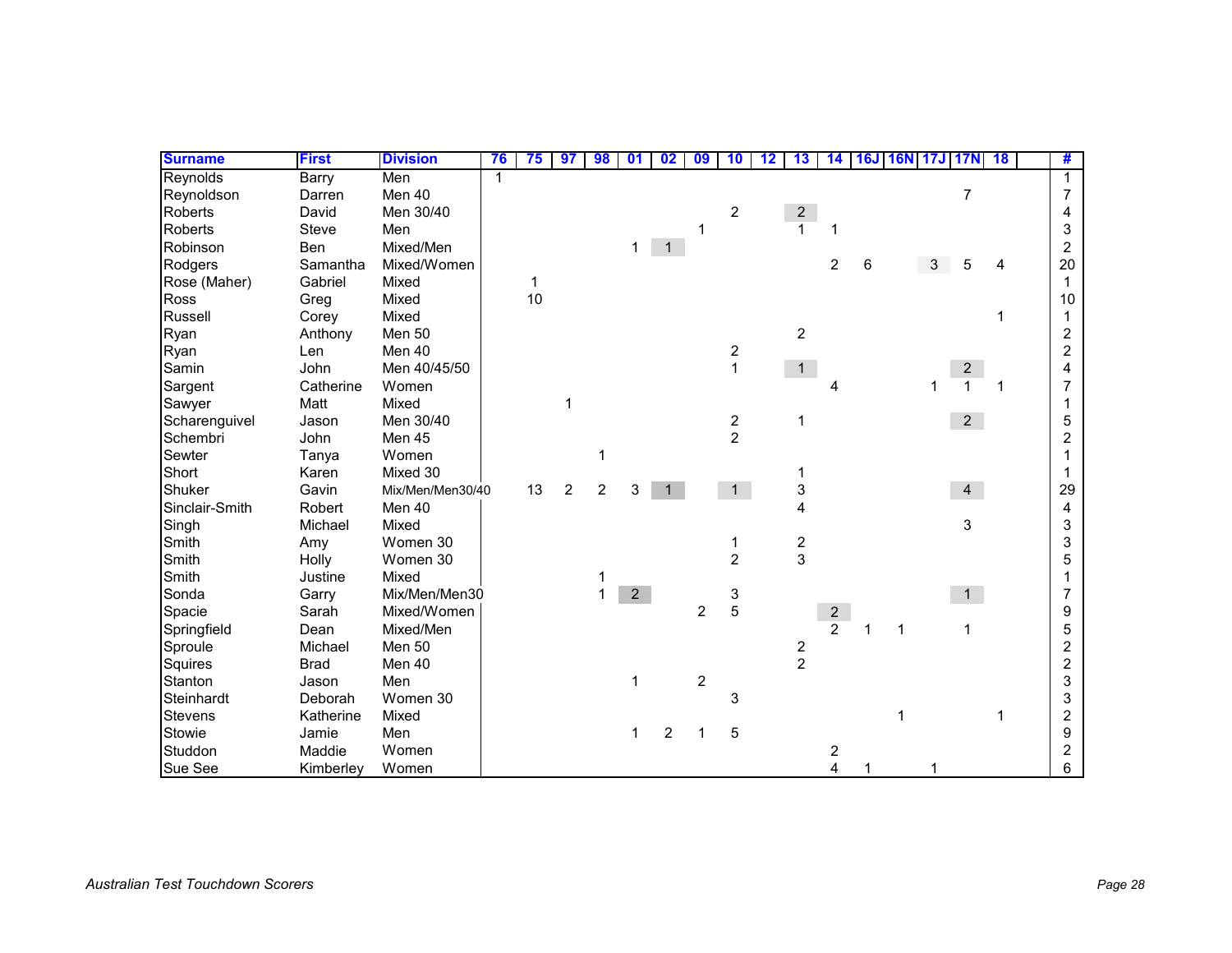| <b>Surname</b>             | <b>First</b> | <b>Division</b> | 76 | 75 | 97             | 98                        | $\mathbf{0}$ 1 | 02             | 09 | 10             | 12             | 13             | 14             |                | 16J 16N 17J |                | <b>17N</b> | 18             | #                       |
|----------------------------|--------------|-----------------|----|----|----------------|---------------------------|----------------|----------------|----|----------------|----------------|----------------|----------------|----------------|-------------|----------------|------------|----------------|-------------------------|
| <b>Sykes</b>               | Emma         | Women           |    |    |                |                           |                |                |    |                |                |                |                |                |             |                |            |                | $\mathbf 1$             |
| Takchi                     | Steven       | <b>Men 30</b>   |    |    |                |                           |                |                |    |                |                |                |                |                |             |                |            |                |                         |
| Tandek (Winchester) Claire |              | Women           |    |    |                |                           |                |                | 1  |                |                |                |                |                |             |                |            |                | 3                       |
| Tarlinton                  | Chris        | <b>Men 30</b>   |    |    |                |                           |                |                |    |                |                |                |                |                |             |                |            |                |                         |
| Tavo                       | Rebecca      | Women           |    |    |                |                           |                |                |    | 2              |                |                |                |                |             |                |            |                | $\overline{\mathbf{c}}$ |
| Taylor                     | Dean         | <b>Men 30</b>   |    |    |                |                           |                |                |    |                |                | 1              |                |                |             |                |            |                | $\overline{c}$          |
| Thoars                     | Mike         | Men 50          |    |    |                |                           |                |                |    | 5              |                | 3              |                |                |             |                |            |                | 8                       |
| Thompson                   | Dylan        | Mixed           |    |    |                |                           |                |                |    |                |                |                |                |                | 3           |                |            | $\overline{c}$ | 6                       |
| Toner                      | Ciaran       | Men             |    |    |                |                           |                |                |    |                |                |                |                |                |             |                | 1          |                |                         |
| Toohey (Maher)             | Katrina      | Women           |    |    | $\mathbf{1}$   | $\ensuremath{\mathsf{3}}$ |                |                |    |                |                |                |                |                |             |                |            |                | 4                       |
| Tope                       | Matt         | Men             |    |    |                |                           |                |                |    |                |                | 1              | $\overline{c}$ |                |             |                |            |                | 5                       |
| Touma                      | Trent        | Mixed           |    |    |                |                           |                |                |    |                | $\frac{2}{2}$  |                |                | 1              |             |                |            |                | 4                       |
| Tump                       | Jarrod       | Mixed           |    |    |                |                           | 1.             | $\overline{c}$ |    |                |                |                |                |                |             |                |            |                | 4                       |
| Upton                      | Tamika       | Women           |    |    |                |                           |                |                |    |                |                |                |                |                |             | $\overline{c}$ | 5          | $\mathbf 1$    | 8                       |
| Upton                      | Tracey       | Women 30        |    |    |                |                           |                |                |    |                |                |                |                |                |             |                |            |                |                         |
| Van der Kwast              | Elijah       | Men 30          |    |    |                |                           |                |                |    |                |                | 4              |                |                |             |                |            |                | 4                       |
| Wakely                     | Kirstie      | Women 30        |    |    |                |                           |                |                |    | $\overline{c}$ |                |                |                |                |             |                |            |                | $\overline{c}$          |
| Wakely                     | Manu         | Mixed 30        |    |    |                |                           |                |                |    |                |                | 3              |                |                |             |                |            |                | 3                       |
| Wandl                      | Peter        | <b>Men 45</b>   |    |    |                |                           |                |                |    |                |                |                |                |                |             |                |            |                |                         |
| Ward                       | Neil         | Men             |    |    |                |                           |                |                |    |                |                |                |                |                |             |                |            |                |                         |
| Wardrobe                   | Kylie        | Mixed           |    |    |                |                           | $\overline{c}$ |                |    |                |                |                |                |                |             |                |            |                | 2                       |
| Warren                     | Shannon      | Mixed 30        |    |    |                |                           |                |                |    |                |                | 1              |                |                |             |                |            |                | 1                       |
| Watego                     | Marriki      | Women           |    |    |                |                           |                |                |    |                | 1              | $\overline{2}$ |                | $\overline{2}$ | 6           |                |            | 3              | 22                      |
| Wilbow                     | Dean         | Mixed/Men 30    |    |    |                |                           |                |                |    | $\mathfrak{S}$ |                |                |                |                |             |                |            |                | 4                       |
| Wilkinson                  | Natalie      | Mixed           |    |    |                | $\overline{c}$            |                |                |    |                |                |                |                |                |             |                |            |                | 3                       |
| Williams                   | Fiona        | Women 30        |    |    |                |                           |                |                |    |                |                |                |                |                |             |                |            |                |                         |
| Williams                   | Sharyn       | Women           |    |    |                |                           |                |                |    |                |                |                |                |                |             |                |            |                |                         |
| Winchester                 | Louise       | Women           |    |    |                |                           |                |                | 5  |                | $\overline{c}$ | 3              |                |                |             |                |            |                | 13                      |
| Winder                     | Roxanne      | Women           |    |    |                |                           |                |                |    |                |                |                |                |                |             |                |            |                |                         |
| Withers                    | Daniel       | Men             |    |    |                |                           |                |                |    | 2              |                | 1              |                |                |             |                |            |                | 4                       |
| Woods                      | Kelly        | Women           |    |    |                |                           |                |                | 3  |                |                |                |                |                |             |                |            |                | 5                       |
| Young                      | Greg         | <b>Men 50</b>   |    |    |                |                           |                |                |    | 2              |                |                |                |                |             |                |            |                | $\overline{\mathbf{c}}$ |
| Zabielo                    | Jason        | Men             |    |    | $\overline{2}$ | 3                         | 4              | $\overline{c}$ |    |                |                |                |                |                |             |                |            |                | 11                      |
| Zanette                    | David        | Men 30          |    |    |                |                           |                |                |    |                |                |                |                |                |             |                | 3          |                | 3                       |
| Zaremski                   | Cara         | Mixed           |    |    |                |                           |                |                |    |                |                |                |                |                |             |                |            |                |                         |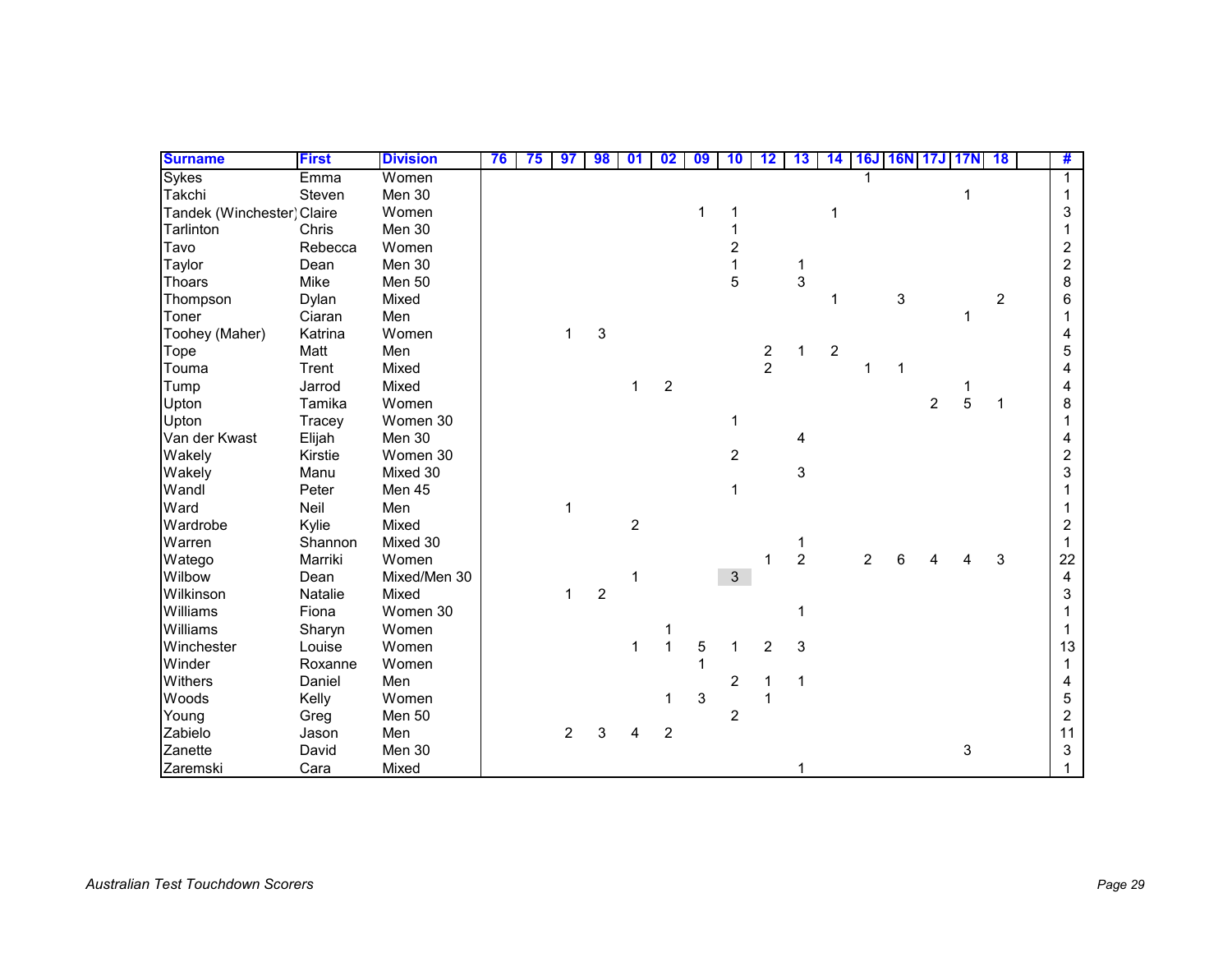| <b>Surname</b><br>⊤nam⊾ | irs     | <b>Nivision</b> | - | ۹s |  |  | ╹┻ |  | <b>16N</b> | <b>U</b> 17J 17N | 18 |  |
|-------------------------|---------|-----------------|---|----|--|--|----|--|------------|------------------|----|--|
| Ziade                   | Anthony | Men             |   |    |  |  |    |  |            |                  |    |  |